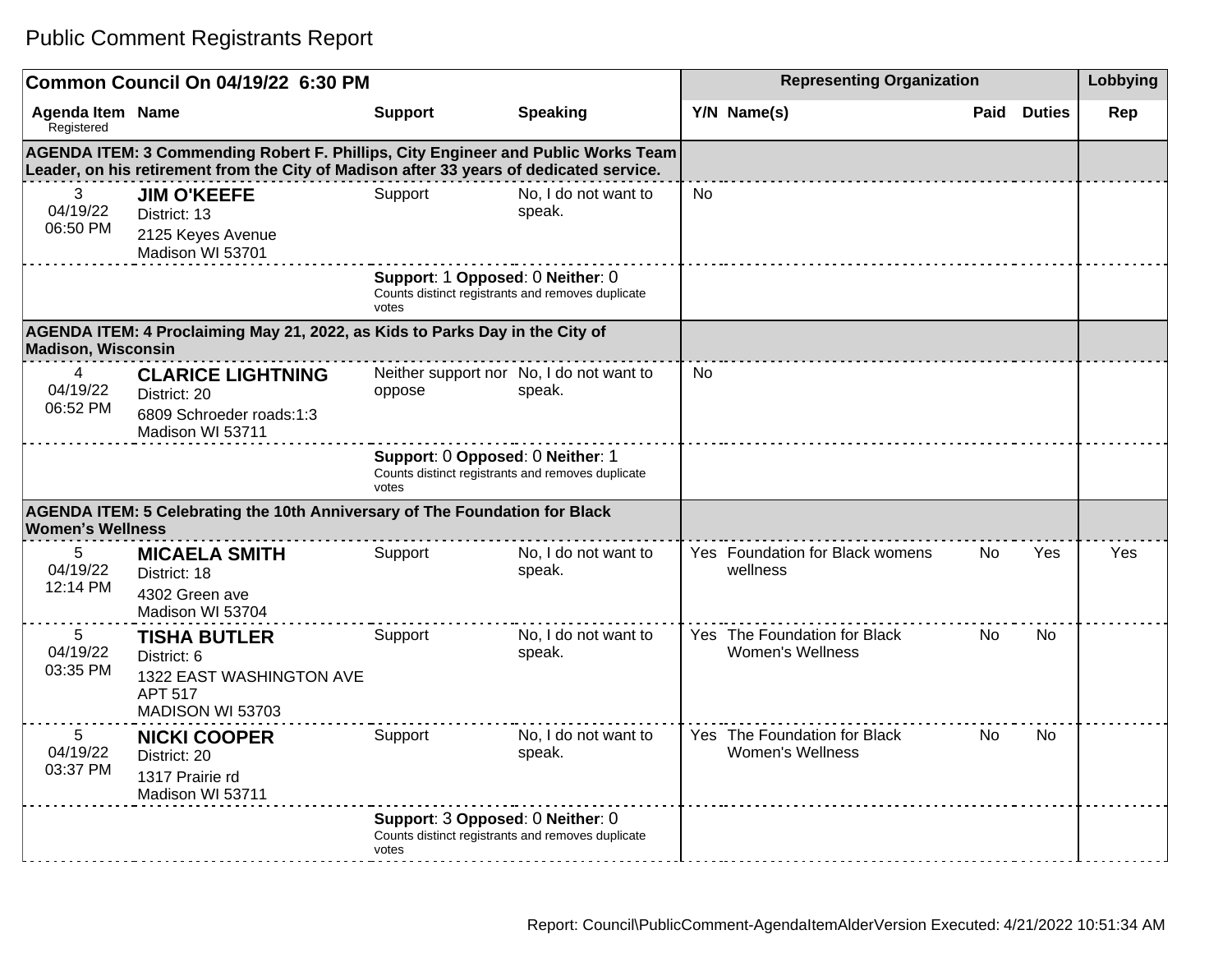|                                        | Common Council On 04/19/22 6:30 PM                                                                                                                                   |                                                                                                |                                           |           | <b>Representing Organization</b>                                                      |      |               | Lobbying |
|----------------------------------------|----------------------------------------------------------------------------------------------------------------------------------------------------------------------|------------------------------------------------------------------------------------------------|-------------------------------------------|-----------|---------------------------------------------------------------------------------------|------|---------------|----------|
| Agenda Item Name<br>Registered         |                                                                                                                                                                      | <b>Support</b>                                                                                 | <b>Speaking</b>                           |           | Y/N Name(s)                                                                           | Paid | <b>Duties</b> | Rep      |
| Market (4th AD)                        | AGENDA ITEM: 6 Honoring the 50th Outdoor Market Season of the Dane Co Farmers'                                                                                       |                                                                                                |                                           |           |                                                                                       |      |               |          |
| 6<br>04/15/22<br>02:05 PM              | <b>JAMIE BUGEL</b><br>District: 1<br>PO Box 1485<br>Madison WI 53701                                                                                                 | oppose                                                                                         | Neither support nor Yes, I want to speak. |           | Yes Dane County Farmers' Market<br>PO Box 1485<br>Madison, WI 53701<br>(608) 455-1999 | Yes  | Yes           | No       |
|                                        |                                                                                                                                                                      | Support: 0 Opposed: 0 Neither: 1<br>Counts distinct registrants and removes duplicate<br>votes |                                           |           |                                                                                       |      |               |          |
|                                        | AGENDA ITEM: 7 Commending and thanking Alder Syed Abbas for his dedicated and<br>conscientious service during his tenure as President of the Madison Common Council. |                                                                                                |                                           |           |                                                                                       |      |               |          |
| $\mathbf{7}$<br>04/19/22<br>02:42 PM   | <b>BETH SLUYS</b><br>District: 18<br>514 Nova Way<br>Madison WI WI 53704                                                                                             | Support                                                                                        | Yes, I want to speak.                     | <b>No</b> |                                                                                       |      |               |          |
| $\overline{7}$<br>04/19/22<br>03:06 PM | <b>PAUL NOELDNER</b><br>District: Unknown<br>136 Kensington<br>Maple Bluff WI 53704                                                                                  | Support                                                                                        | Yes, I want to speak.                     |           | Yes Friends of Hartmeyer Natural<br>Area                                              | No.  | <b>No</b>     |          |
| $\overline{7}$<br>04/19/22<br>06:07 PM | <b>BONNIE ROE</b><br>District: 11<br>4410 Somerset Lane<br>Madison WI 53711                                                                                          | oppose                                                                                         | Neither support nor Yes, I want to speak. | <b>No</b> |                                                                                       |      |               |          |
| $\overline{7}$<br>04/19/22<br>01:58 PM | <b>LYNN MARTIN</b><br>District: 17<br>3325 Ambassador Drive<br>Madison WI 53718                                                                                      | Support                                                                                        | No, I do not want to<br>speak.            | No        |                                                                                       |      |               |          |
| $\overline{7}$<br>04/19/22<br>02:59 PM | <b>BARBARA NOELDNER</b><br>District: Unknown<br>136 Kensington Dr<br>Madison WI 53704                                                                                | Support                                                                                        | No, I do not want to<br>speak.            | No        |                                                                                       |      |               |          |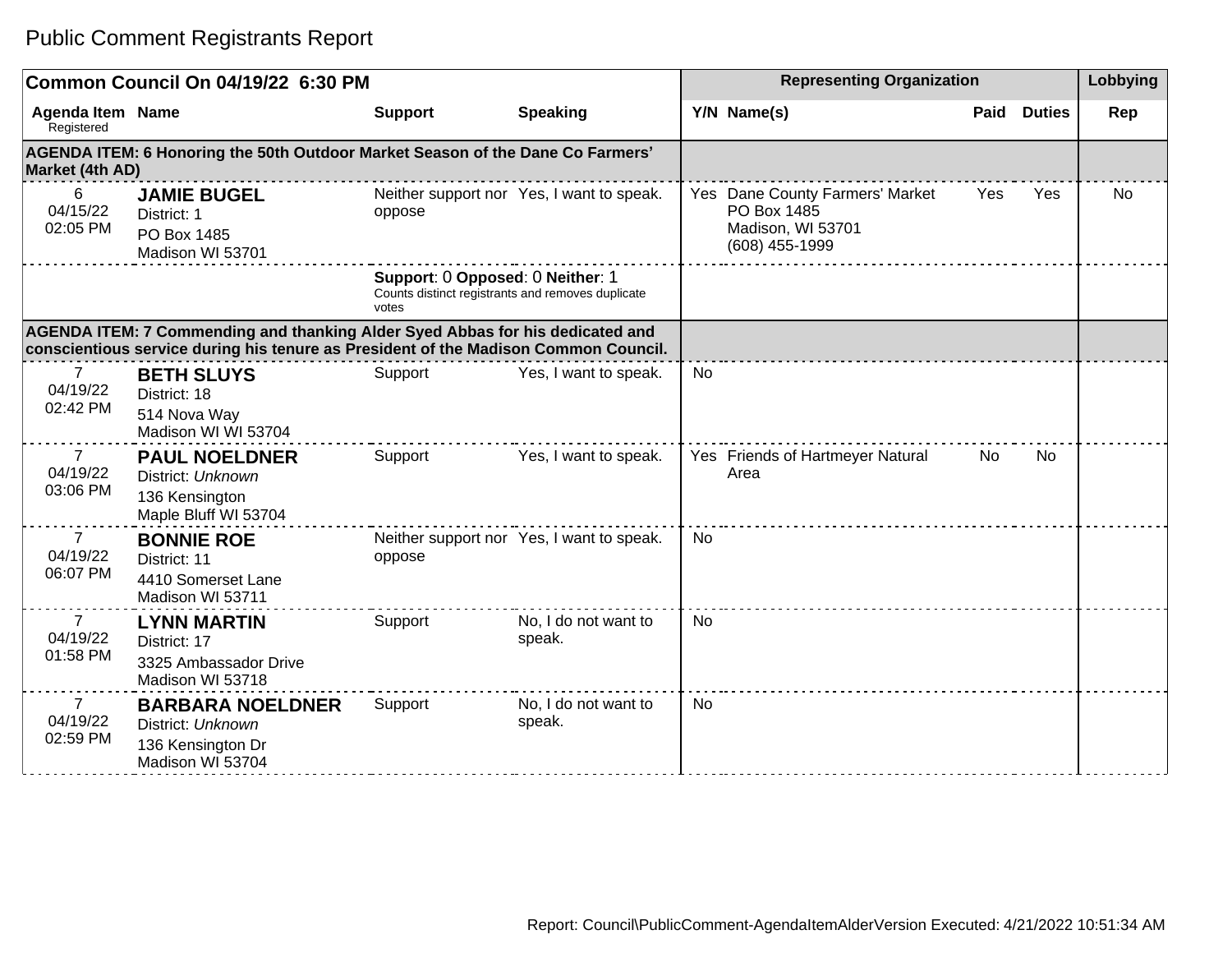|                                                                                                                                                                                                                                                                                             | Common Council On 04/19/22 6:30 PM                                                                                                                                   |                |                                                                                       | <b>Representing Organization</b>                            |                       | Lobbying |
|---------------------------------------------------------------------------------------------------------------------------------------------------------------------------------------------------------------------------------------------------------------------------------------------|----------------------------------------------------------------------------------------------------------------------------------------------------------------------|----------------|---------------------------------------------------------------------------------------|-------------------------------------------------------------|-----------------------|----------|
| <b>Agenda Item Name</b><br>Registered                                                                                                                                                                                                                                                       |                                                                                                                                                                      | <b>Support</b> | <b>Speaking</b>                                                                       | Y/N Name(s)                                                 | Paid<br><b>Duties</b> | Rep      |
|                                                                                                                                                                                                                                                                                             | AGENDA ITEM: 7 Commending and thanking Alder Syed Abbas for his dedicated and<br>conscientious service during his tenure as President of the Madison Common Council. |                |                                                                                       |                                                             |                       |          |
| $\overline{7}$<br>04/19/22<br>04:14 PM                                                                                                                                                                                                                                                      | <b>REBECCA LEIDNER</b><br>District: 12<br>1915 Spohn Ave.<br>Madison WI 53704                                                                                        | Support        | No, I do not want to<br>speak.                                                        | <b>No</b>                                                   |                       |          |
|                                                                                                                                                                                                                                                                                             |                                                                                                                                                                      | votes          | Support: 5 Opposed: 0 Neither: 1<br>Counts distinct registrants and removes duplicate |                                                             |                       |          |
|                                                                                                                                                                                                                                                                                             | AGENDA ITEM: 11 Consent Agenda (4/19/22 meeting)                                                                                                                     |                |                                                                                       |                                                             |                       |          |
| 11<br>04/19/22<br>05:03 PM                                                                                                                                                                                                                                                                  | <b>SHADAYRA KILFOY-</b><br><b>FLORES</b><br>District: 6<br>1115 E Wilson St<br>Madison WI 53703                                                                      | Oppose         | Yes, I want to speak.                                                                 | <b>No</b>                                                   |                       |          |
| 11<br>04/19/22<br>12:01 PM                                                                                                                                                                                                                                                                  | <b>HERMAN</b><br><b>FELSTEHAUSEN</b><br>District: 19<br>1009 Merrill Springs Rd<br>Madison WI 53705                                                                  | Oppose         | No, I do not want to<br>speak.                                                        | Yes Ad-Hoc committee, Spring Harbor No<br>Neighborhood Assn | <b>No</b>             |          |
|                                                                                                                                                                                                                                                                                             |                                                                                                                                                                      | votes          | Support: 0 Opposed: 2 Neither: 0<br>Counts distinct registrants and removes duplicate |                                                             |                       |          |
| AGENDA ITEM: 12 Amending the City of Madison Official Map to establish mapped<br>reservations for future Streets and Highways in the City of Madison to connect Shopko<br>Drive and Pankratz Street consistent with recommendations in the adopted Oscar<br><b>Mayer Special Area Plan.</b> |                                                                                                                                                                      |                |                                                                                       |                                                             |                       |          |
| 12<br>04/19/22<br>12:34 PM                                                                                                                                                                                                                                                                  | <b>JENNIFER L</b><br><b>ARGELANDER</b><br>District: 12<br>1715 ERIE COURT<br>MADISON WI 53704                                                                        | Support        | No, I do not want to<br>speak.                                                        | <b>No</b>                                                   |                       |          |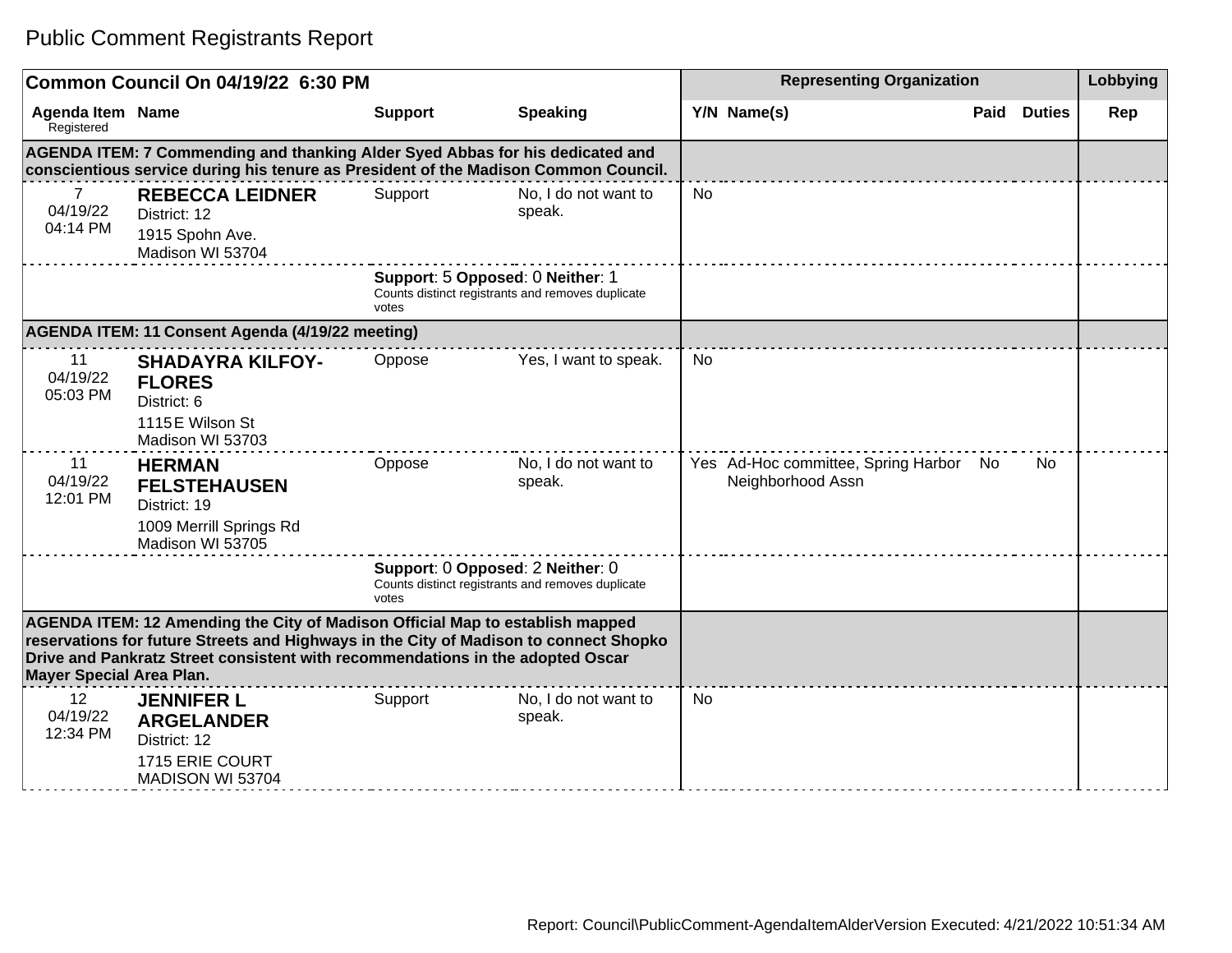|                                 | Common Council On 04/19/22 6:30 PM                                                                                                                                                                                                                       |                                           |                                                   | <b>Representing Organization</b> |                       | Lobbying |
|---------------------------------|----------------------------------------------------------------------------------------------------------------------------------------------------------------------------------------------------------------------------------------------------------|-------------------------------------------|---------------------------------------------------|----------------------------------|-----------------------|----------|
| Agenda Item Name<br>Registered  |                                                                                                                                                                                                                                                          | <b>Support</b>                            | <b>Speaking</b>                                   | Y/N Name(s)                      | <b>Duties</b><br>Paid | Rep      |
| <b>Mayer Special Area Plan.</b> | AGENDA ITEM: 12 Amending the City of Madison Official Map to establish mapped<br>reservations for future Streets and Highways in the City of Madison to connect Shopko<br>Drive and Pankratz Street consistent with recommendations in the adopted Oscar |                                           |                                                   |                                  |                       |          |
| 12<br>04/19/22<br>02:43 PM      | <b>BETH SLUYS</b><br>District: 18<br>514 Nova Way<br>Madison WI WI 53704                                                                                                                                                                                 | Support                                   | No, I do not want to<br>speak.                    | No                               |                       |          |
|                                 |                                                                                                                                                                                                                                                          | Support: 2 Opposed: 0 Neither: 0<br>votes | Counts distinct registrants and removes duplicate |                                  |                       |          |
|                                 | AGENDA ITEM: 16 Approving Plans, Specifications, And Schedule Of Assessments For<br>Tokay Boulevard Resurfacing Assessment District - 2022. (11th AD)                                                                                                    |                                           |                                                   |                                  |                       |          |
| 16<br>04/17/22<br>12:39 PM      | <b>KEN ROSENBERG</b><br>District: 11<br>5117 Tokay Blvd Ste B<br>Madison WI 53711                                                                                                                                                                        | Oppose                                    | Yes, I want to speak.                             | No                               |                       |          |
| 16<br>04/17/22<br>12:41 PM      | <b>IVONNE RAMOS</b><br>District: 11<br>5117 Tokay Blvd Ste B<br>Madison WI 53711                                                                                                                                                                         | Oppose                                    | Yes, I want to speak.                             | <b>No</b>                        |                       |          |
| 16<br>04/18/22<br>02:03 AM      | <b>SHIRLEY ANN TROTTER</b> Oppose<br>District: 11<br>5117 Tokay Blvds:1:A<br>Madison WI 53711                                                                                                                                                            |                                           | Yes, I want to speak.                             | <b>No</b>                        |                       |          |
| 16<br>04/18/22<br>11:36 AM      | <b>ELLIOT F DRAXLER</b><br>District: 11<br>1 Bluebird Ct<br>Madison WI 53711                                                                                                                                                                             | Oppose                                    | Yes, I want to speak.                             | <b>No</b>                        |                       |          |
| 16<br>04/18/22<br>01:59 PM      | <b>JERRY VANDEBERG</b><br>District: 11<br>5102 Tokay Blvd.<br>Madison WI 53711                                                                                                                                                                           | Oppose                                    | Yes, I want to speak.                             | <b>No</b>                        |                       |          |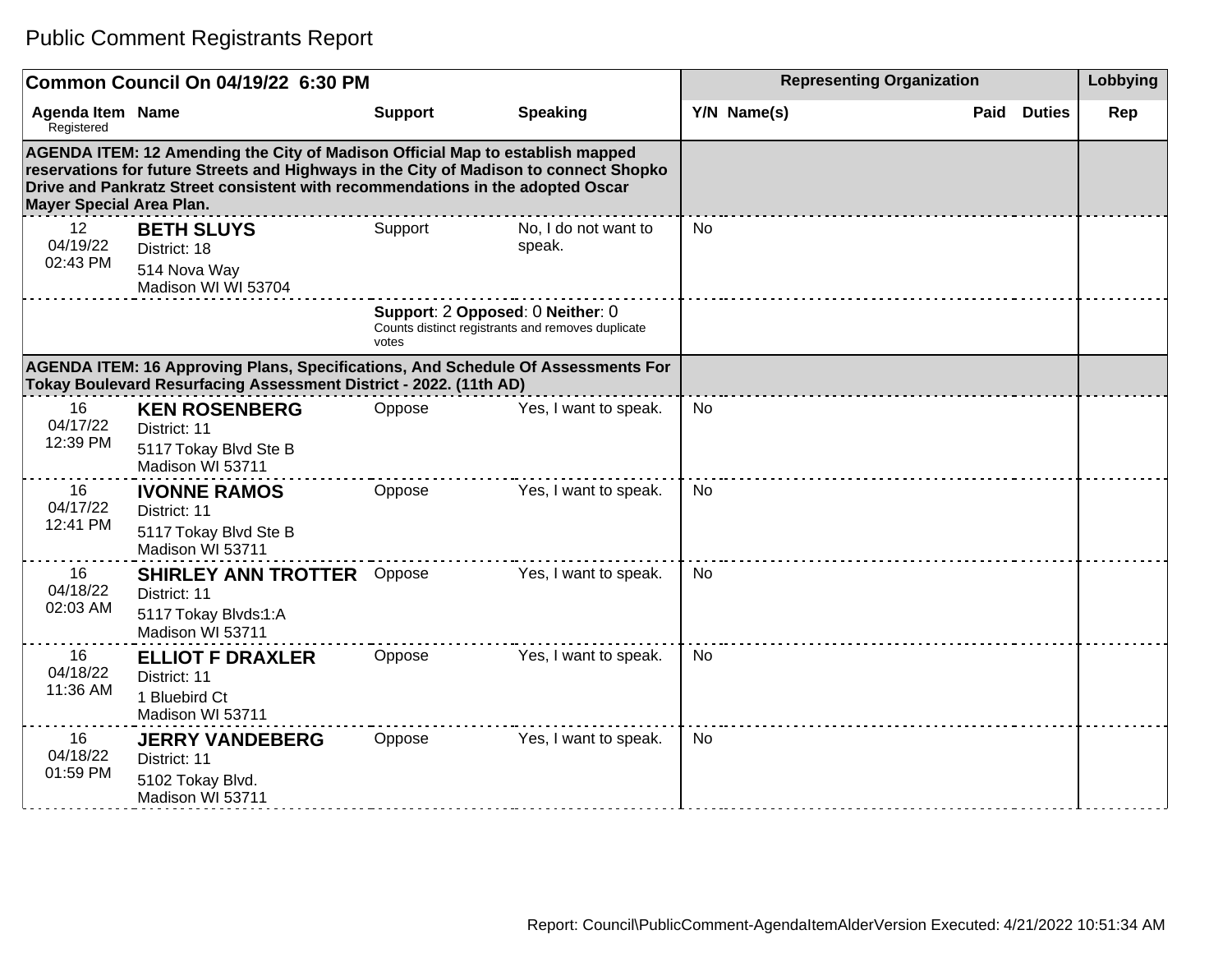#### **Common Council On 04/19/22 6:30 PM Representing Organization Representing Organization Representing Organization Agenda Item** Registered **Name Support Speaking Y/N Name(s) Paid Duties Rep AGENDA ITEM: 16 Approving Plans, Specifications, And Schedule Of Assessments For Tokay Boulevard Resurfacing Assessment District - 2022. (11th AD)** 16 04/18/22 02:09 PM **DERRUS WARD** District: 11 5123 Tokay Blvd Madison WI 53719 Oppose Yes, I want to speak. Yes Sarah Vestlie, 5123 Tokay Blvd Larry Ward, 5123 Today Blvd No No 16 04/18/22 11:09 PM **LARRY WARD** District: 11 5123 Tokay Blvd Madison WI 53711 Oppose No, I do not want to speak. No 16 04/18/22 11:12 PM **SARAH VESTLIE** District: 11 Tokay Blvd Madison WI 53711 Oppose No, I do not want to speak. No 16 04/19/22 07:18 AM **SALIMA CURRIMBHOY** District: 11 5121 Tokay Blvd Madison WI 53711 Oppose No, I do not want to speak. No 16 04/19/22 11:14 AM **JEFF MACK** District: 10 4214 Yuma Dr. MADISON WI 53711 Oppose No, I do not want to speak. No 16 04/19/22 02:04 PM **HANIF NU'MAN** District: 11 5121 Tokay Blvd. Madison WI 53711 Oppose No, I do not want to speak. No 16 04/19/22 04:36 PM **GERARDO JIMENEZ** District: 5 2810 Sylvan Ave Madison WI 53705 Oppose No, I do not want to speak. No **Support**: 0 **Opposed**: 12 **Neither**: 0 Counts distinct registrants and removes duplicate votes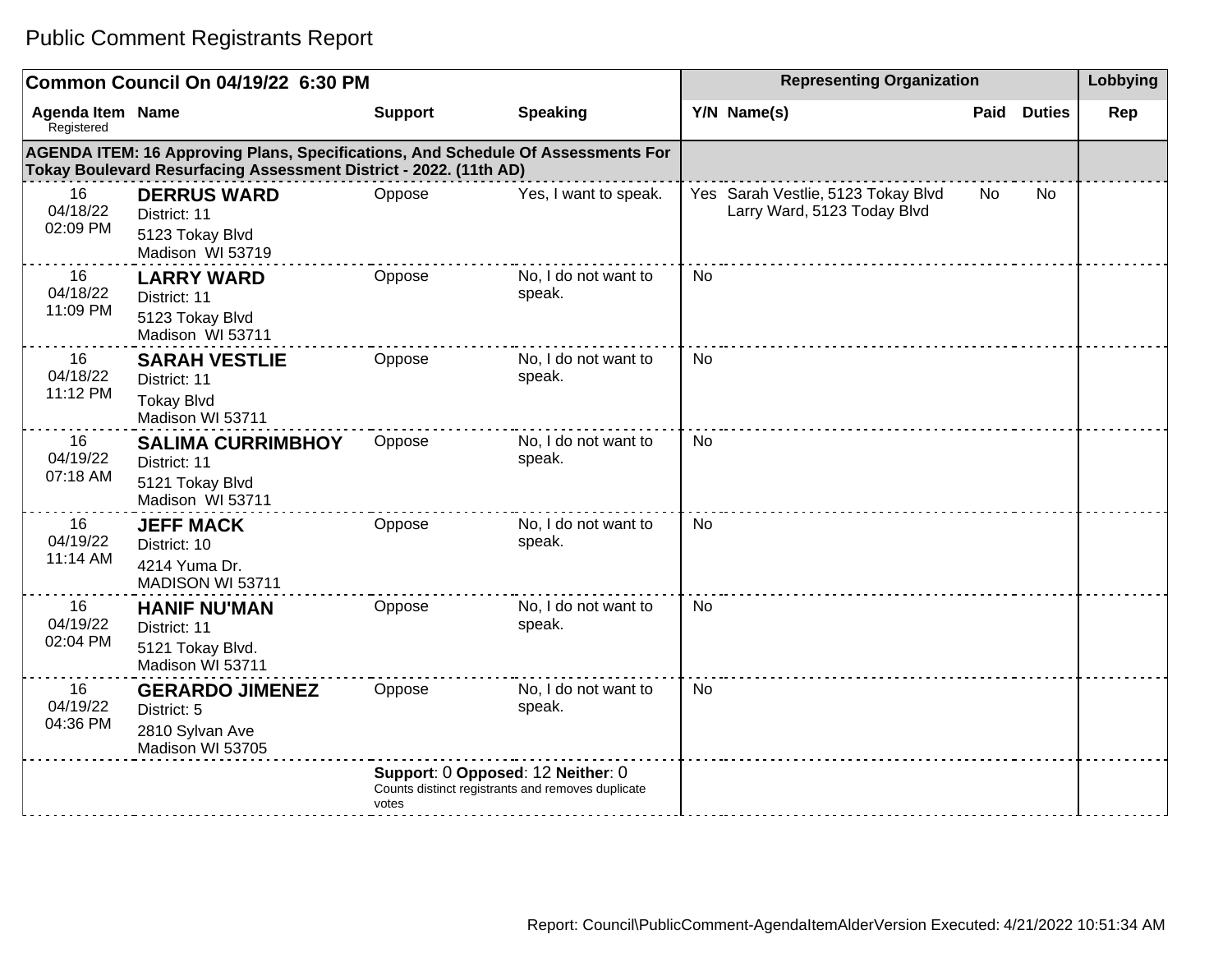|                                                                                                                                                                                                                                                                                                         | Common Council On 04/19/22 6:30 PM                                                                                                                                     |                                                                                                |                                                                       | <b>Representing Organization</b>  |                       | Lobbying |
|---------------------------------------------------------------------------------------------------------------------------------------------------------------------------------------------------------------------------------------------------------------------------------------------------------|------------------------------------------------------------------------------------------------------------------------------------------------------------------------|------------------------------------------------------------------------------------------------|-----------------------------------------------------------------------|-----------------------------------|-----------------------|----------|
| <b>Agenda Item Name</b><br>Registered                                                                                                                                                                                                                                                                   |                                                                                                                                                                        | <b>Support</b>                                                                                 | <b>Speaking</b>                                                       | Y/N Name(s)                       | Paid<br><b>Duties</b> | Rep      |
|                                                                                                                                                                                                                                                                                                         | <b>AGENDA ITEM: 17 Approving Plans, Specifications, And Schedule Of Assessments For</b><br>Hammersley Road Resurfacing Assessment District - 2022. (10th and 20th ADs) |                                                                                                |                                                                       |                                   |                       |          |
| 17<br>04/18/22<br>10:40 AM                                                                                                                                                                                                                                                                              | <b>DAVID DYER</b><br>District: 10<br>5602 Hammersley Rd<br>Madison WI 53711                                                                                            | Oppose                                                                                         | Yes, I want to speak.                                                 | No                                |                       |          |
| 17<br>04/17/22<br>05:50 PM                                                                                                                                                                                                                                                                              | <b>NICHOLAS DAVIES</b><br>District: 15<br>3717 Richard St<br>Madison WI 53714                                                                                          | Support                                                                                        | No, I do not want to<br>speak.                                        | No                                |                       |          |
| 17<br>04/18/22<br>10:44 AM                                                                                                                                                                                                                                                                              | <b>TAYA KUKLINA</b><br>District: 10<br>5705 Hammersley Rd<br>Madison WI 53711                                                                                          | Oppose                                                                                         | No, I do not want to<br>speak.                                        | No                                |                       |          |
| 17<br>04/18/22<br>04:08 PM                                                                                                                                                                                                                                                                              | <b>MELANIE FIXCROFT</b><br>District: 20<br>5710 Hammersley Rd<br>Madison WI 53711                                                                                      | Oppose                                                                                         | No, I do not want to<br>speak.                                        | No                                |                       |          |
| 17<br>04/19/22<br>12:25 PM                                                                                                                                                                                                                                                                              | <b>LAYNE LARSON</b><br>District: 10<br>1013 Chieftain Lookout<br>Madison WI 53711                                                                                      | Oppose                                                                                         | No, I do not want to<br>speak.                                        | <b>No</b>                         |                       |          |
| 17<br>04/19/22<br>05:37 PM                                                                                                                                                                                                                                                                              | <b>SHELLEY MASINI</b><br>District: 20<br>5802 Hammersley Road<br>Madison WI 53711                                                                                      | oppose                                                                                         | Neither support nor No, I do not want to<br>speak.                    | No                                |                       |          |
|                                                                                                                                                                                                                                                                                                         |                                                                                                                                                                        | Support: 1 Opposed: 4 Neither: 1<br>Counts distinct registrants and removes duplicate<br>votes |                                                                       |                                   |                       |          |
| AGENDA ITEM: 18 Creating Section 28.022 - 00559 of the Madison General Ordinances<br>to change the zoning of property located at 1705-1713 S. High Point Road, 20th<br>Aldermanic District, from Temp. A (Temporary Agricultural) District to SR-V2 (Suburban<br><b>Residential-Varied 2) District.</b> |                                                                                                                                                                        |                                                                                                |                                                                       |                                   |                       |          |
| 18<br>04/18/22<br>10:16 PM                                                                                                                                                                                                                                                                              | <b>MATT DAHL</b><br>District: Unknown<br>3276 S High Point Road<br>Madison WI 53719                                                                                    | Support                                                                                        | I do not want to speak,<br>but I am available to<br>answer questions. | Yes Owner of Hickory Hill Academy | No<br>No.             |          |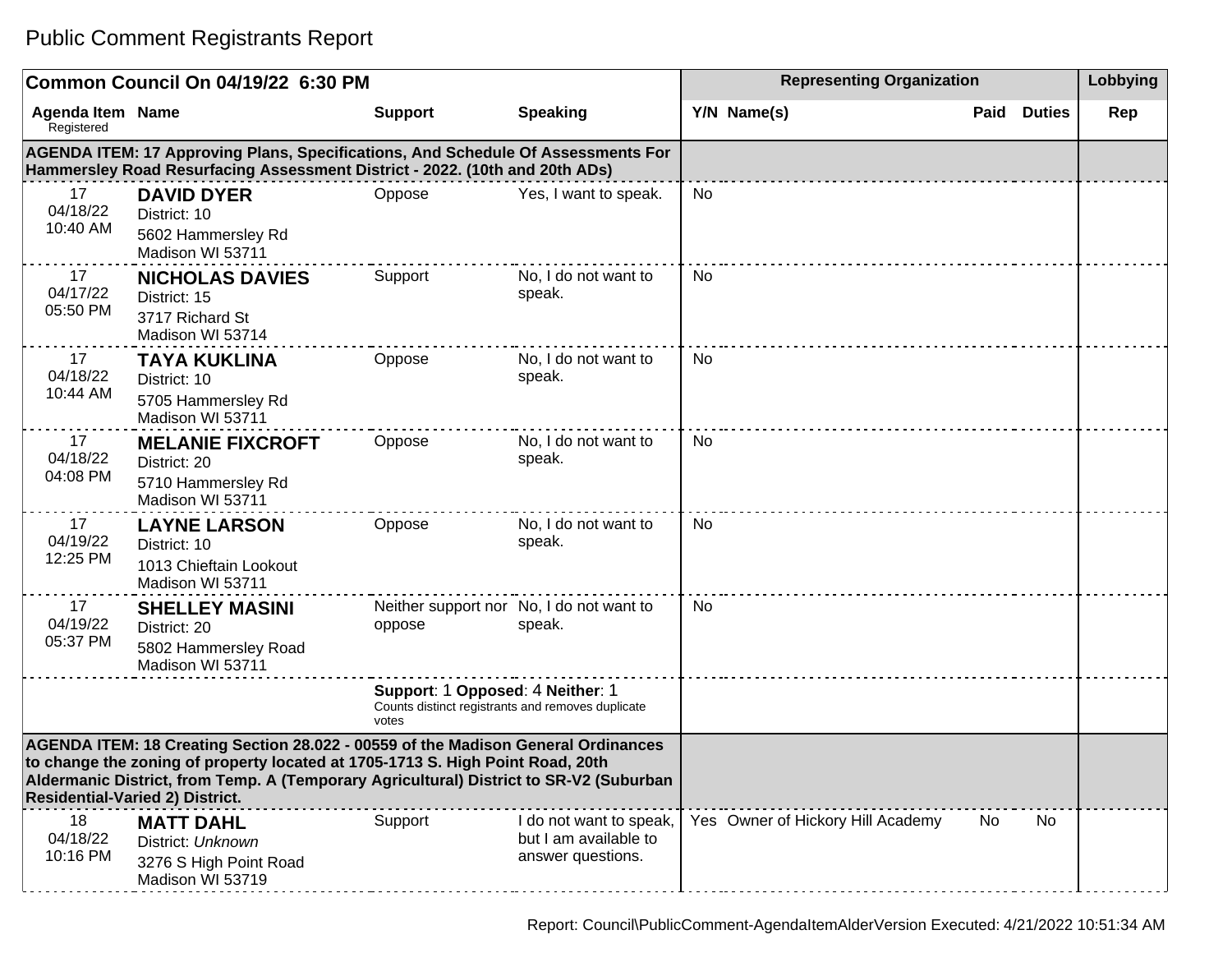|                                                                                                                                   | Common Council On 04/19/22 6:30 PM                                                                                                                                                                                                                                                                      |                |                                                                                       |    | Lobbying                                                           |      |               |     |
|-----------------------------------------------------------------------------------------------------------------------------------|---------------------------------------------------------------------------------------------------------------------------------------------------------------------------------------------------------------------------------------------------------------------------------------------------------|----------------|---------------------------------------------------------------------------------------|----|--------------------------------------------------------------------|------|---------------|-----|
| <b>Agenda Item Name</b><br>Registered                                                                                             |                                                                                                                                                                                                                                                                                                         | <b>Support</b> | <b>Speaking</b>                                                                       |    | Y/N Name(s)                                                        | Paid | <b>Duties</b> | Rep |
|                                                                                                                                   | AGENDA ITEM: 18 Creating Section 28.022 - 00559 of the Madison General Ordinances<br>to change the zoning of property located at 1705-1713 S. High Point Road, 20th<br>Aldermanic District, from Temp. A (Temporary Agricultural) District to SR-V2 (Suburban<br><b>Residential-Varied 2) District.</b> |                |                                                                                       |    |                                                                    |      |               |     |
| 18<br>04/19/22<br>07:18 AM                                                                                                        | <b>JEREMY FROMMELT</b><br>District: 9<br>901 Deming Way 102<br>Madison WI 53717                                                                                                                                                                                                                         | Support        | I do not want to speak,<br>but I am available to<br>answer questions.                 | No |                                                                    |      |               |     |
| 18<br>04/19/22<br>05:53 PM                                                                                                        | <b>RONALD R KLAAS</b><br>District: 9<br>7530 Westward Way<br>Madison WI 53717                                                                                                                                                                                                                           | Support        | I do not want to speak,<br>but I am available to<br>answer questions.                 |    | Yes Hickory Hill Academy c/o Matt<br>Dahl<br>South High Point Road | Yes  | Yes           | No. |
|                                                                                                                                   |                                                                                                                                                                                                                                                                                                         | votes          | Support: 3 Opposed: 0 Neither: 0<br>Counts distinct registrants and removes duplicate |    |                                                                    |      |               |     |
| AGENDA ITEM: 19 Appeal of the Plan Commission action on the Conditional Use<br>request for 3734 Speedway Road, Legistar ID 69786. |                                                                                                                                                                                                                                                                                                         |                |                                                                                       |    |                                                                    |      |               |     |
| 19<br>04/18/22<br>08:25 PM                                                                                                        | <b>SPENCER GARRETT</b><br>District: 14<br>2202 Luann Ln. 204<br>Madison WI 53713                                                                                                                                                                                                                        | Oppose         | No, I do not want to<br>speak.                                                        | No |                                                                    |      |               |     |
| 19<br>04/19/22<br>06:28 AM                                                                                                        | <b>NATHAN MUCHOW</b><br>District: 9<br>9109 Settlers Rd<br>Madison WI 53717                                                                                                                                                                                                                             | Oppose         | No, I do not want to<br>speak.                                                        | No |                                                                    |      |               |     |
|                                                                                                                                   |                                                                                                                                                                                                                                                                                                         | votes          | Support: 0 Opposed: 2 Neither: 0<br>Counts distinct registrants and removes duplicate |    |                                                                    |      |               |     |
|                                                                                                                                   | AGENDA ITEM: 25 Confirming the Madison Common Council meeting formats through<br>May of 2022: 05/10/2022 - virtual 05/24/2022 - virtual                                                                                                                                                                 |                |                                                                                       |    |                                                                    |      |               |     |
| 25<br>04/19/22<br>10:10 AM                                                                                                        | <b>DR MARA EISCH</b><br>District: 10<br>918 pontiac trail<br>Madison WI 53711                                                                                                                                                                                                                           | Support        | Yes, I want to speak.                                                                 | No |                                                                    |      |               |     |
| 25<br>04/19/22<br>05:11 PM                                                                                                        | <b>BOB SCHAEFER</b><br>District: 17<br>6 Cottonwood Circle<br>Madison WI 53704                                                                                                                                                                                                                          | oppose         | Neither support nor Yes, I want to speak.                                             | No |                                                                    |      |               |     |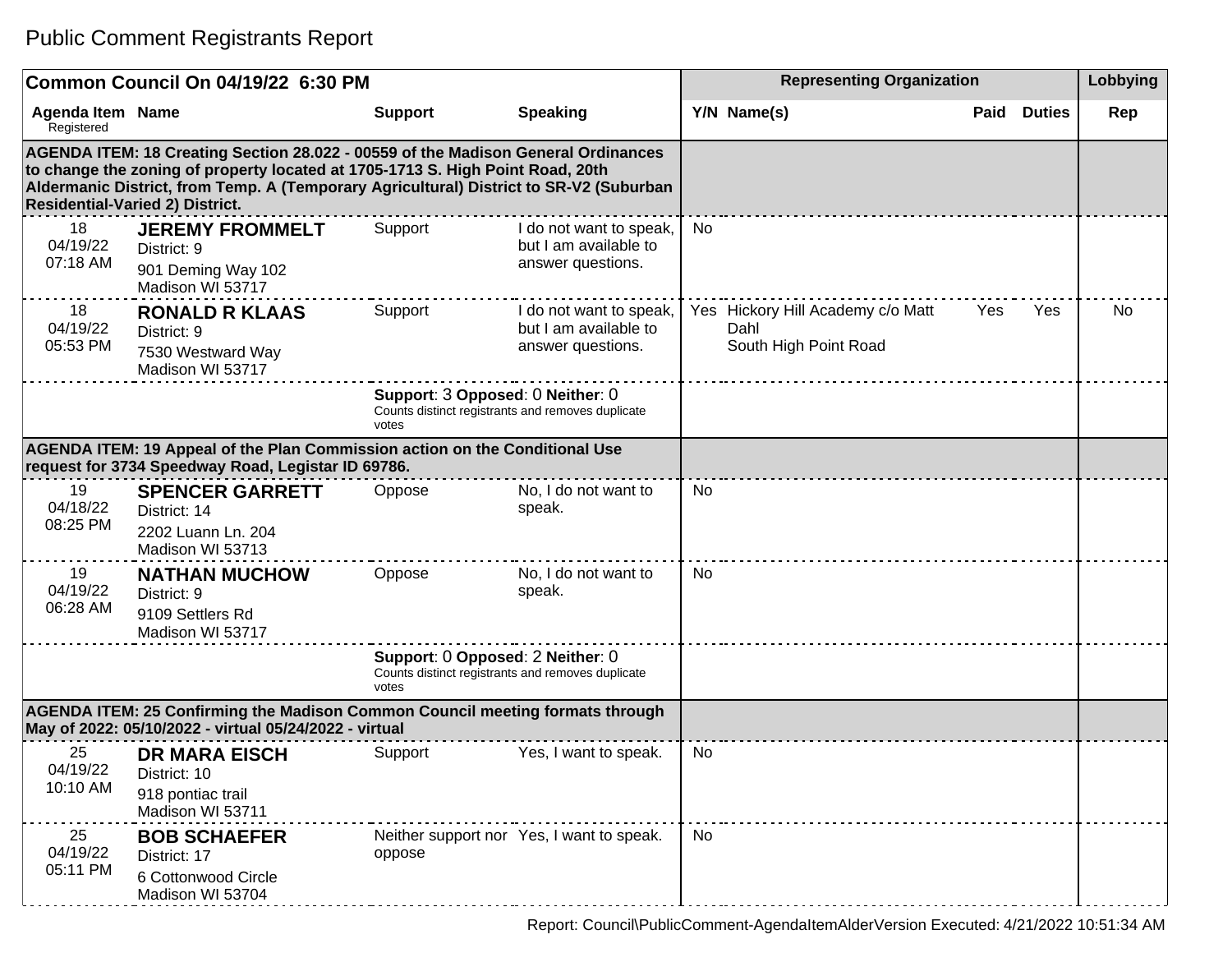|                                                                                                                                                                                                                                                                                        | Common Council On 04/19/22 6:30 PM                                                                                                                             |                                                                                                |                                                                       |    | <b>Representing Organization</b>                                                                                              |      |               | Lobbying |
|----------------------------------------------------------------------------------------------------------------------------------------------------------------------------------------------------------------------------------------------------------------------------------------|----------------------------------------------------------------------------------------------------------------------------------------------------------------|------------------------------------------------------------------------------------------------|-----------------------------------------------------------------------|----|-------------------------------------------------------------------------------------------------------------------------------|------|---------------|----------|
| <b>Agenda Item Name</b><br>Registered                                                                                                                                                                                                                                                  |                                                                                                                                                                | <b>Support</b>                                                                                 | <b>Speaking</b>                                                       |    | Y/N Name(s)                                                                                                                   | Paid | <b>Duties</b> | Rep      |
|                                                                                                                                                                                                                                                                                        |                                                                                                                                                                | Support: 1 Opposed: 0 Neither: 1<br>Counts distinct registrants and removes duplicate<br>votes |                                                                       |    |                                                                                                                               |      |               |          |
| Pledge.                                                                                                                                                                                                                                                                                | AGENDA ITEM: 29 Reaffirming the City of Madison's Commitment to Supporting<br>Pollinator Health and Authorizing the City of Madison to Take the Mayors Monarch |                                                                                                |                                                                       |    |                                                                                                                               |      |               |          |
| 29<br>04/19/22<br>02:44 PM                                                                                                                                                                                                                                                             | <b>BETH SLUYS</b><br>District: 18<br>514 Nova Way<br>Madison WI WI 53704                                                                                       | Support                                                                                        | No, I do not want to<br>speak.                                        | No |                                                                                                                               |      |               |          |
|                                                                                                                                                                                                                                                                                        |                                                                                                                                                                | Support: 1 Opposed: 0 Neither: 0<br>Counts distinct registrants and removes duplicate<br>votes |                                                                       |    |                                                                                                                               |      |               |          |
| AGENDA ITEM: 30 Vacating and Discontinuing a portion of a public alley located in part<br>of Block 55 of Original Plat of Madison located in the Northwest 1/4 of the Northeast 1/4<br>of Section 23, Town 7 North, Range 9 East, City of Madison, Dane County, Wisconsin.<br>(4th AD) |                                                                                                                                                                |                                                                                                |                                                                       |    |                                                                                                                               |      |               |          |
| 30<br>04/19/22<br>09:55 AM                                                                                                                                                                                                                                                             | <b>ROBERT PROCTER</b><br>District: 4<br>2 East Mifflin Street #200<br>Madison WI 53701                                                                         | Support                                                                                        | I do not want to speak,<br>but I am available to<br>answer questions. |    | Yes Core Madison Gorham, LLC<br>Attn: Rob Bak<br>1643 N. Milwaukee Ave, 5th Floor<br>Chicago, IL 60647<br>robb@corespaces.com | Yes  | No.           |          |
| 30<br>04/19/22<br>11:48 AM                                                                                                                                                                                                                                                             | <b>BRENT PFLEDERER</b><br>District: Unknown<br>1643 N Milwaukee Ave 5th floor<br>Chicago IL 60647                                                              | Support                                                                                        | I do not want to speak,<br>but I am available to<br>answer questions. | No |                                                                                                                               |      |               |          |
| 30<br>04/19/22<br>06:38 PM                                                                                                                                                                                                                                                             | <b>ROB BAK</b><br>District: Unknown<br>1643 N Milwaukee Ave 5th Floor<br>Chicago IL 60647                                                                      | Support                                                                                        | I do not want to speak,<br>but I am available to<br>answer questions. |    | Yes Core Spaces                                                                                                               | Yes  | Yes           | No.      |
|                                                                                                                                                                                                                                                                                        |                                                                                                                                                                | Support: 3 Opposed: 0 Neither: 0<br>Counts distinct registrants and removes duplicate<br>votes |                                                                       |    |                                                                                                                               |      |               |          |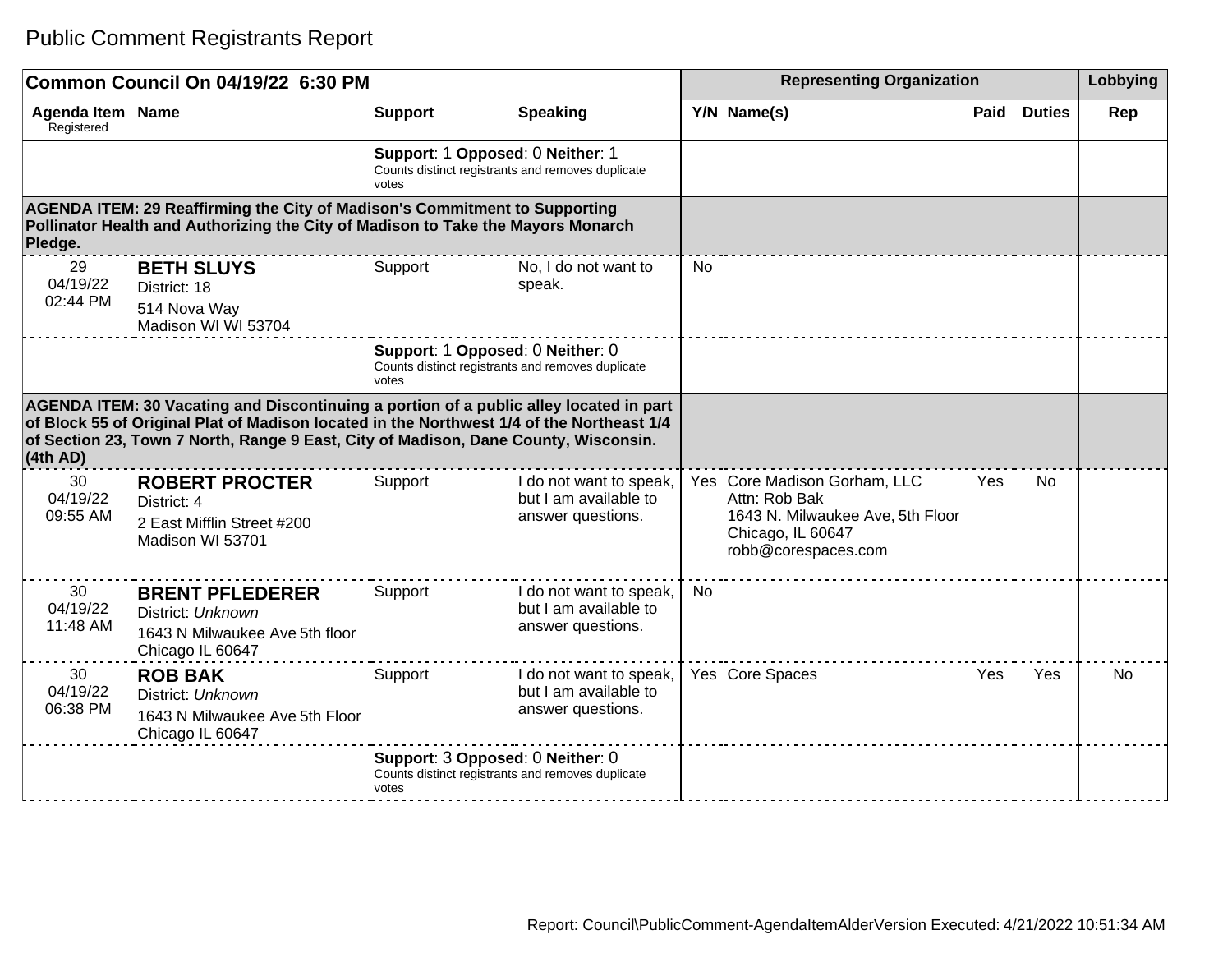|                                | Common Council On 04/19/22 6:30 PM                                                                                                                                                                                                                                                                                                                                                                                                                                   |                                           |                                                   | <b>Representing Organization</b> |             |  |                    | Lobbying |
|--------------------------------|----------------------------------------------------------------------------------------------------------------------------------------------------------------------------------------------------------------------------------------------------------------------------------------------------------------------------------------------------------------------------------------------------------------------------------------------------------------------|-------------------------------------------|---------------------------------------------------|----------------------------------|-------------|--|--------------------|----------|
| Agenda Item Name<br>Registered |                                                                                                                                                                                                                                                                                                                                                                                                                                                                      | <b>Support</b>                            | <b>Speaking</b>                                   |                                  | Y/N Name(s) |  | <b>Paid Duties</b> | Rep      |
|                                | AGENDA ITEM: 35 Authorizing the Mayor and City Clerk to execute an amendment to<br>the existing Purchase of Services contract (Architect) between the City of Madison and<br>Joseph Lee & Associates, LLC to provide professional architectural and engineering<br>design services and construction administrative services for the Imagination Center at<br>Reindahl Park project located at 1818 Portage Road. (12th AD)<br>Yes, I want to speak.<br>35<br>Support |                                           |                                                   |                                  |             |  |                    |          |
| 04/19/22<br>05:13 PM           | <b>BOB SCHAEFER</b><br>District: 17<br>6 Cottonwood Circle<br>Madison WI 53704                                                                                                                                                                                                                                                                                                                                                                                       |                                           |                                                   | <b>No</b>                        |             |  |                    |          |
|                                |                                                                                                                                                                                                                                                                                                                                                                                                                                                                      | Support: 1 Opposed: 0 Neither: 0<br>votes | Counts distinct registrants and removes duplicate |                                  |             |  |                    |          |
|                                | AGENDA ITEM: 82 SUBSTITUTE: Establishing a Common Council Prohibited<br><b>Harassment and/or Discrimination Policy</b>                                                                                                                                                                                                                                                                                                                                               |                                           |                                                   |                                  |             |  |                    |          |
| 82<br>04/18/22<br>05:43 PM     | <b>JANET HIRSCH</b><br>District: 9<br>7311 Cedar Creek Trail<br>Madison WI 53717                                                                                                                                                                                                                                                                                                                                                                                     | Support                                   | No, I do not want to<br>speak.                    | <b>No</b>                        |             |  |                    |          |
| 82<br>04/19/22<br>02:45 PM     | <b>BETH SLUYS</b><br>District: 18<br>514 Nova Way<br>Madison WI WI 53704                                                                                                                                                                                                                                                                                                                                                                                             | Support                                   | No, I do not want to<br>speak.                    | No                               |             |  |                    |          |
|                                |                                                                                                                                                                                                                                                                                                                                                                                                                                                                      | Support: 2 Opposed: 0 Neither: 0<br>votes | Counts distinct registrants and removes duplicate |                                  |             |  |                    |          |
|                                | AGENDA ITEM: 93 Creating Section 4.097 of the Madison General Ordinances to Create<br>a Resource Recovery Special Charge.                                                                                                                                                                                                                                                                                                                                            |                                           |                                                   |                                  |             |  |                    |          |
| 93<br>04/19/22<br>01:08 AM     | <b>TRACY DOREEN</b><br><b>DIETZEL</b><br>District: 6<br>515 s. Paterson<br>Madison WI 53703                                                                                                                                                                                                                                                                                                                                                                          | Oppose                                    | Yes, I want to speak.                             | No                               |             |  |                    |          |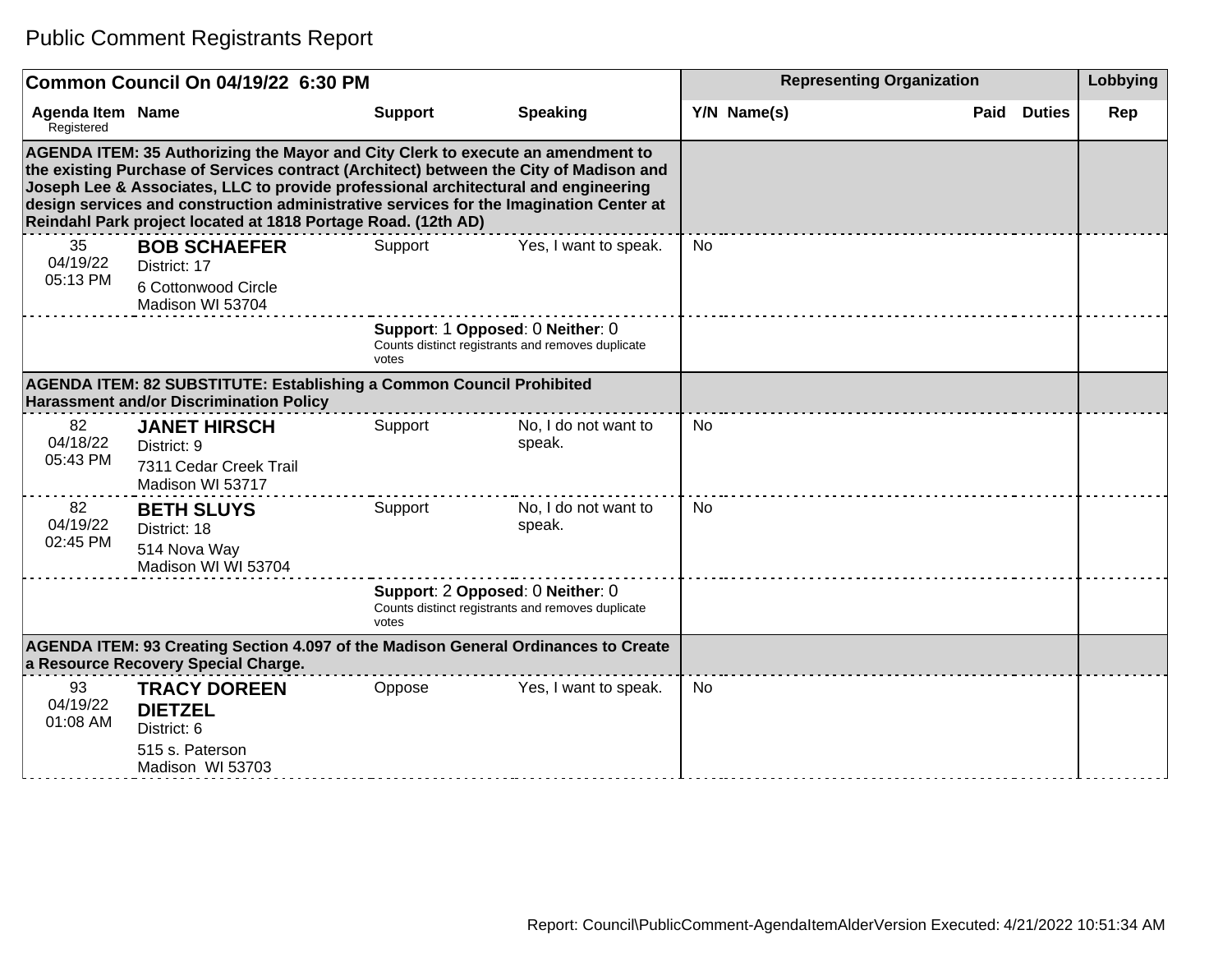|                                       | Common Council On 04/19/22 6:30 PM                                                                                        |                |                                                                       | <b>Representing Organization</b> | Lobbying              |     |
|---------------------------------------|---------------------------------------------------------------------------------------------------------------------------|----------------|-----------------------------------------------------------------------|----------------------------------|-----------------------|-----|
| <b>Agenda Item Name</b><br>Registered |                                                                                                                           | <b>Support</b> | <b>Speaking</b>                                                       | Y/N Name(s)                      | Paid<br><b>Duties</b> | Rep |
|                                       | AGENDA ITEM: 93 Creating Section 4.097 of the Madison General Ordinances to Create<br>a Resource Recovery Special Charge. |                |                                                                       |                                  |                       |     |
| 93<br>04/19/22<br>10:15 AM            | <b>DR MARA EISCH</b><br>District: 10<br>918 pontiac trail<br>Madison WI 53711                                             | Oppose         | Yes, I want to speak.                                                 | No                               |                       |     |
| 93<br>04/17/22<br>10:10 PM            | <b>CYNTHIA NOFFKE</b><br>District: 14<br>2856 WarnerLane<br>Madison WI 53713                                              | Oppose         | I do not want to speak,<br>but I am available to<br>answer questions. | <b>No</b>                        |                       |     |
| 93<br>04/19/22<br>02:55 PM            | <b>RICHARD W IHLENFELD</b><br>District: 19<br>7613 Sawmill Road<br>Madison WI 53717-2208                                  | Support        | I do not want to speak,<br>but I am available to<br>answer questions. | <b>No</b>                        |                       |     |
| 93<br>04/17/22<br>09:46 AM            | <b>JEFF JUNG</b><br>District: 10<br>1401 Rae Ln<br>Madison WI 53711                                                       | Oppose         | No, I do not want to<br>speak.                                        | No.                              |                       |     |
| 93<br>04/17/22<br>11:47 AM            | <b>BILL EVANS</b><br>District: 9<br>7209 Farmington Way<br>Madison WI 53717                                               | Oppose         | No, I do not want to<br>speak.                                        | No                               |                       |     |
| 93<br>04/17/22<br>08:41 PM            | <b>REBECCA M MALKE</b><br>District: 10<br>4613 Onaway Pass<br>Madison WI 53711                                            | Oppose         | No, I do not want to<br>speak.                                        | No                               |                       |     |
| 93<br>04/18/22<br>07:41 AM            | <b>JANE QUALLE</b><br>District: 18<br>1634 Sunfield Street<br>Madison WI 53704                                            | Oppose         | No, I do not want to<br>speak.                                        | <b>No</b>                        |                       |     |
| 93<br>04/18/22<br>07:54 AM            | <b>STEVE SCHELLER</b><br>District: 5<br>202 NORTH ALLEN STREET<br>MADISON WI 53726                                        | Oppose         | No, I do not want to<br>speak.                                        | <b>No</b>                        |                       |     |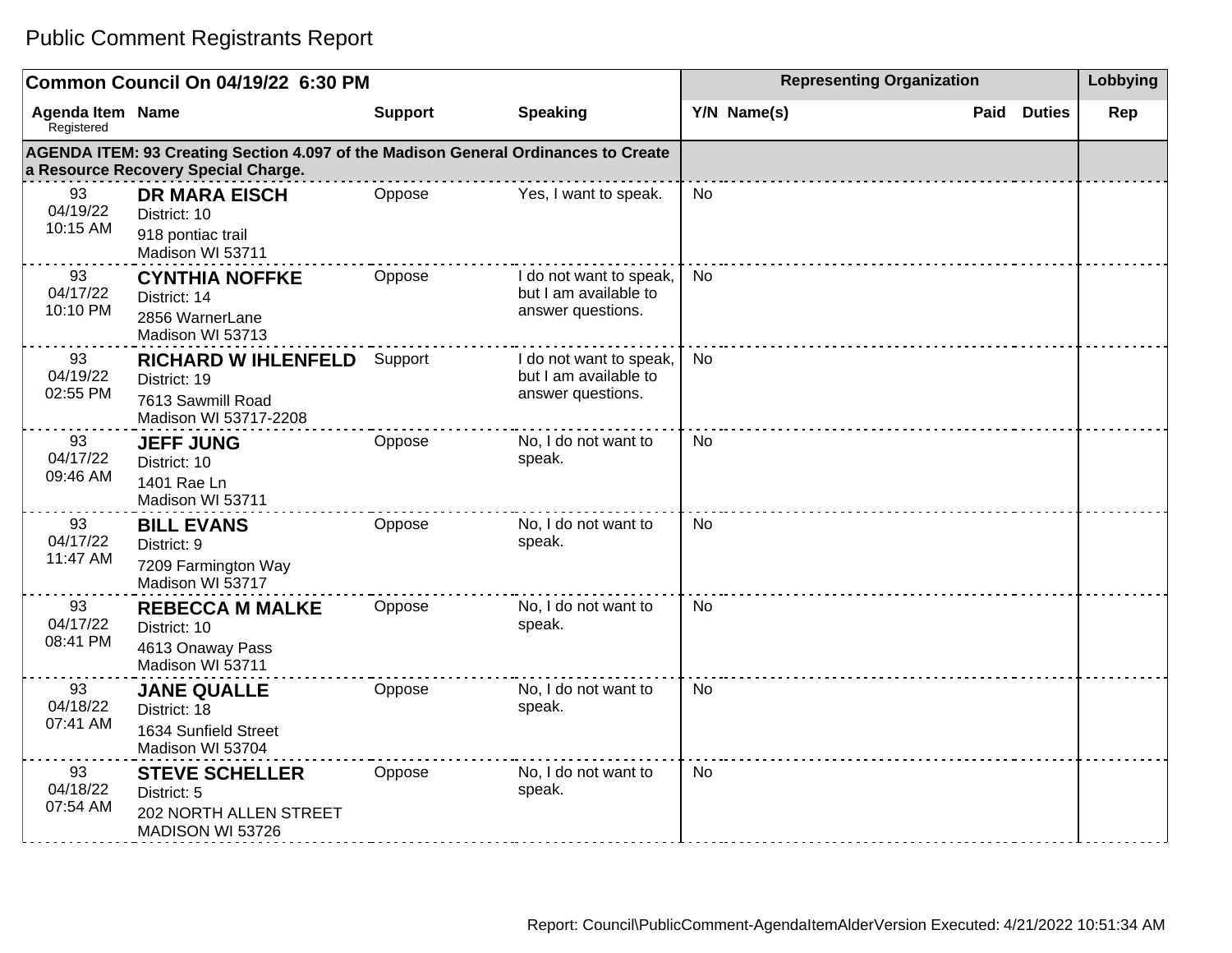|                                       | Common Council On 04/19/22 6:30 PM                                                                                        |                |                                | <b>Representing Organization</b> | Lobbying           |     |
|---------------------------------------|---------------------------------------------------------------------------------------------------------------------------|----------------|--------------------------------|----------------------------------|--------------------|-----|
| <b>Agenda Item Name</b><br>Registered |                                                                                                                           | <b>Support</b> | <b>Speaking</b>                | Y/N Name(s)                      | <b>Paid Duties</b> | Rep |
|                                       | AGENDA ITEM: 93 Creating Section 4.097 of the Madison General Ordinances to Create<br>a Resource Recovery Special Charge. |                |                                |                                  |                    |     |
| 93<br>04/18/22<br>09:27 AM            | <b>JANET HIRSCH</b><br>District: 9<br>7311 Cedar Creek Trail<br>Madison WI 53717                                          | Oppose         | No, I do not want to<br>speak. | <b>No</b>                        |                    |     |
| 93<br>04/18/22<br>11:49 AM            | <b>MARCELLA K HAMMOND Oppose</b><br>District: 7<br>3156 Muir Field Rd. #206<br>Madison WI 53719                           |                | No, I do not want to<br>speak. | <b>No</b>                        |                    |     |
| 93<br>04/18/22<br>01:38 PM            | <b>BRIAN RIESELMAN</b><br>District: 11<br>4330 Critchell terrace<br>Madison WI 53711                                      | Oppose         | No, I do not want to<br>speak. | <b>No</b>                        |                    |     |
| 93<br>04/18/22<br>01:42 PM            | <b>JOANNA LAIN</b><br>District: 10<br>4318 Lilac Ln<br>Madison WI 53711                                                   | Oppose         | No, I do not want to<br>speak. | <b>No</b>                        |                    |     |
| 93<br>04/18/22<br>03:05 PM            | <b>GREGORY NIVA</b><br>District: 11<br>33 s eau claire<br>Madison WI 53705                                                | Oppose         | No, I do not want to<br>speak. | No                               |                    |     |
| 93<br>04/18/22<br>03:07 PM            | <b>DAVE NESS</b><br>District: Unknown<br>3657 Sabertooth<br>Madison WI 53719                                              | Oppose         | No, I do not want to<br>speak. | No                               |                    |     |
| 93<br>04/18/22<br>03:29 PM            | <b>MURIEL KRONE</b><br>District: 13<br>615 South Spooner Street<br>Madison WI 53711                                       | Oppose         | No, I do not want to<br>speak. | No                               |                    |     |
| 93<br>04/18/22<br>03:42 PM            | <b>ALLAN R. PHILLIPS</b><br>District: 12<br>3334 Ridgeway Ave<br>Madison WI 53704                                         | Oppose         | No, I do not want to<br>speak. | No                               |                    |     |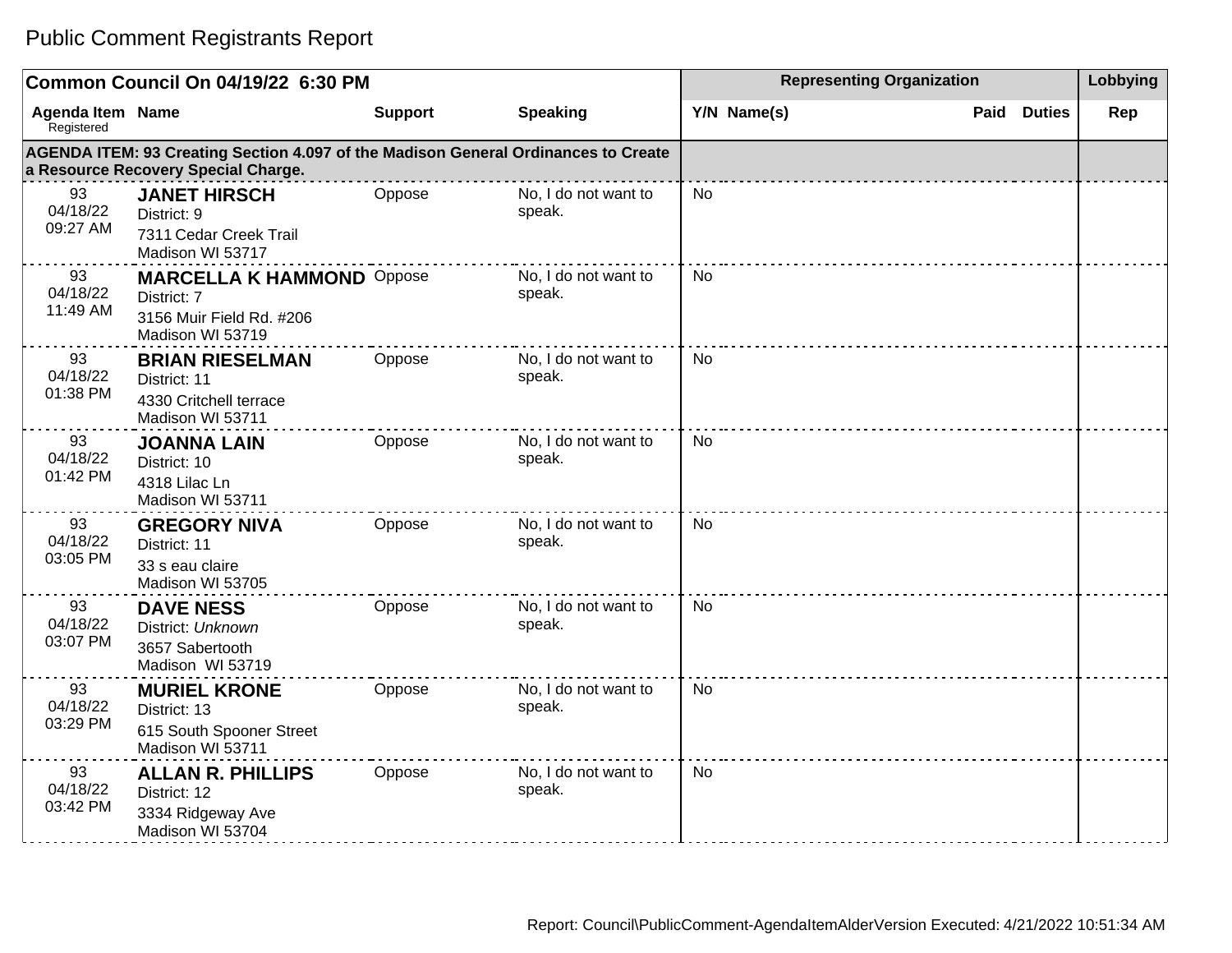|                                       | Common Council On 04/19/22 6:30 PM                                                                                        |                |                                | <b>Representing Organization</b> | Lobbying           |     |
|---------------------------------------|---------------------------------------------------------------------------------------------------------------------------|----------------|--------------------------------|----------------------------------|--------------------|-----|
| <b>Agenda Item Name</b><br>Registered |                                                                                                                           | <b>Support</b> | <b>Speaking</b>                | Y/N Name(s)                      | <b>Paid Duties</b> | Rep |
|                                       | AGENDA ITEM: 93 Creating Section 4.097 of the Madison General Ordinances to Create<br>a Resource Recovery Special Charge. |                |                                |                                  |                    |     |
| 93<br>04/18/22<br>03:59 PM            | <b>ALEX KIANDER</b><br>District: 12<br>3348 Quincy Ave<br>Madison WI 53704                                                | Oppose         | No, I do not want to<br>speak. | No                               |                    |     |
| 93<br>04/18/22<br>05:30 PM            | <b>JAYNE MEYER</b><br>District: 9<br>201 Randolph Dr Dane<br>Madison WI 53717                                             | Oppose         | No, I do not want to<br>speak. | No.                              |                    |     |
| 93<br>04/18/22<br>06:34 PM            | <b>ALEX KIRSCHLING</b><br>District: 16<br>5130 Unity Way<br>Madison WI 53718                                              | Oppose         | No, I do not want to<br>speak. | No.                              |                    |     |
| 93<br>04/18/22<br>06:48 PM            | <b>DUSTIN PAULS</b><br>District: 7<br>3637 sabertooth trl<br>Madison WI 53719                                             | Oppose         | No, I do not want to<br>speak. | No.                              |                    |     |
| 93<br>04/18/22<br>09:16 PM            | <b>MICHAEL ANDRIE</b><br>District: 1<br>9032 Pine Hollow Place<br>Verona WI 53593                                         | Oppose         | No, I do not want to<br>speak. | <b>No</b>                        |                    |     |
| 93<br>04/19/22<br>07:59 AM            | <b>WHITNEY COOK</b><br>District: 7<br>6146 Sandstone Dr<br>Madison WI 53719                                               | Support        | No, I do not want to<br>speak. | No                               |                    |     |
| 93<br>04/19/22<br>08:09 AM            | <b>PATRICIA SAMMATARO</b><br>District: 11<br>3 Birch Circle<br>Madison WI 53711                                           | Oppose         | No, I do not want to<br>speak. | <b>No</b>                        |                    |     |
| 93<br>04/19/22<br>10:15 AM            | <b>DWIGHT DARIN</b><br>District: 10<br>2009 S Whitney Way<br>Madison WI 53711                                             | Oppose         | No, I do not want to<br>speak. | No.                              |                    |     |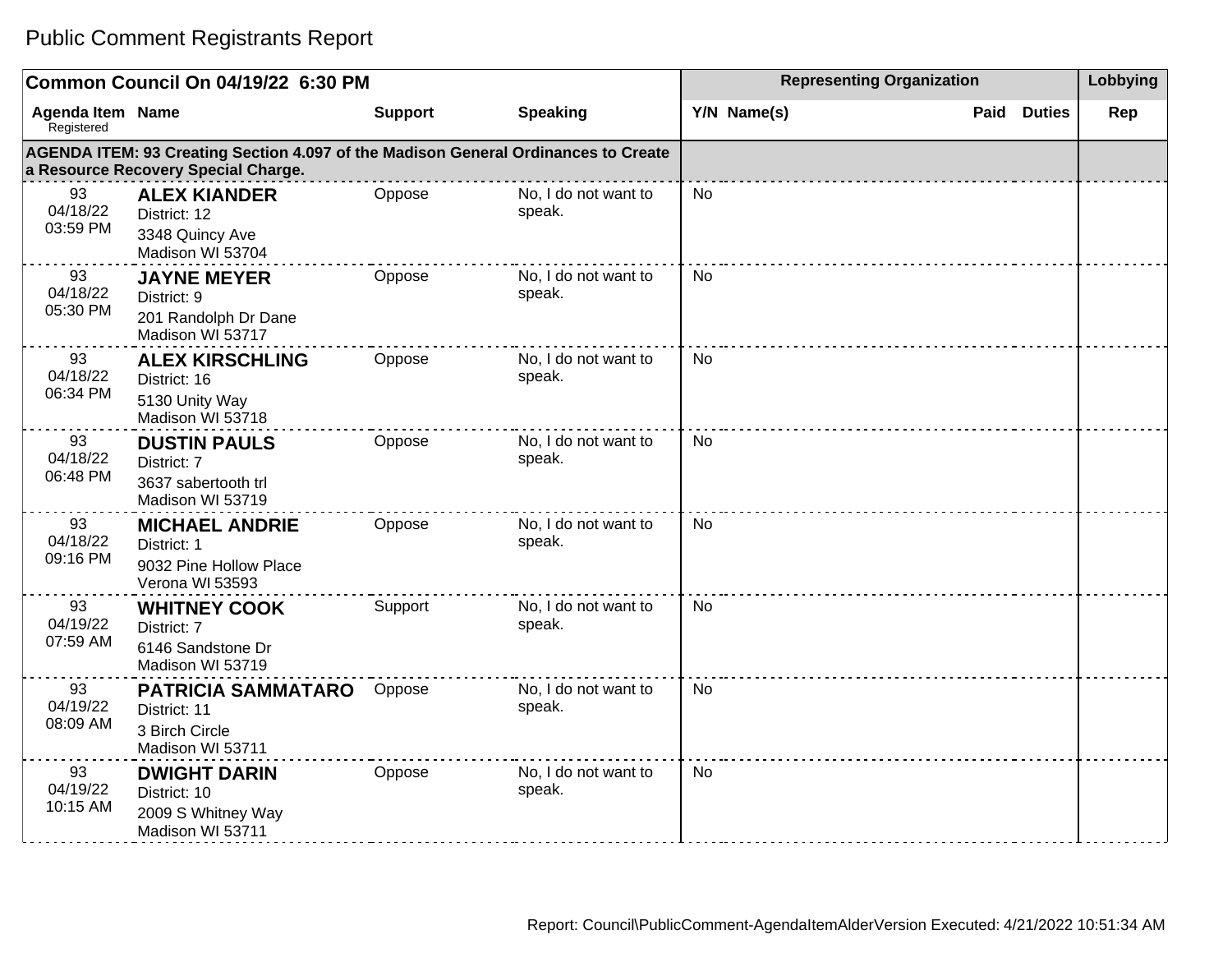|                                       | Common Council On 04/19/22 6:30 PM                                                                                        |                |                                | <b>Representing Organization</b> | Lobbying              |     |
|---------------------------------------|---------------------------------------------------------------------------------------------------------------------------|----------------|--------------------------------|----------------------------------|-----------------------|-----|
| <b>Agenda Item Name</b><br>Registered |                                                                                                                           | <b>Support</b> | <b>Speaking</b>                | Y/N Name(s)                      | Paid<br><b>Duties</b> | Rep |
|                                       | AGENDA ITEM: 93 Creating Section 4.097 of the Madison General Ordinances to Create<br>a Resource Recovery Special Charge. |                |                                |                                  |                       |     |
| 93<br>04/19/22<br>10:55 AM            | <b>JOANNE KANTER</b><br>District: 18<br>91 Golf Pkwy Unit F<br>Madison WI 53704                                           | Oppose         | No, I do not want to<br>speak. | No                               |                       |     |
| 93<br>04/19/22<br>11:01 AM            | <b>KAREN GUNDERSON</b><br>District: 18<br>91 Golf Parkways:1:F<br>Madison WI 53704                                        | Oppose         | No, I do not want to<br>speak. | <b>No</b>                        |                       |     |
| 93<br>04/19/22<br>11:56 AM            | <b>CHRISTINE ELHOLM</b><br>District: 12<br>1710 Melrose St.<br>Madison WI 53704                                           | Oppose         | No, I do not want to<br>speak. | <b>No</b>                        |                       |     |
| 93<br>04/19/22<br>12:28 PM            | <b>LAYNE LARSON</b><br>District: 10<br>1013 Chieftain Lookout<br>Madison WI 53711                                         | Oppose         | No, I do not want to<br>speak. | <b>No</b>                        |                       |     |
| 93<br>04/19/22<br>12:37 PM            | <b>JENNIFER L</b><br><b>ARGELANDER</b><br>District: 12<br>1715 ERIE COURT<br>MADISON WI 53704                             | Oppose         | No, I do not want to<br>speak. | <b>No</b>                        |                       |     |
| 93<br>04/19/22<br>12:40 PM            | <b>DANIEL A. YOUNG</b><br>District: 12<br>3322 Quincy Ave<br>Madison WI 53704                                             | Oppose         | No, I do not want to<br>speak. | <b>No</b>                        |                       |     |
| 93<br>04/19/22<br>02:03 PM            | <b>MANDY KRONINGER</b><br>District: 20<br>1209 Twinleaf Ln<br>Madison WI 53719                                            | Oppose         | No, I do not want to<br>speak. | <b>No</b>                        |                       |     |
| 93<br>04/19/22<br>02:13 PM            | <b>RICHARD A SOLETSKI</b><br>District: 12<br>3322 Quincy Avenue<br>Madison WI 53704                                       | Oppose         | No, I do not want to<br>speak. | <b>No</b>                        |                       |     |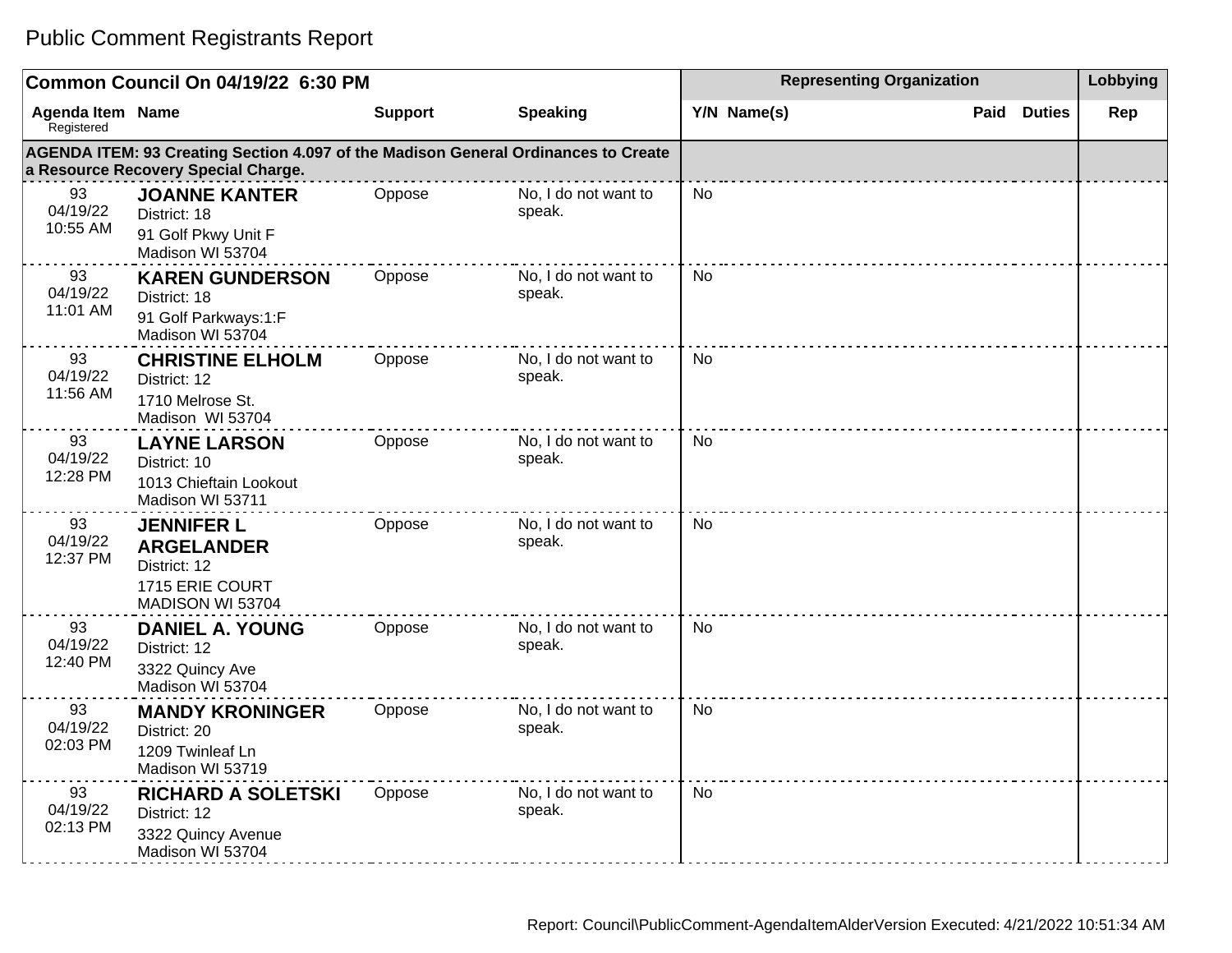| Common Council On 04/19/22 6:30 PM    |                                                                                                                                                                                                                                                                                                                                                                                                                                                                                                                                                                    |                |                                                                                        | <b>Representing Organization</b> | Lobbying           |     |
|---------------------------------------|--------------------------------------------------------------------------------------------------------------------------------------------------------------------------------------------------------------------------------------------------------------------------------------------------------------------------------------------------------------------------------------------------------------------------------------------------------------------------------------------------------------------------------------------------------------------|----------------|----------------------------------------------------------------------------------------|----------------------------------|--------------------|-----|
| <b>Agenda Item Name</b><br>Registered |                                                                                                                                                                                                                                                                                                                                                                                                                                                                                                                                                                    | <b>Support</b> | <b>Speaking</b>                                                                        | Y/N Name(s)                      | <b>Paid Duties</b> | Rep |
|                                       | AGENDA ITEM: 93 Creating Section 4.097 of the Madison General Ordinances to Create<br>a Resource Recovery Special Charge.                                                                                                                                                                                                                                                                                                                                                                                                                                          |                |                                                                                        |                                  |                    |     |
| 93<br>04/19/22<br>02:46 PM            | <b>BETH SLUYS</b><br>District: 18<br>514 Nova Way<br>Madison WI WI 53704                                                                                                                                                                                                                                                                                                                                                                                                                                                                                           | Oppose         | No, I do not want to<br>speak.                                                         | No                               |                    |     |
| 93<br>04/19/22<br>02:55 PM            | <b>LISA VELDRAN</b><br>District: 10<br>5738 Kroncke Drive<br>Madison WI 53711                                                                                                                                                                                                                                                                                                                                                                                                                                                                                      | Oppose         | No, I do not want to<br>speak.                                                         | No                               |                    |     |
| 93<br>04/19/22<br>02:59 PM            | <b>JACQUELINE</b><br><b>STEINHAUER</b><br>District: 10<br>2301 Manor Green Dr.<br>Madison WI 53711                                                                                                                                                                                                                                                                                                                                                                                                                                                                 | Oppose         | No, I do not want to<br>speak.                                                         | No                               |                    |     |
| 93<br>04/19/22<br>04:27 PM            | <b>SUSAN MCMURRAY</b><br>District: 18<br>1605 S Golf Glns:1:C<br>Madison WI 53704                                                                                                                                                                                                                                                                                                                                                                                                                                                                                  | Support        | No, I do not want to<br>speak.                                                         | No.                              |                    |     |
|                                       |                                                                                                                                                                                                                                                                                                                                                                                                                                                                                                                                                                    | votes          | Support: 3 Opposed: 34 Neither: 0<br>Counts distinct registrants and removes duplicate |                                  |                    |     |
|                                       | AGENDA ITEM: 96 Approving the selection of the property located at 1902 Bartillon<br>Drive as the site for a permanent shelter facility serving men experiencing<br>homelessness, authorizing the City's Engineering Division to undertake a competitive<br>process to select an entity to provide architectural and engineering design services,<br>subject to Common Council approval, and authorizing the City's Community<br>Development Division to undertake a similar effort to select an operator for the facility,<br>again, subject to Council approval. |                |                                                                                        |                                  |                    |     |
| 96<br>04/15/22<br>02:50 PM            | <b>JIM LARSON</b><br>District: 12<br>1518 Mendota Street<br>Madison WI 53704                                                                                                                                                                                                                                                                                                                                                                                                                                                                                       | Oppose         | Yes, I want to speak.                                                                  | No                               |                    |     |
| 96<br>04/19/22<br>12:11 PM            | <b>JIM BRAGER</b><br>District: 12<br>1918 Bartillon Drive<br>Madison WI 53704                                                                                                                                                                                                                                                                                                                                                                                                                                                                                      | Oppose         | Yes, I want to speak.                                                                  | No                               |                    |     |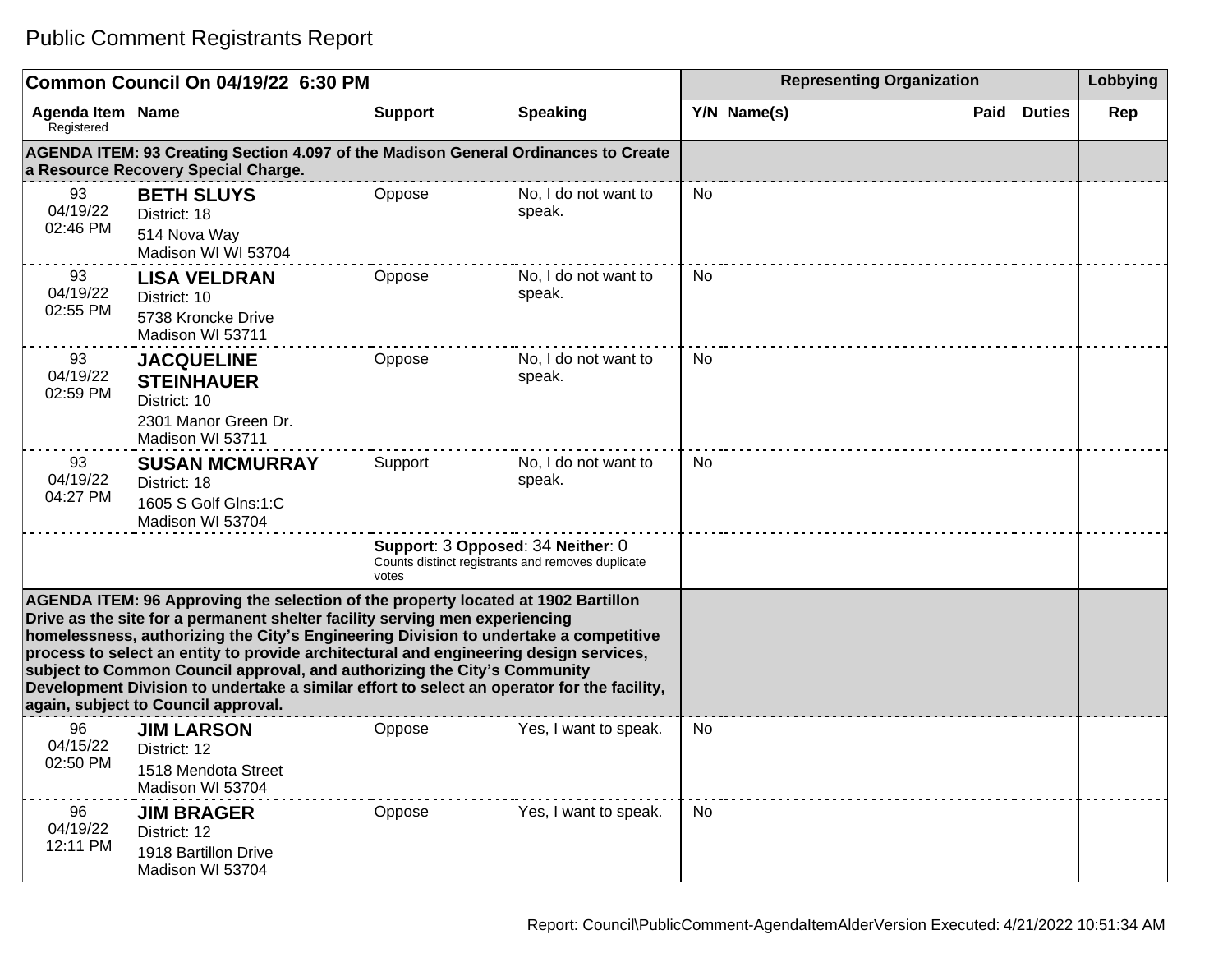|                                       | Common Council On 04/19/22 6:30 PM                                                                                                                                                                                                                                                                                                                                                                                                                                                                                                                                 |                |                                                                                       | <b>Representing Organization</b> |                       |     |  |  |
|---------------------------------------|--------------------------------------------------------------------------------------------------------------------------------------------------------------------------------------------------------------------------------------------------------------------------------------------------------------------------------------------------------------------------------------------------------------------------------------------------------------------------------------------------------------------------------------------------------------------|----------------|---------------------------------------------------------------------------------------|----------------------------------|-----------------------|-----|--|--|
| <b>Agenda Item Name</b><br>Registered |                                                                                                                                                                                                                                                                                                                                                                                                                                                                                                                                                                    | <b>Support</b> | <b>Speaking</b>                                                                       | Y/N Name(s)                      | Paid<br><b>Duties</b> | Rep |  |  |
|                                       | AGENDA ITEM: 96 Approving the selection of the property located at 1902 Bartillon<br>Drive as the site for a permanent shelter facility serving men experiencing<br>homelessness, authorizing the City's Engineering Division to undertake a competitive<br>process to select an entity to provide architectural and engineering design services,<br>subject to Common Council approval, and authorizing the City's Community<br>Development Division to undertake a similar effort to select an operator for the facility,<br>again, subject to Council approval. |                |                                                                                       |                                  |                       |     |  |  |
| 96<br>04/19/22<br>05:14 PM            | <b>BOB SCHAEFER</b><br>District: 17<br>6 Cottonwood Circle<br>Madison WI 53704                                                                                                                                                                                                                                                                                                                                                                                                                                                                                     | Oppose         | Yes, I want to speak.                                                                 | No                               |                       |     |  |  |
|                                       |                                                                                                                                                                                                                                                                                                                                                                                                                                                                                                                                                                    | votes          | Support: 0 Opposed: 3 Neither: 0<br>Counts distinct registrants and removes duplicate |                                  |                       |     |  |  |
| same. (12th AD)                       | AGENDA ITEM: 97 Amending the 2022 Adopted Capital Budget for the Economic<br>Development Division to accept \$4 million in Wisconsin Department of Administration<br>Neighborhood Investment Fund Grant Program funding to support the implementation<br>costs of the Madison Public Market and authorizing the Mayor and City Clerk to sign an<br>agreement and any other necessary documents with the State of Wisconsin for the                                                                                                                                 |                |                                                                                       |                                  |                       |     |  |  |
| 97<br>04/19/22<br>05:16 PM            | <b>BOB SCHAEFER</b><br>District: 17<br>6 Cottonwood Circle<br>Madison WI 53704                                                                                                                                                                                                                                                                                                                                                                                                                                                                                     | Oppose         | Yes, I want to speak.                                                                 | No                               |                       |     |  |  |
| 97<br>04/19/22<br>02:48 PM            | <b>BETH SLUYS</b><br>District: 18<br>514 Nova Way<br>Madison WI WI 53704                                                                                                                                                                                                                                                                                                                                                                                                                                                                                           | Support        | No, I do not want to<br>speak.                                                        | No                               |                       |     |  |  |
|                                       |                                                                                                                                                                                                                                                                                                                                                                                                                                                                                                                                                                    | votes          | Support: 1 Opposed: 1 Neither: 0<br>Counts distinct registrants and removes duplicate |                                  |                       |     |  |  |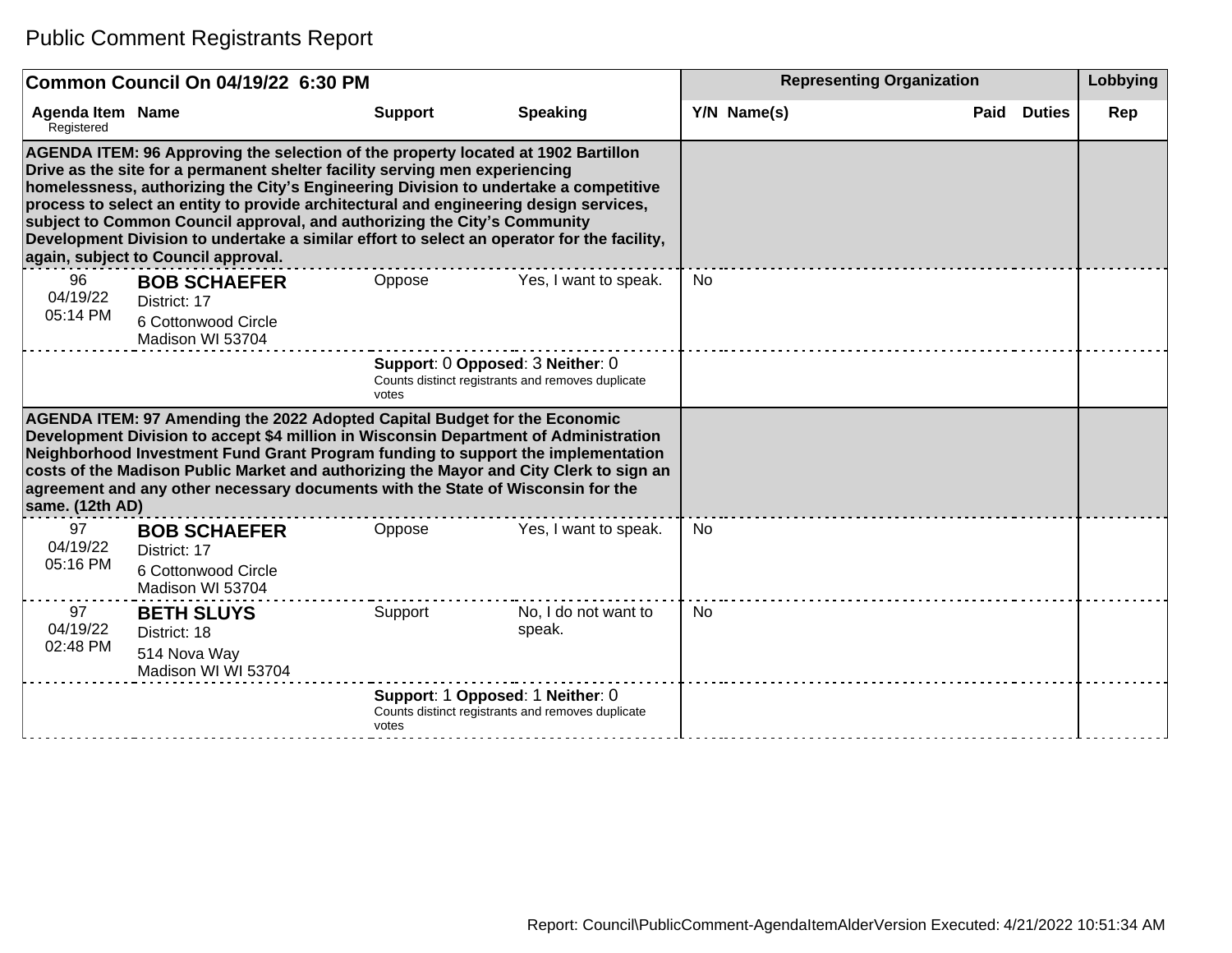|                                       | Common Council On 04/19/22 6:30 PM                                                                                                                                                                                                                   |                                           |                                                                       | Lobbying  |                     |            |               |     |
|---------------------------------------|------------------------------------------------------------------------------------------------------------------------------------------------------------------------------------------------------------------------------------------------------|-------------------------------------------|-----------------------------------------------------------------------|-----------|---------------------|------------|---------------|-----|
| <b>Agenda Item Name</b><br>Registered |                                                                                                                                                                                                                                                      | <b>Support</b>                            | <b>Speaking</b>                                                       |           | Y/N Name(s)         | Paid       | <b>Duties</b> | Rep |
|                                       | AGENDA ITEM: 101 Authorizing the execution of a Purchase and Sale Agreement<br>between the City of Madison and JEAJR 1935, LLC or its assigns, for the Purchase of<br>Property located in the Center for Industry & Commerce Business Park (17th AD) |                                           |                                                                       |           |                     |            |               |     |
| 101<br>04/15/22<br>02:11 PM           | <b>BRIDGET HUBING</b><br>District: Unknown<br>s:39:N16 W23250 Stone Ridge<br>Drive, Suite One<br>Waukesha WI 53188                                                                                                                                   | Support                                   | I do not want to speak,<br>but I am available to<br>answer questions. |           | Yes JEAJR 1935, LLC | <b>Yes</b> | <b>No</b>     |     |
|                                       |                                                                                                                                                                                                                                                      | Support: 1 Opposed: 0 Neither: 0<br>votes | Counts distinct registrants and removes duplicate                     |           |                     |            |               |     |
|                                       | AGENDA ITEM: 110 Authorizing a noncompetitive contract with New Flyer industries for<br>up to 46, potentially all electric, Bus Rapid Transit Vehicles and approving roadway<br>geometry for the East-West Bus Rapid Transit project.                |                                           |                                                                       |           |                     |            |               |     |
| 110<br>04/17/22<br>08:18 PM           | <b>NICHOLAS DAVIES</b><br>District: 15<br>3717 Richard St<br>Madison WI 53714                                                                                                                                                                        | Support                                   | No, I do not want to<br>speak.                                        | <b>No</b> |                     |            |               |     |
|                                       |                                                                                                                                                                                                                                                      | Support: 1 Opposed: 0 Neither: 0<br>votes | Counts distinct registrants and removes duplicate                     |           |                     |            |               |     |
|                                       | AGENDA ITEM: 111 Approving roadway geometry for the reconstruction of Lake<br>Mendota Dr. from Baker Ave. to the City of Madison limits. (19th AD)                                                                                                   |                                           |                                                                       |           |                     |            |               |     |
| 111<br>04/15/22<br>11:59 PM           | <b>TANYA CUNNINGHAM</b><br>District: 19<br>5646 Lake Mendota Drive<br>Madison WI 53705                                                                                                                                                               | Oppose                                    | Yes, I want to speak.                                                 | <b>No</b> |                     |            |               |     |
| 111<br>04/16/22<br>11:02 AM           | <b>PEGGY SCALLON</b><br>District: 19<br>5536 Lake Mendota Dr<br>Madison WI 53705                                                                                                                                                                     | Oppose                                    | Yes, I want to speak.                                                 | No.       |                     |            |               |     |
| 111<br>04/16/22<br>$11:05$ AM         | <b>MARK REDSTEN</b><br>District: 19<br>5536 Lake Mendota Dr<br>Madison WI 53705                                                                                                                                                                      | Oppose                                    | Yes, I want to speak.                                                 | <b>No</b> |                     |            |               |     |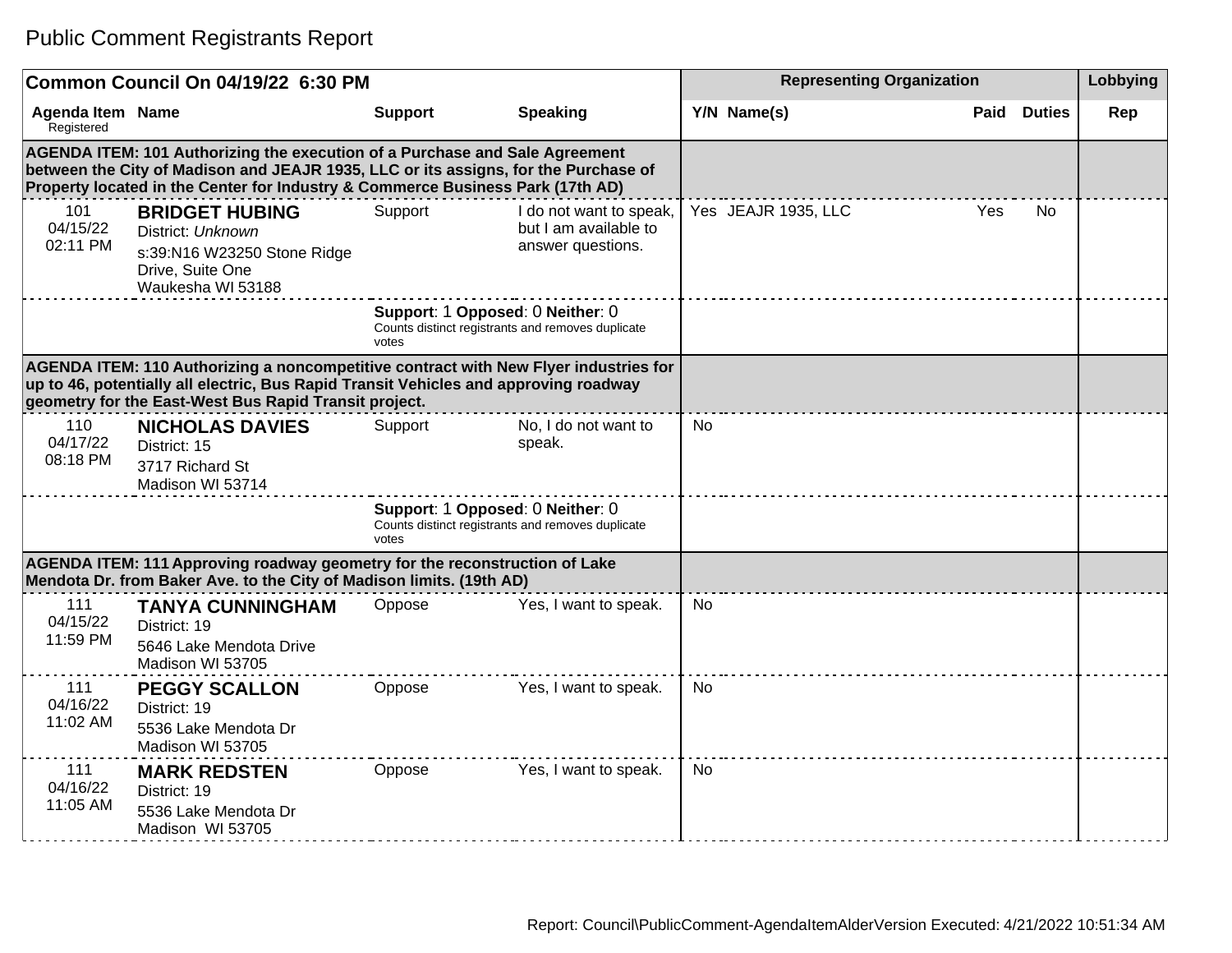|                                       | Common Council On 04/19/22 6:30 PM                                                                                                                 | <b>Representing Organization</b> | Lobbying              |                                                                                                                                         |      |               |     |
|---------------------------------------|----------------------------------------------------------------------------------------------------------------------------------------------------|----------------------------------|-----------------------|-----------------------------------------------------------------------------------------------------------------------------------------|------|---------------|-----|
| <b>Agenda Item Name</b><br>Registered |                                                                                                                                                    | <b>Support</b>                   | <b>Speaking</b>       | Y/N Name(s)                                                                                                                             | Paid | <b>Duties</b> | Rep |
|                                       | AGENDA ITEM: 111 Approving roadway geometry for the reconstruction of Lake<br>Mendota Dr. from Baker Ave. to the City of Madison limits. (19th AD) |                                  |                       |                                                                                                                                         |      |               |     |
| 111<br>04/16/22<br>11:22 AM           | <b>DAVID EBERHARD</b><br>District: 19<br>5521 Lake Mendota dr.<br>Madison WI 53705                                                                 | Oppose                           | Yes, I want to speak. | No                                                                                                                                      |      |               |     |
| 111<br>04/16/22<br>11:25 AM           | <b>G.PATRICE KENNEDY</b><br>District: 19<br>5127 LAKE MENDOTA DR<br>MADISON WI 53705                                                               | Oppose                           | Yes, I want to speak. | Yes Friends of Lake Mendota Drive                                                                                                       | No.  | <b>No</b>     |     |
| 111<br>04/16/22<br>11:40 AM           | <b>ELIZABETH BAUER</b><br>District: 19<br>1137 Minocqua Crescent<br>Madison WI 53705                                                               | Oppose                           | Yes, I want to speak. | <b>No</b>                                                                                                                               |      |               |     |
| 111<br>04/16/22<br>01:55 PM           | <b>KRISTEN SLACK</b><br>District: 19<br>5601 Lake Mendota Dr.<br>Madison WI 53705                                                                  | Oppose                           | Yes, I want to speak. | <b>No</b>                                                                                                                               |      |               |     |
| 111<br>04/17/22<br>09:23 AM           | <b>ALICE ERICKSON</b><br>District: 19<br>5109 SPRING CT<br>MADISON WI 53705-1323                                                                   | Oppose                           | Yes, I want to speak. | <b>No</b>                                                                                                                               |      |               |     |
| 111<br>04/17/22<br>01:26 PM           | <b>ANGELA YOUNG</b><br>District: 19<br>5532 Lake Mendota Drive<br>Madison WI 53705                                                                 | Oppose                           | Yes, I want to speak. | <b>No</b>                                                                                                                               |      |               |     |
| 111<br>04/17/22<br>09:03 PM           | <b>MAUREEN RICKMAN</b><br>District: 19<br>5053 Lake Mendota Dr<br>Madison WI 53705                                                                 | Oppose                           | Yes, I want to speak. | Yes I will be speaking for myself, and<br>am providing documents for the<br>Friends of Lake Mendota Drive, a<br>community organization. | No.  | <b>No</b>     |     |
| 111<br>04/18/22<br>10:29 AM           | <b>HEIDI J SONNENBURG</b><br>District: 19<br>5516 GREENING LN<br>MADISON WI 53705                                                                  | Support                          | Yes, I want to speak. | No                                                                                                                                      |      |               |     |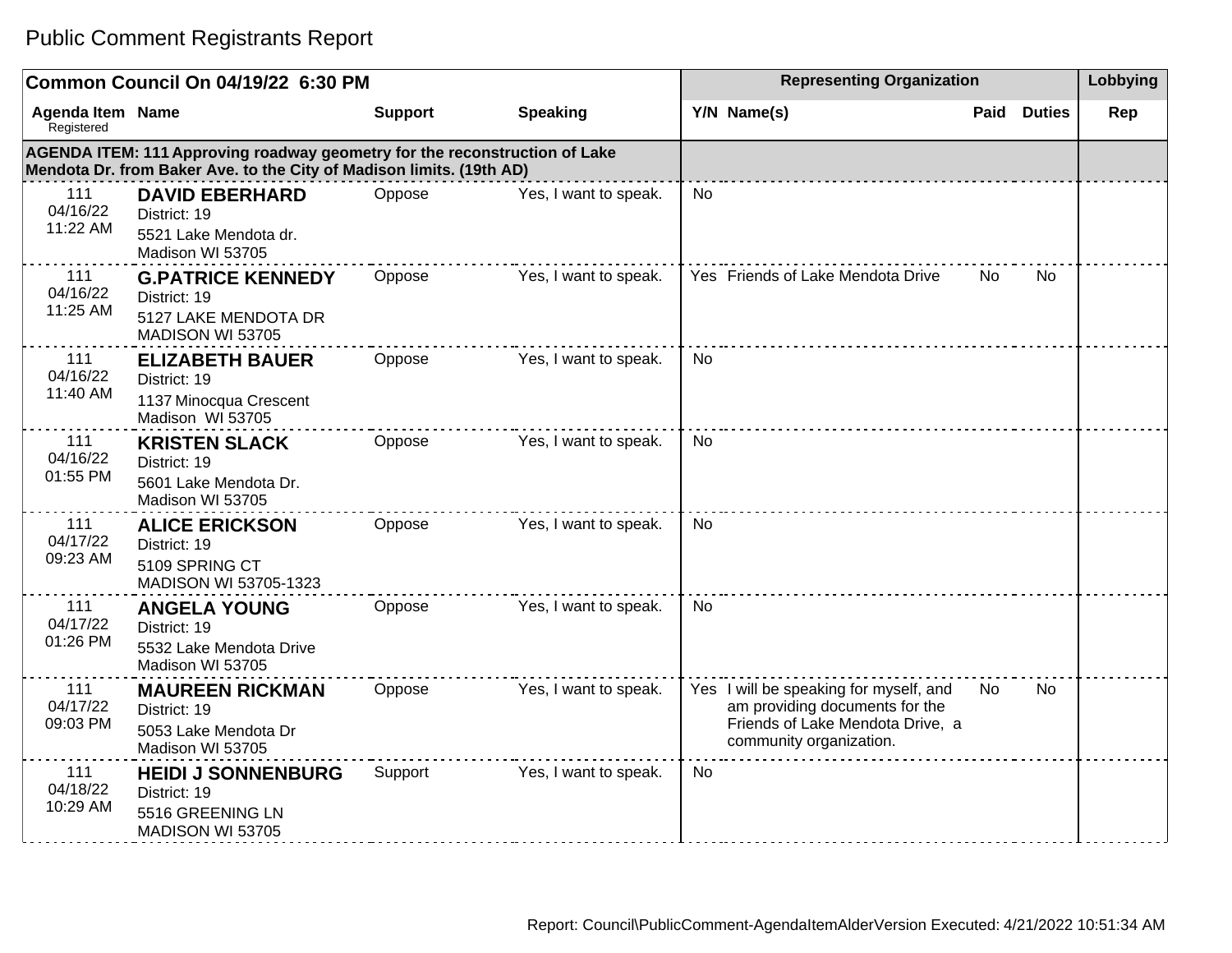|                                       | Common Council On 04/19/22 6:30 PM                                                                                                                 | <b>Representing Organization</b> |                       |           |                                                                                                                                      | Lobbying |               |     |
|---------------------------------------|----------------------------------------------------------------------------------------------------------------------------------------------------|----------------------------------|-----------------------|-----------|--------------------------------------------------------------------------------------------------------------------------------------|----------|---------------|-----|
| <b>Agenda Item Name</b><br>Registered |                                                                                                                                                    | <b>Support</b>                   | <b>Speaking</b>       |           | Y/N Name(s)                                                                                                                          | Paid     | <b>Duties</b> | Rep |
|                                       | AGENDA ITEM: 111 Approving roadway geometry for the reconstruction of Lake<br>Mendota Dr. from Baker Ave. to the City of Madison limits. (19th AD) |                                  |                       |           |                                                                                                                                      |          |               |     |
| 111<br>04/18/22<br>11:03 AM           | <b>MARK CLEAR</b><br>District: 19<br>110 Shiloh Dr<br>Madison WI 53705                                                                             | Support                          | Yes, I want to speak. | No        |                                                                                                                                      |          |               |     |
| 111<br>04/18/22<br>12:00 PM           | <b>JEFF PREY</b><br>District: 19<br>5516 Lake Mendota Dr<br>Madison WI 53705                                                                       | Oppose                           | Yes, I want to speak. |           | Yes Spring Harbor Neighborhood<br><b>Association Ad Hoc Committee</b><br>for the Lake Mendota Drive<br><b>Reconstruction Project</b> | No       | <b>No</b>     |     |
| 111<br>04/18/22<br>12:04 PM           | <b>LESA REISDORF</b><br>District: 19<br>1814 Camus Lane<br>Madison WI 53705                                                                        | Oppose                           | Yes, I want to speak. | <b>No</b> |                                                                                                                                      |          |               |     |
| 111<br>04/18/22<br>03:57 PM           | <b>FAITH FITZPATRICK</b><br>District: Unknown<br>5156 Spring Court<br>Madison WI 53705                                                             | Oppose                           | Yes, I want to speak. |           | Yes Spring Harbor Neighborhood<br>Association Lake Mendota Drive<br><b>Reconstruction Ad Hoc</b><br>Committee                        | No       | <b>No</b>     |     |
| 111<br>04/18/22<br>04:55 PM           | <b>JIM MANKOPF</b><br>District: 19<br>5431 Lake Mendota Drive<br>Madison WI 53705                                                                  | Oppose                           | Yes, I want to speak. | <b>No</b> |                                                                                                                                      |          |               |     |
| 111<br>04/18/22<br>06:58 PM           | <b>JANA STEWART</b><br>District: 19<br>5516 Lake Mendota Drive<br>Madison WI 53705                                                                 | Oppose                           | Yes, I want to speak. | <b>No</b> |                                                                                                                                      |          |               |     |
| 111<br>04/18/22<br>08:12 PM           | <b>JEFF BAUER</b><br>District: 19<br>1137 Minocqua Crescent<br>Madison WI 53705                                                                    | Oppose                           | Yes, I want to speak. |           | Yes Ad Hoc Committee, Spring<br>Harbor Neighborhood Association                                                                      | No       | <b>No</b>     |     |
| 111<br>04/18/22<br>08:14 PM           | <b>ERIK INFIELD</b><br>District: 19<br>5101 Lake Mendota Dr<br>Madison WI 53705                                                                    | Oppose                           | Yes, I want to speak. |           | Yes Spring Harbor Neighborhood<br>Association Ad Hoc Committee                                                                       | No.      | No.           |     |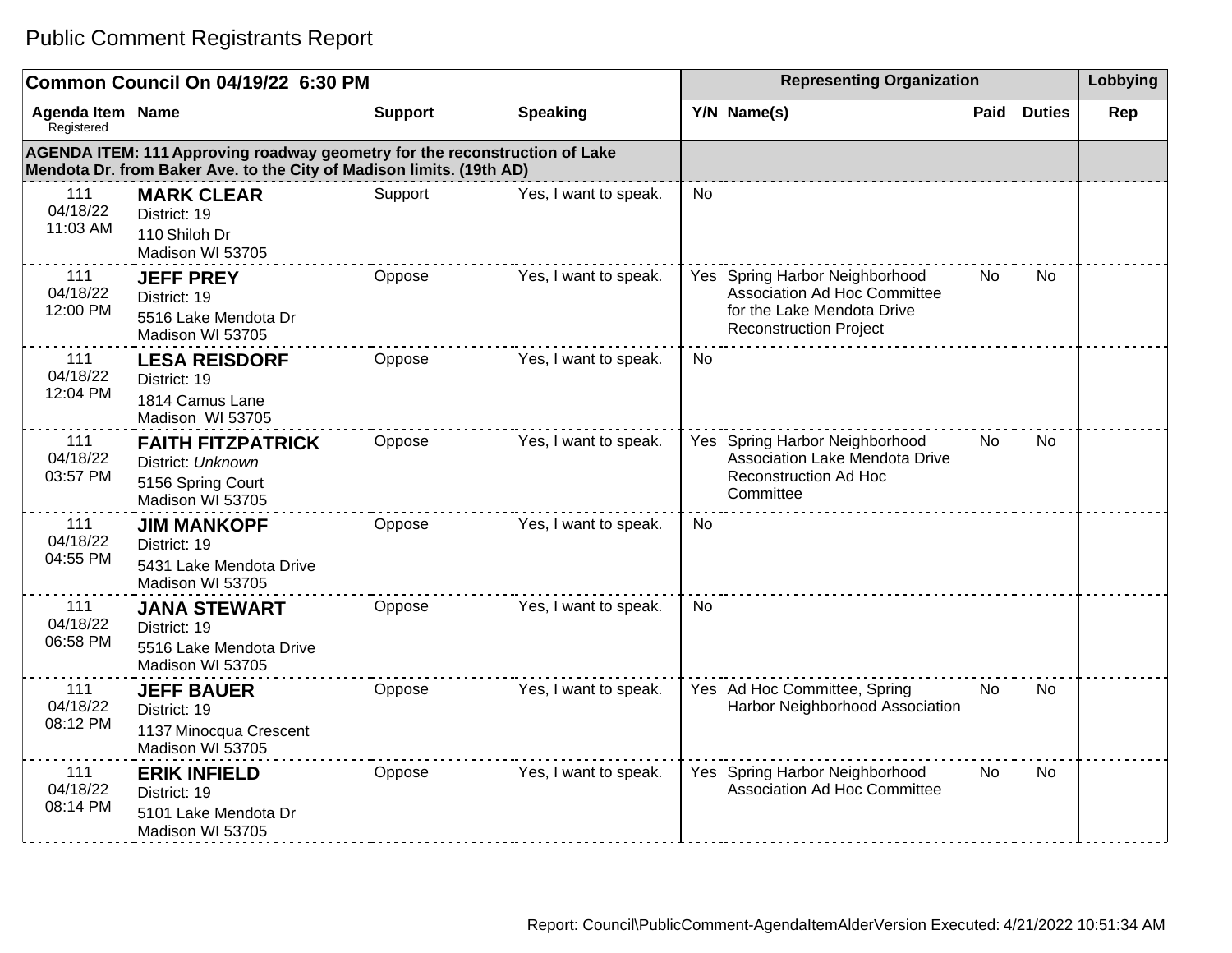|                                | Common Council On 04/19/22 6:30 PM                                                                                                                 | <b>Representing Organization</b> |                                           |                |                                                                                                            | Lobbying |                    |     |
|--------------------------------|----------------------------------------------------------------------------------------------------------------------------------------------------|----------------------------------|-------------------------------------------|----------------|------------------------------------------------------------------------------------------------------------|----------|--------------------|-----|
| Agenda Item Name<br>Registered |                                                                                                                                                    | <b>Support</b>                   | <b>Speaking</b>                           |                | Y/N Name(s)                                                                                                |          | <b>Paid Duties</b> | Rep |
|                                | AGENDA ITEM: 111 Approving roadway geometry for the reconstruction of Lake<br>Mendota Dr. from Baker Ave. to the City of Madison limits. (19th AD) |                                  |                                           |                |                                                                                                            |          |                    |     |
| 111<br>04/18/22<br>08:22 PM    | <b>CAROLMICHALSKI@HOT</b> Oppose<br><b>MAIL.COM</b><br>District: 19<br>5528 Lake Mendota Drive<br>Madison WI 53705                                 |                                  | Yes, I want to speak.                     | No             |                                                                                                            |          |                    |     |
| 111<br>04/18/22<br>08:23 PM    | <b>CAROL MICHALSKI</b><br>District: 19<br>5528 Lake Mendota Drive<br>Madison WI 53705                                                              | Oppose                           | Yes, I want to speak.                     | No             |                                                                                                            |          |                    |     |
| 111<br>04/18/22<br>08:24 PM    | <b>PHILLIP MICHALSKI</b><br>District: 19<br>5528 Lake Mendota Drive<br>Madison WI 53705                                                            | Oppose                           | Yes, I want to speak.                     | No             |                                                                                                            |          |                    |     |
| 111<br>04/18/22<br>09:56 PM    | <b>CHRISTOPHER ALBAN</b><br>District: 19<br>5434 Lake Mendota Dr<br>Madison WI 53705                                                               | oppose                           | Neither support nor Yes, I want to speak. | N <sub>0</sub> |                                                                                                            |          |                    |     |
| 111<br>04/18/22<br>11:02 PM    | <b>LESLIE HERJE</b><br>District: 19<br>5054 Lake Mendota Drive<br>Madison WI 53705                                                                 | Oppose                           | Yes, I want to speak.                     |                | Yes Spring Harbor Neighborhood<br>Association, Lake Mendota Drive<br><b>Reconstruction Adhoc Committee</b> | No.      | No.                |     |
| 111<br>04/18/22<br>11:21 PM    | <b>THOMAS KNEUBUEHL</b><br>District: 19<br>5601 Lake Mendota Dr<br>Madison WI 53705                                                                | Oppose                           | Yes, I want to speak.                     |                | Yes Spring Harbor Neighborhood<br>Association                                                              | No.      | No                 |     |
| 111<br>04/19/22<br>10:33 AM    | <b>MARIE INFIELD</b><br>District: 19<br>5101 Lake Mendota Dr.<br>Madison WI 53705                                                                  | Oppose                           | Yes, I want to speak.                     | <b>No</b>      |                                                                                                            |          |                    |     |
| 111<br>04/19/22<br>04:01 PM    | <b>NEIL ALEXANDER</b><br><b>ROBINSON</b><br>District: 19<br>5646 Lake Mendota Dr<br>Madison WI 53705                                               | Oppose                           | Yes, I want to speak.                     | <b>No</b>      |                                                                                                            |          |                    |     |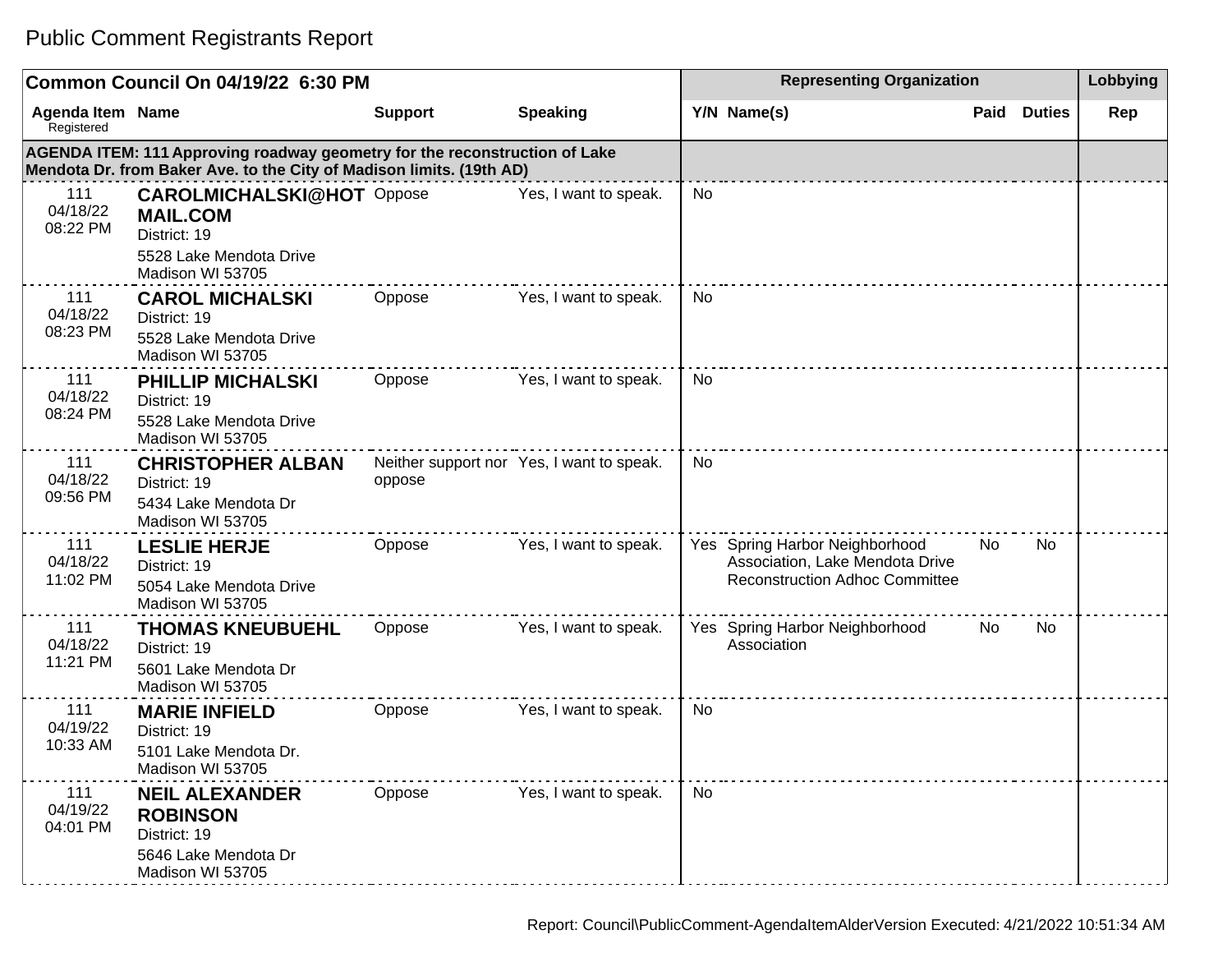|                                       | Common Council On 04/19/22 6:30 PM                                                                                                                 |                |                                                                       |           |             | <b>Representing Organization</b> |               |     |  |
|---------------------------------------|----------------------------------------------------------------------------------------------------------------------------------------------------|----------------|-----------------------------------------------------------------------|-----------|-------------|----------------------------------|---------------|-----|--|
| <b>Agenda Item Name</b><br>Registered |                                                                                                                                                    | <b>Support</b> | <b>Speaking</b>                                                       |           | Y/N Name(s) | Paid                             | <b>Duties</b> | Rep |  |
|                                       | AGENDA ITEM: 111 Approving roadway geometry for the reconstruction of Lake<br>Mendota Dr. from Baker Ave. to the City of Madison limits. (19th AD) |                |                                                                       |           |             |                                  |               |     |  |
| 111<br>04/19/22<br>04:37 PM           | <b>JOHN BATSON</b><br>District: 19<br>5520 Lake Mendota Dr<br>Madison WI 53705                                                                     | Oppose         | Yes, I want to speak.                                                 | <b>No</b> |             |                                  |               |     |  |
| 111<br>04/19/22<br>09:47 PM           | <b>ERIC PUESCHEL</b><br>District: 6<br>1869 East Main St<br>Madison WI 53704                                                                       | Support        | Yes, I want to speak.                                                 | No        |             |                                  |               |     |  |
| 111<br>04/19/22<br>10:10 PM           | <b>DR MARA EISCH</b><br>District: 10<br>918 Pontiac Trl<br>Madison WI 53711                                                                        | Oppose         | Yes, I want to speak.                                                 | No        |             |                                  |               |     |  |
| 111<br>04/16/22<br>01:14 PM           | <b>JACQUES GALIPEAU</b><br>District: 19<br>5618 Lake Mendota Drive<br>Madison WI 53705                                                             | Oppose         | I do not want to speak,<br>but I am available to<br>answer questions. | No        |             |                                  |               |     |  |
| 111<br>04/19/22<br>10:36 AM           | <b>LOLLY MERRELL</b><br>District: 19<br>4910 Lake Mendota Dr.<br>Madison WI 53705                                                                  | Oppose         | I do not want to speak,<br>but I am available to<br>answer questions. | No        |             |                                  |               |     |  |
| 111<br>04/19/22<br>06:18 PM           | <b>TATIANA SARANGO</b><br>District: 2<br>151 E Gilman St s:1:7<br>Madison WI 53703                                                                 | Oppose         | I do not want to speak,<br>but I am available to<br>answer questions. | No        |             |                                  |               |     |  |
| 111<br>04/19/22<br>06:40 PM           | <b>STEVE HOLTZMAN</b><br>District: 11<br>105 Glen Hwy<br>Madison WI 53705-2621                                                                     | Support        | I do not want to speak,<br>but I am available to<br>answer questions. | No        |             |                                  |               |     |  |
| 111<br>04/16/22<br>11:02 AM           | <b>GARTH AND KAREN</b><br><b>SCOTT</b><br>District: 19<br>5453 LAKE MENDOTA DR Lake<br>Mendota Dr<br>MADISON WI 53705                              | Oppose         | No, I do not want to<br>speak.                                        | No        |             |                                  |               |     |  |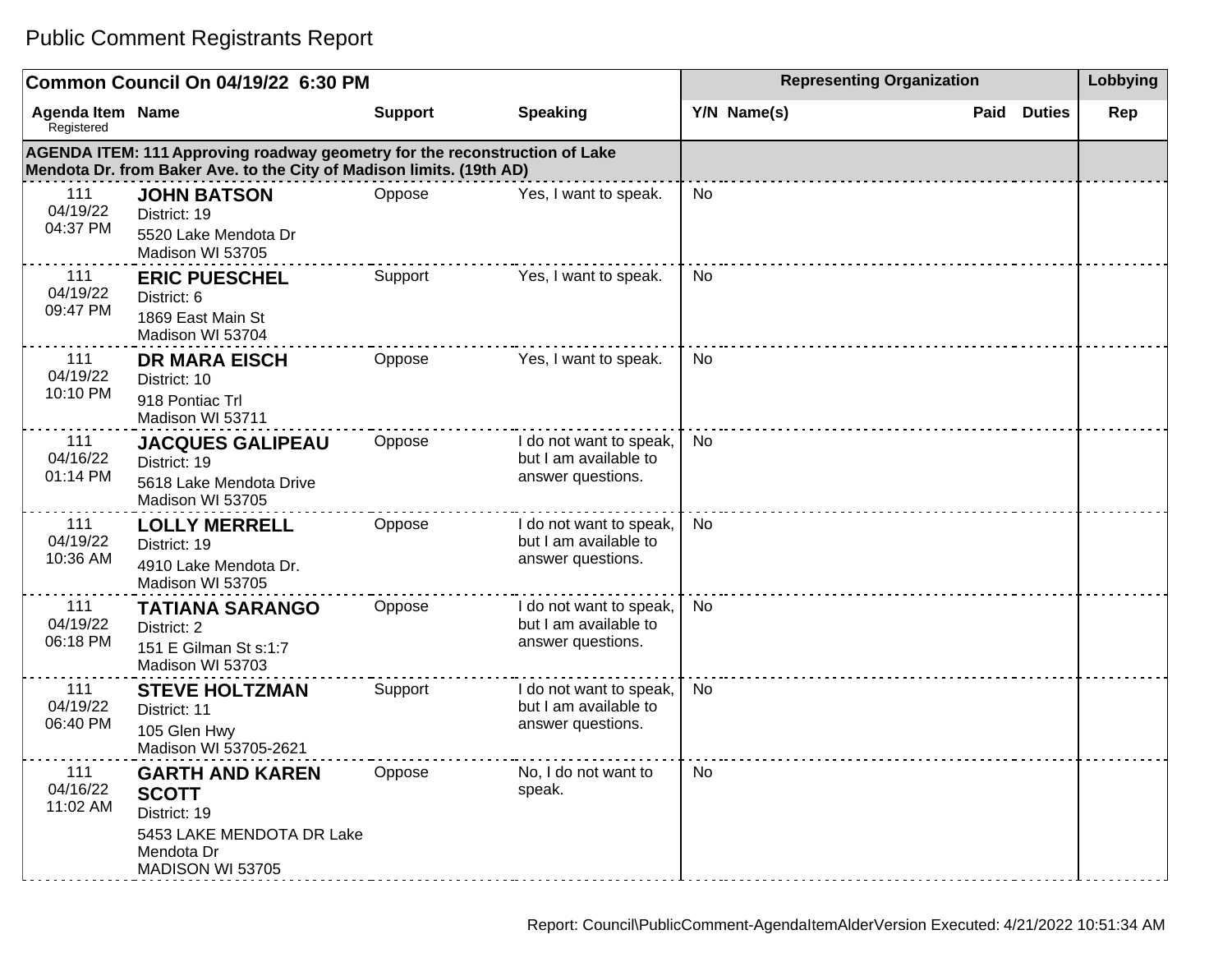#### **Common Council On 04/19/22 6:30 PM Representing Organization Representing Organization Representing Organization Agenda Item** Registered **Name Support Speaking Y/N Name(s) Paid Duties Rep AGENDA ITEM: 111 Approving roadway geometry for the reconstruction of Lake Mendota Dr. from Baker Ave. to the City of Madison limits. (19th AD)** 111 04/16/22 11:27 AM **MARK E SAFFMAN** District: 19 5105 TOMAHAWK TRL Madison WI 53705 Oppose No, I do not want to speak. No 111 04/16/22 11:30 AM **DARYA VASSINA** District: 19 5105 TOMAHAWK TRL Madison WI 53705 Oppose No, I do not want to speak. No 111 04/16/22 11:46 AM **LARRY JENSEN** District: 6 1618 Jenifer St Madison WI 53704 Madison WI 53704 Oppose No, I do not want to speak. No 111 04/16/22 12:23 PM **MICHAEL VER VOORT** District: 19 1711 Laurel Crest Madison WI 53705 Oppose No, I do not want to speak. No 111 04/16/22 01:04 PM **RONA FINMAN** District: 19 1121 Risser Road Madison WI 53705 Oppose No, I do not want to speak. No 111 04/16/22 01:26 PM **HEATHER AND STEVE CRADE** District: 19 5136 LAKE MENDOTA DR MADISON WI 53705-1309 Oppose No, I do not want to speak. No 111 04/16/22 01:27 PM **KIM VERGERONT** District: 19 5517 Lake Mendota Drive Madison WI 53705 Oppose No, I do not want to speak. No 111 04/16/22 03:28 PM **LYNN CHRISTENSEN** District: 19 5620 Lake Mendota Drive Madison WI 53705 Oppose No, I do not want to speak. No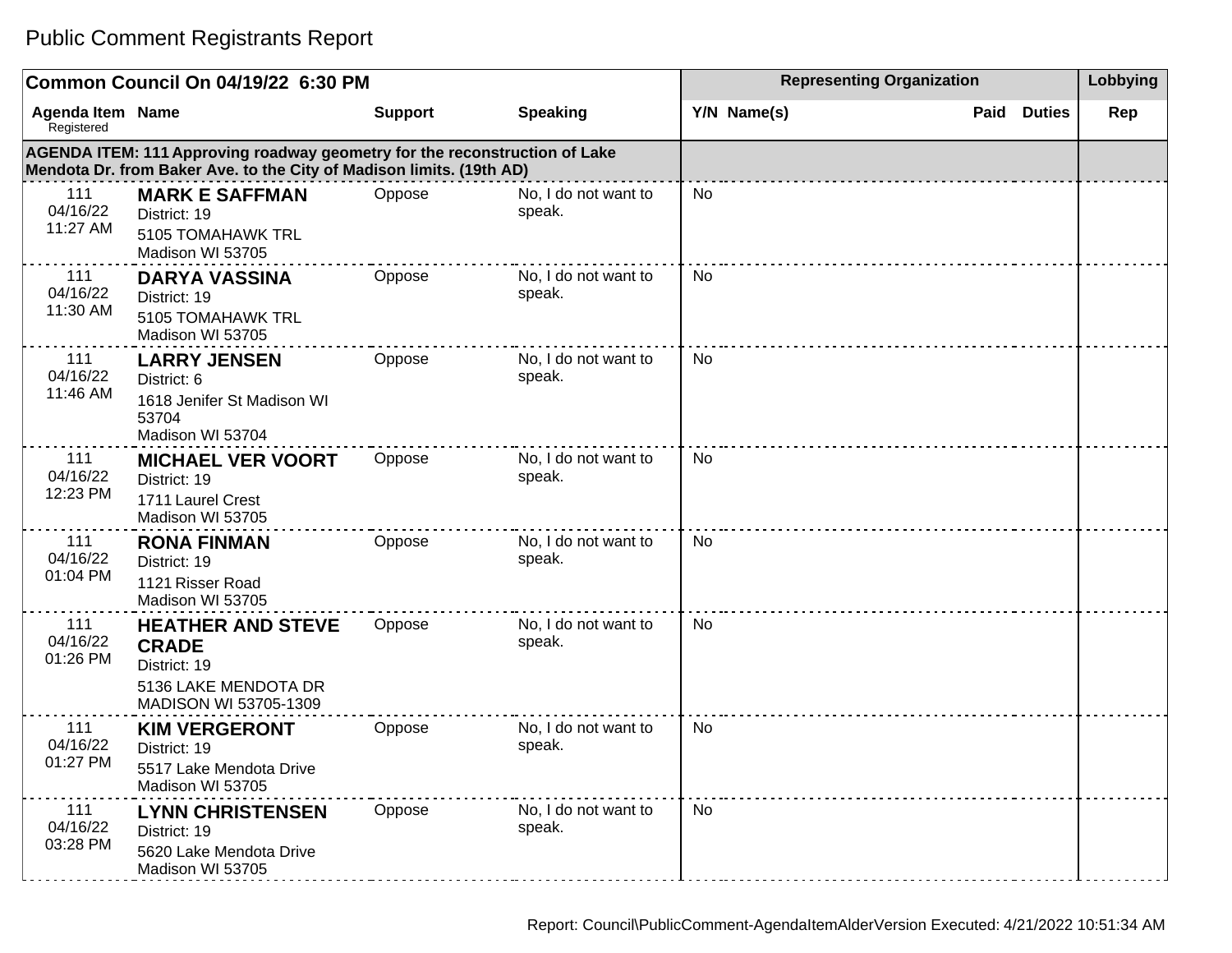|                                       | Common Council On 04/19/22 6:30 PM                                                                                                                 |                | <b>Representing Organization</b> | Lobbying                                         |                       |     |
|---------------------------------------|----------------------------------------------------------------------------------------------------------------------------------------------------|----------------|----------------------------------|--------------------------------------------------|-----------------------|-----|
| <b>Agenda Item Name</b><br>Registered |                                                                                                                                                    | <b>Support</b> | <b>Speaking</b>                  | Y/N Name(s)                                      | <b>Duties</b><br>Paid | Rep |
|                                       | AGENDA ITEM: 111 Approving roadway geometry for the reconstruction of Lake<br>Mendota Dr. from Baker Ave. to the City of Madison limits. (19th AD) |                |                                  |                                                  |                       |     |
| 111<br>04/16/22<br>06:25 PM           | <b>ZUBIN GAGRAT</b><br>District: 19<br>6713 Colony Dr<br>Madison WI 53717                                                                          | Oppose         | No, I do not want to<br>speak.   | <b>No</b>                                        |                       |     |
| 111<br>04/16/22<br>06:46 PM           | <b>THOMAS VOSS</b><br>District: 19<br>5406 Lake Mendota Drive<br>Madison WI 53705                                                                  | Oppose         | No, I do not want to<br>speak.   | <b>No</b>                                        |                       |     |
| 111<br>04/17/22<br>07:01 AM           | <b>GERRI DIMAGGIO</b><br>District: 19<br>5525 Lake Mendota Dr.<br>Madison WI 53705                                                                 | Oppose         | No, I do not want to<br>speak.   | Yes Gerri Dimaggio-Pesselman<br>Robert Pesselman | No<br><b>No</b>       |     |
| 111<br>04/17/22<br>08:05 AM           | <b>LINDA WARSEK</b><br>District: 19<br>1118 risser rd<br>madison WI 53705                                                                          | Oppose         | No, I do not want to<br>speak.   | <b>No</b>                                        |                       |     |
| 111<br>04/17/22<br>08:06 AM           | <b>RICK TAYLOR</b><br>District: 19<br>1118 risser rd<br>madison WI 53705                                                                           | Oppose         | No, I do not want to<br>speak.   | <b>No</b>                                        |                       |     |
| 111<br>04/17/22<br>04:54 PM           | <b>DAVID VAN SICKLE</b><br>District: 19<br>4910 Lake Mendota Dr<br>Madison WI 53705                                                                | Oppose         | No, I do not want to<br>speak.   | <b>No</b>                                        |                       |     |
| 111<br>04/17/22<br>08:45 PM           | <b>NICHOLAS DAVIES</b><br>District: 15<br>3717 Richard St<br>Madison WI 53714                                                                      | Support        | No, I do not want to<br>speak.   | <b>No</b>                                        |                       |     |
| 111<br>04/18/22<br>09:22 AM           | <b>KIM MALUEG</b><br>District: 19<br>1726 Camelot Dr<br>Madison WI 53705                                                                           | Oppose         | No, I do not want to<br>speak.   | <b>No</b>                                        |                       |     |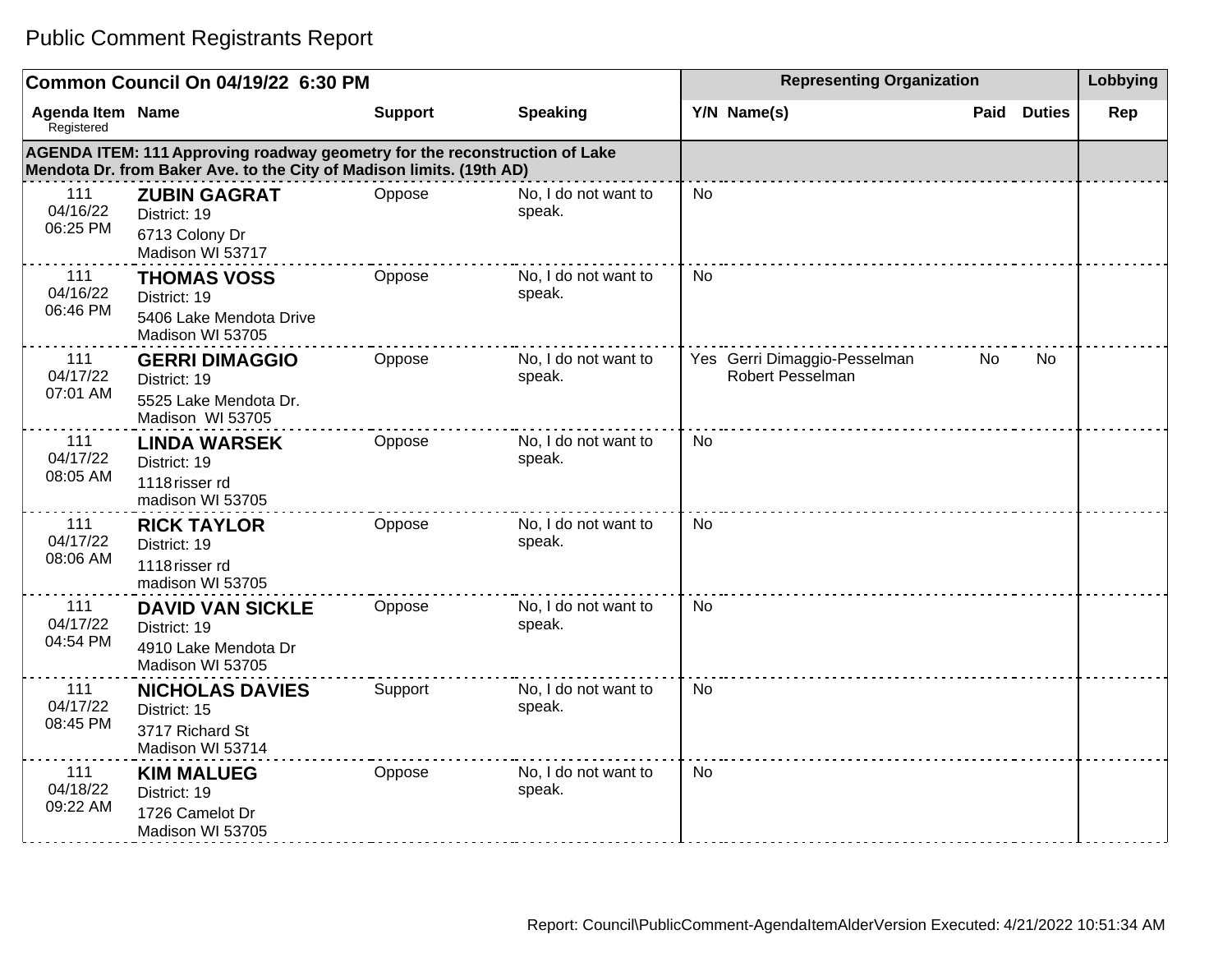|                                       | Common Council On 04/19/22 6:30 PM                                                                                                                 |                | <b>Representing Organization</b> | Lobbying    |                       |     |
|---------------------------------------|----------------------------------------------------------------------------------------------------------------------------------------------------|----------------|----------------------------------|-------------|-----------------------|-----|
| <b>Agenda Item Name</b><br>Registered |                                                                                                                                                    | <b>Support</b> | <b>Speaking</b>                  | Y/N Name(s) | <b>Duties</b><br>Paid | Rep |
|                                       | AGENDA ITEM: 111 Approving roadway geometry for the reconstruction of Lake<br>Mendota Dr. from Baker Ave. to the City of Madison limits. (19th AD) |                |                                  |             |                       |     |
| 111<br>04/18/22<br>11:26 AM           | <b>LINDA NELSON</b><br>District: 19<br>5100. Lake Mendota Dr.<br>Madison WI 53705                                                                  | Oppose         | No, I do not want to<br>speak.   | No          |                       |     |
| 111<br>04/18/22<br>12:09 PM           | <b>ROBERT NELSON</b><br>District: 19<br>5100 Lake Mendota Drive<br>Madison WI 53705                                                                | Oppose         | No, I do not want to<br>speak.   | <b>No</b>   |                       |     |
| 111<br>04/18/22<br>12:52 PM           | <b>JULIE GOLDSTEIN</b><br>District: 19<br>1834 Camelot Drive<br>Madison WI 53705                                                                   | Oppose         | No, I do not want to<br>speak.   | <b>No</b>   |                       |     |
| 111<br>04/18/22<br>02:38 PM           | <b>COLIN PUNT</b><br>District: 19<br>5317 Lake Mendota Dr<br>Madison WI 53705                                                                      | Support        | No, I do not want to<br>speak.   | <b>No</b>   |                       |     |
| 111<br>04/18/22<br>03:04 PM           | <b>JOYCE Y. ROSEVEAR</b><br>District: 19<br>5013 Lake Mendota Drive<br>Madison WI 53705                                                            | Oppose         | No, I do not want to<br>speak.   | <b>No</b>   |                       |     |
| 111<br>04/18/22<br>03:13 PM           | <b>AMY NICKLES</b><br>District: 19<br>5458 Lake Mendota Dr<br>Madison WI 53705                                                                     | Oppose         | No, I do not want to<br>speak.   | <b>No</b>   |                       |     |
| 111<br>04/18/22<br>05:00 PM           | <b>TIM GOLDSWORTHY</b><br>District: 19<br>5529 Lake Mendota Drive<br>Madison WI 53705                                                              | Oppose         | No, I do not want to<br>speak.   | No          |                       |     |
| 111<br>04/18/22<br>05:10 PM           | <b>KATHY GOLDSWORTHY</b><br>District: 19<br>5629 Lake Mendota Dr.<br>Madison WI 53705                                                              | Oppose         | No, I do not want to<br>speak.   | <b>No</b>   |                       |     |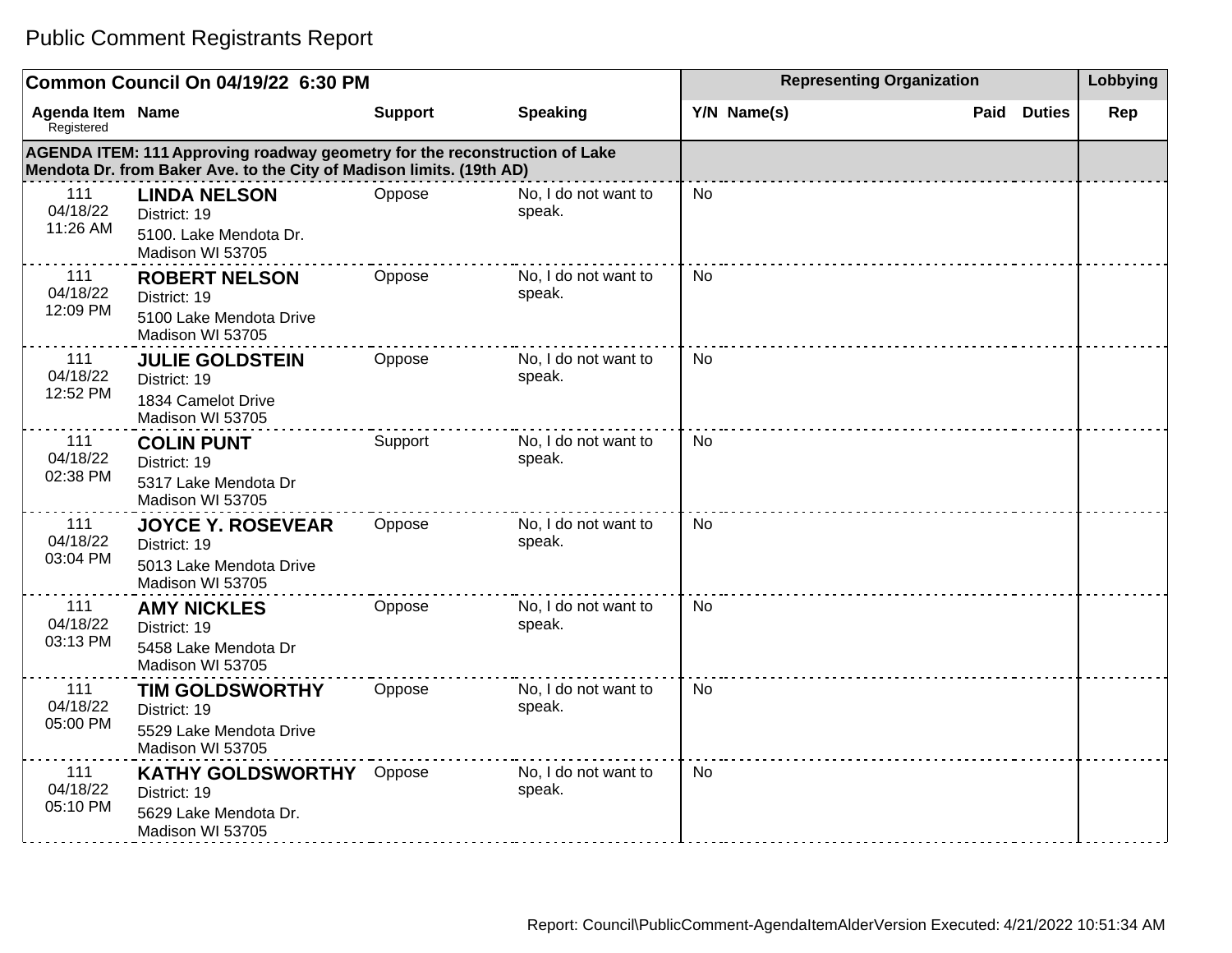|                                | Common Council On 04/19/22 6:30 PM                                                                                                                 |                | <b>Representing Organization</b>                   | Lobbying    |                       |     |
|--------------------------------|----------------------------------------------------------------------------------------------------------------------------------------------------|----------------|----------------------------------------------------|-------------|-----------------------|-----|
| Agenda Item Name<br>Registered |                                                                                                                                                    | <b>Support</b> | <b>Speaking</b>                                    | Y/N Name(s) | Paid<br><b>Duties</b> | Rep |
|                                | AGENDA ITEM: 111 Approving roadway geometry for the reconstruction of Lake<br>Mendota Dr. from Baker Ave. to the City of Madison limits. (19th AD) |                |                                                    |             |                       |     |
| 111<br>04/18/22<br>06:09 PM    | <b>KURT MALUEG</b><br>District: 19<br>1726 Camelot Dr.<br>Madison WI 53705                                                                         | Oppose         | No, I do not want to<br>speak.                     | <b>No</b>   |                       |     |
| 111<br>04/18/22<br>06:53 PM    | <b>PATRICIA BOYETTE</b><br>District: 19<br>5140 Lake Mendota Drive<br>Madison WI 53705                                                             | oppose         | Neither support nor No, I do not want to<br>speak. | No          |                       |     |
| 111<br>04/18/22<br>09:17 PM    | <b>JESSICA HARRISON</b><br>District: 19<br>5050 Lake Mendota Drive<br>Madison WI 53705                                                             | Oppose         | No, I do not want to<br>speak.                     | No          |                       |     |
| 111<br>04/18/22<br>09:34 PM    | <b>TIM PIATT</b><br>District: 19<br>5516 Greening Lane<br>Madison WI 53705                                                                         | Oppose         | No, I do not want to<br>speak.                     | No          |                       |     |
| 111<br>04/18/22<br>11:44 PM    | <b>INEZ BRUNNER</b><br>District: 19<br>5040 Lake Mendota Dr<br>Madison WI 53705                                                                    | Oppose         | No, I do not want to<br>speak.                     | No          |                       |     |
| 111<br>04/19/22<br>01:09 AM    | <b>TRACY DOREEN</b><br><b>DIETZEL</b><br>District: 6<br>515 s. Paterson<br>Madison WI 53703                                                        | Oppose         | No, I do not want to<br>speak.                     | No          |                       |     |
| 111<br>04/19/22<br>01:13 AM    | <b>TRACY DOREEN</b><br><b>DIETZEL</b><br>District: 6<br>515 s. Paterson<br>Madison WI 53703                                                        | Oppose         | No, I do not want to<br>speak.                     | <b>No</b>   |                       |     |
| 111<br>04/19/22<br>06:19 AM    | <b>MIKE JENSEN</b><br>District: 19<br>5706 Lake Mendota Dr.<br>Madison WI 53705                                                                    | Oppose         | No, I do not want to<br>speak.                     | No          |                       |     |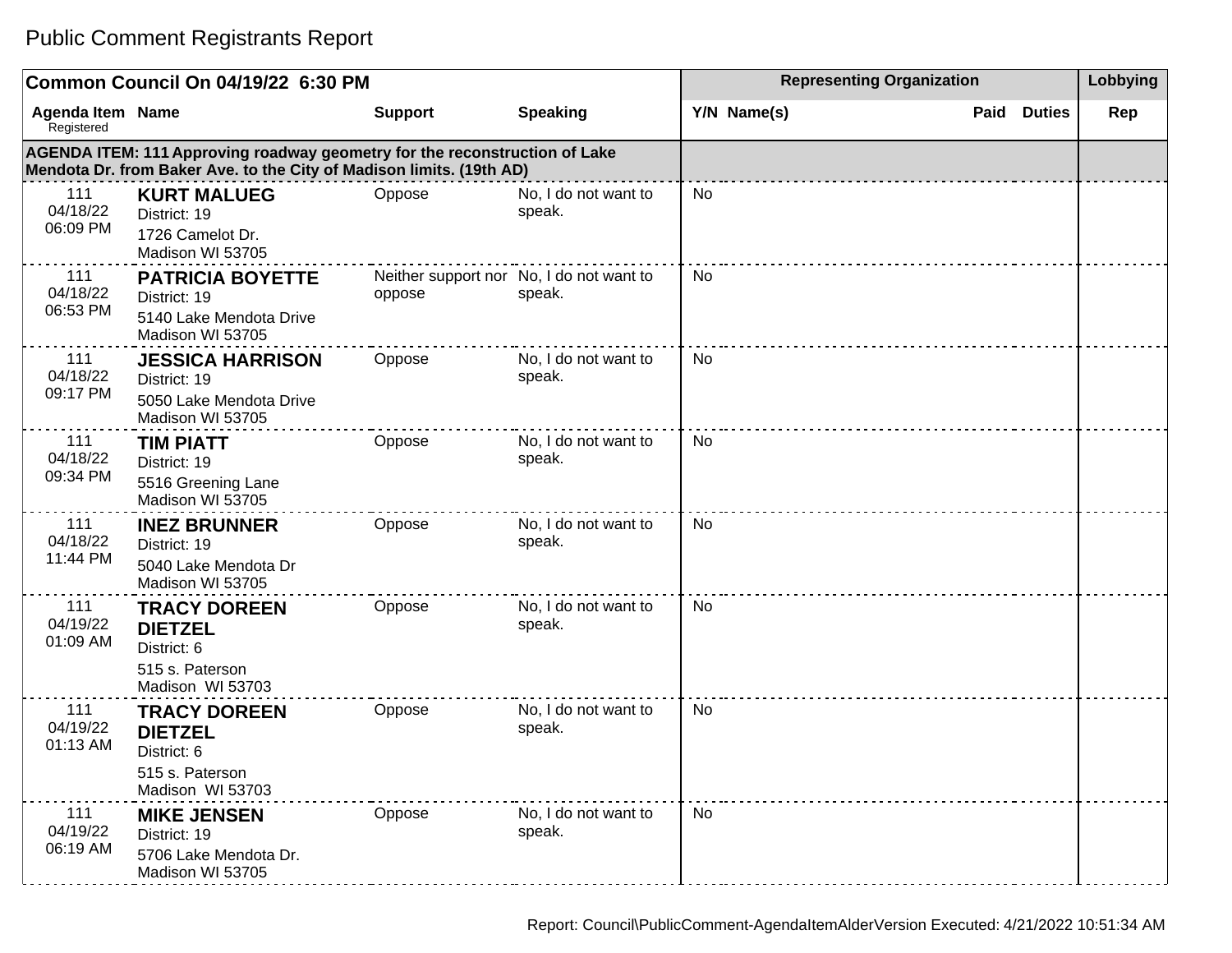#### **Common Council On 04/19/22 6:30 PM Representing Organization Representing Organization Representing Organization Agenda Item** Registered **Name Support Speaking Y/N Name(s) Paid Duties Rep AGENDA ITEM: 111 Approving roadway geometry for the reconstruction of Lake Mendota Dr. from Baker Ave. to the City of Madison limits. (19th AD)** 111 04/19/22 09:20 AM **AGNETA SARINSKE** District: 19 1006 Merrill Springs Rd Madison WI 53705 Oppose No, I do not want to speak. No 111 04/19/22 10:29 AM **MEG PUNT** District: 19 5317 Lake Mendota Dr Madison WI 53705 Support No, I do not want to speak. No 111 04/19/22 10:35 AM **HELEN DIETRICH**  District: 19 5101 Lake Mendota Dr Madison WI 53705 Oppose No, I do not want to speak. No 111 04/19/22 10:35 AM **KENDALL HARRISON**  District: 19 5050 Lake Mendota Drive Madison WI 53705 Oppose No, I do not want to speak. No 111 04/19/22 10:43 AM **MICHAEL BRUNNER** District: 19 5040 Lake Mendota Drive Madison WI 53705 Oppose No, I do not want to speak. No 111 04/19/22 10:43 AM **LISA BINKLEY** District: 19 1102 Merrill Springs Rd Madison WI 53705-1317 Oppose No, I do not want to speak. No 111 04/19/22 10:50 AM **CATHERINE MARTIN** District: 19 5511 LAKE MENDOTA DR MADISON WI 53705 Oppose No, I do not want to speak. No 111 04/19/22 **JESSE MENDEZ** District: 8 Oppose No, I do not want to speak. No

#### Public Comment Registrants Report

10:56 AM

206 Richardson Adams 1520

Tripp Circle

Madison WI 53706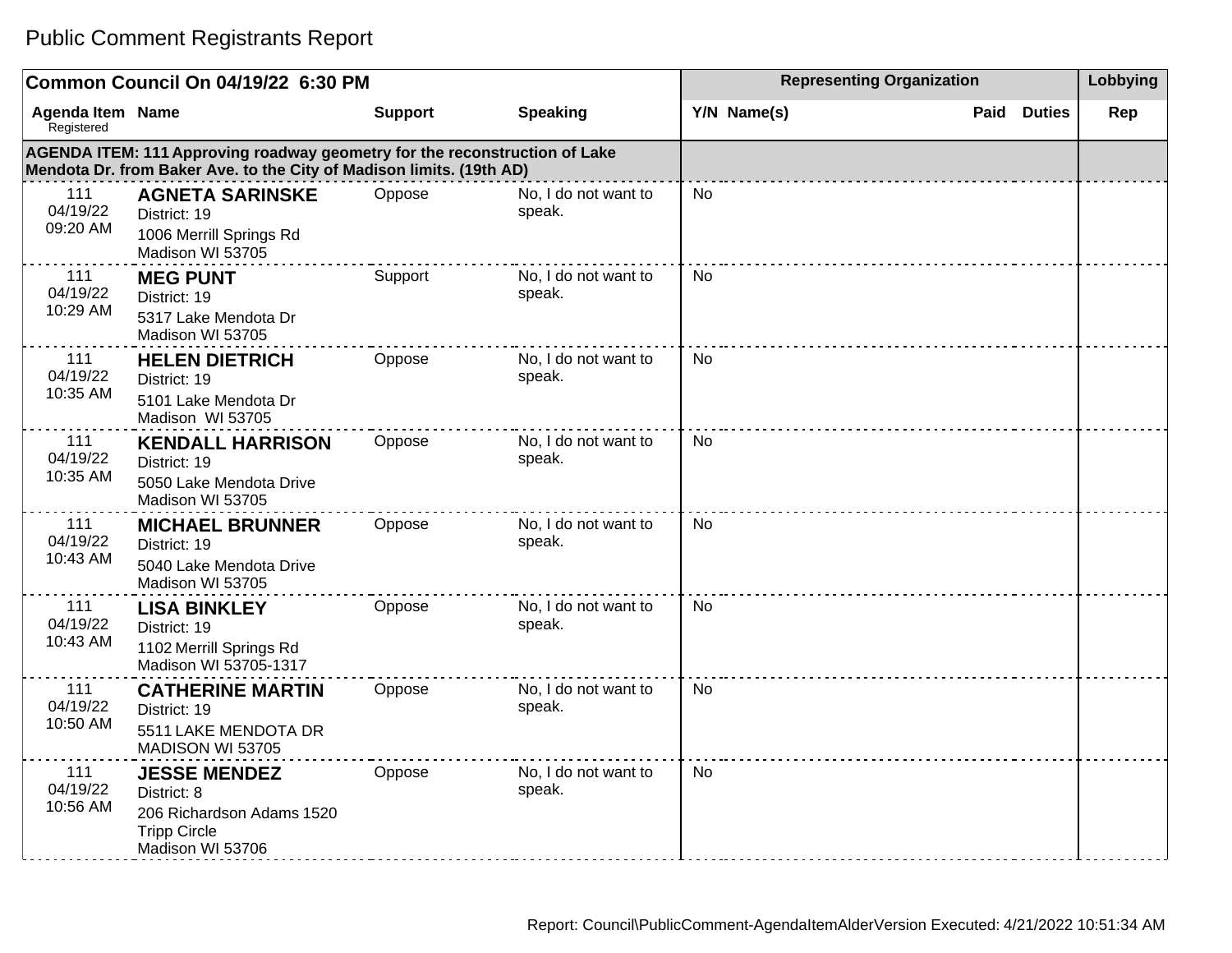#### **Common Council On 04/19/22 6:30 PM Representing Organization Representing Organization Representing Organization Agenda Item** Registered **AGENDA ITEM: 111 Approving roadway geometry for the reconstruction of Lake Mendota Dr. from Baker Ave. to the City of Madison limits. (19th AD)** 111 04/19/22 **SUSAN HEIDRICH** District: 19 Oppose No, I do not want to speak. Public Comment Registrants Report

| <b>Agenda Item Name</b><br>Registered |                                                                                                                                                    | <b>Support</b> | <b>Speaking</b>                | Y/N Name(s) | Paid | <b>Duties</b> | Rep |
|---------------------------------------|----------------------------------------------------------------------------------------------------------------------------------------------------|----------------|--------------------------------|-------------|------|---------------|-----|
|                                       | AGENDA ITEM: 111 Approving roadway geometry for the reconstruction of Lake<br>Mendota Dr. from Baker Ave. to the City of Madison limits. (19th AD) |                |                                |             |      |               |     |
| 111<br>04/19/22<br>11:00 AM           | <b>SUSAN HEIDRICH</b><br>District: 19<br>5420 Greening LN<br>Madison WI 53705                                                                      | Oppose         | No, I do not want to<br>speak. | No          |      |               |     |
| 111<br>04/19/22<br>11:02 AM           | <b>KURT SIEGEL</b><br>District: 19<br>1730 Camelot Dr<br>Madison WI 53705                                                                          | Oppose         | No, I do not want to<br>speak. | No          |      |               |     |
| 111<br>04/19/22<br>11:11 AM           | <b>SANDRA LARSON</b><br>District: 19<br>5125 LAKE MENDOTA DR<br>MADISON WI 53705                                                                   | Oppose         | No, I do not want to<br>speak. | <b>No</b>   |      |               |     |
| 111<br>04/19/22<br>11:12 AM           | <b>MARIEL SIMON</b><br>District: 19<br>4930 Lake Mendota Drive<br>Madison WI 53705                                                                 | Support        | No, I do not want to<br>speak. | <b>No</b>   |      |               |     |
| 111<br>04/19/22<br>12:15 PM           | <b>ROB RICKMAN</b><br>District: 19<br>5053 Lake Mendota Drive<br>Madison WI 53705                                                                  | Oppose         | No, I do not want to<br>speak. | No          |      |               |     |
| 111<br>04/19/22<br>12:25 PM           | <b>NANCY VEDDER-SHULTS Oppose</b><br>District: 19<br>5110 Spring Ct.<br>Madison WI 53705                                                           |                | No, I do not want to<br>speak. | <b>No</b>   |      |               |     |
| 111<br>04/19/22<br>12:26 PM           | <b>HERMAN</b><br><b>FELSTEHAUSEN</b><br>District: 19<br>1009 Merrill Springs Rd<br>Madison WI 53705                                                | Oppose         | No, I do not want to<br>speak. | <b>No</b>   |      |               |     |
| 111<br>04/19/22<br>12:26 PM           | <b>MARK SHULTS</b><br>District: 19<br>5110 Spring Ct.<br>Madison WI 53705                                                                          | Oppose         | No, I do not want to<br>speak. | <b>No</b>   |      |               |     |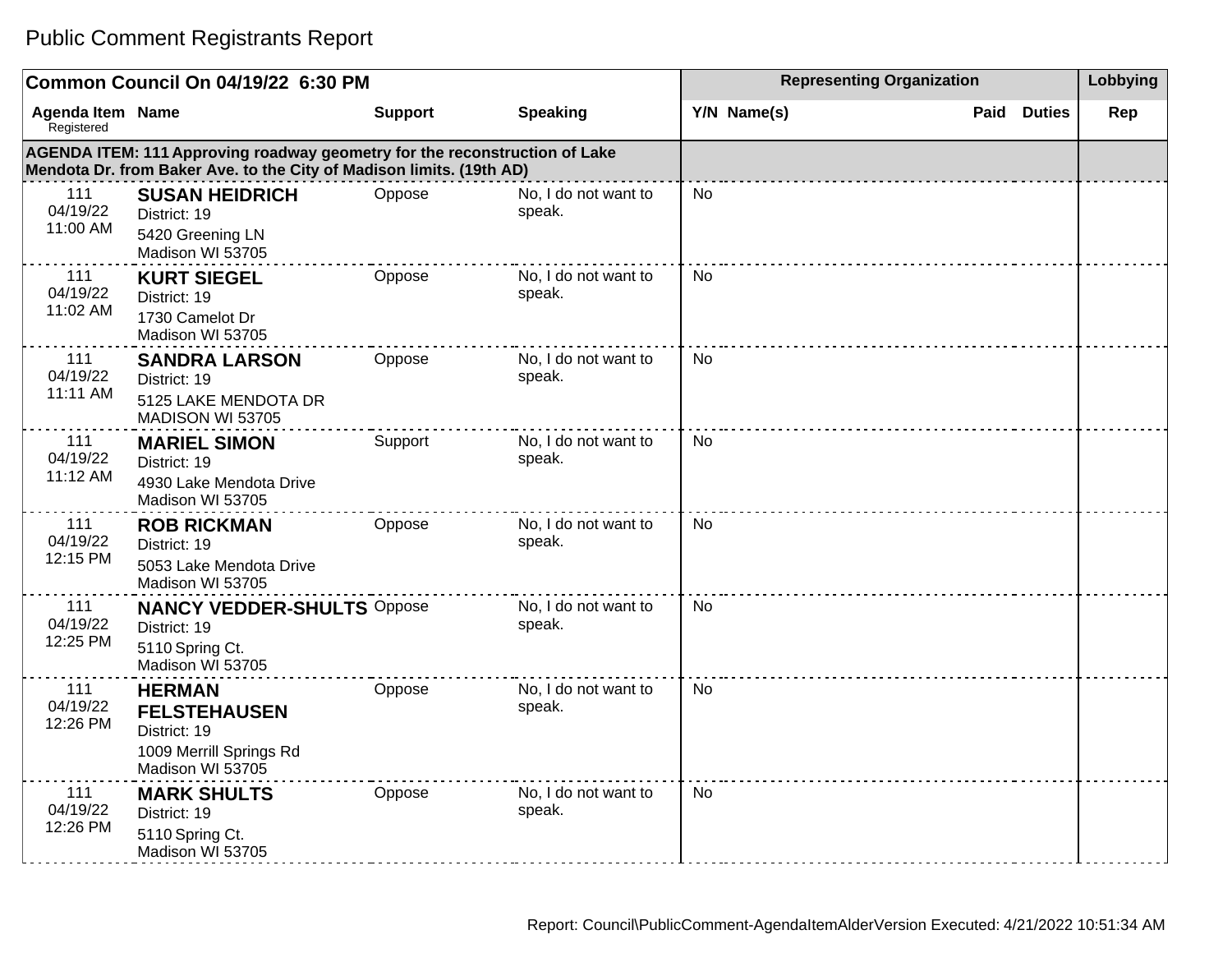|                                       | Common Council On 04/19/22 6:30 PM                                                                                                                 |                |                                                    |             | <b>Representing Organization</b>                                                |      |               |     |
|---------------------------------------|----------------------------------------------------------------------------------------------------------------------------------------------------|----------------|----------------------------------------------------|-------------|---------------------------------------------------------------------------------|------|---------------|-----|
| <b>Agenda Item Name</b><br>Registered |                                                                                                                                                    | <b>Support</b> | <b>Speaking</b>                                    | Y/N Name(s) |                                                                                 | Paid | <b>Duties</b> | Rep |
|                                       | AGENDA ITEM: 111 Approving roadway geometry for the reconstruction of Lake<br>Mendota Dr. from Baker Ave. to the City of Madison limits. (19th AD) |                |                                                    |             |                                                                                 |      |               |     |
| 111<br>04/19/22<br>01:38 PM           | <b>SARA ENSIGN</b><br>District: 19<br>5619 Lake Mendota Dr<br>Madison WI 53705                                                                     | Oppose         | No, I do not want to<br>speak.                     | No          |                                                                                 |      |               |     |
| 111<br>04/19/22<br>01:40 PM           | <b>JEFFREY SCHNEIDER</b><br>District: 19<br>5619 Lake Mendota Dr<br>Madison WI 53705                                                               | Oppose         | No, I do not want to<br>speak.                     | <b>No</b>   |                                                                                 |      |               |     |
| 111<br>04/19/22<br>01:41 PM           | <b>JERALD ENSIGN</b><br>District: 19<br>1810 Camelot Dr<br>Madison WI 53705                                                                        | Oppose         | No, I do not want to<br>speak.                     | <b>No</b>   |                                                                                 |      |               |     |
| 111<br>04/19/22<br>01:41 PM           | <b>ELMA METZLOFF</b><br>District: 19<br>5122 Lake Mendota Dr.<br>MADISON WI 53705                                                                  | Oppose         | No, I do not want to<br>speak.                     | <b>No</b>   |                                                                                 |      |               |     |
| 111<br>04/19/22<br>02:10 PM           | <b>ROY CHRISTIANSON</b><br>District: 19<br>5412 Lake Mendota Drive<br>Madison WI 53705                                                             | Oppose         | No, I do not want to<br>speak.                     |             | Yes Spring Harbor Neighborhood<br>Association Ad Hoc Committee;<br>608-220-7961 | No   | No            |     |
| 111<br>04/19/22<br>02:25 PM           | <b>MARISA FIORITO</b><br>District: 19<br>1749 Camelot Drive<br>Madison WI 53705                                                                    | oppose         | Neither support nor No, I do not want to<br>speak. | <b>No</b>   |                                                                                 |      |               |     |
| 111<br>04/19/22<br>02:55 PM           | <b>MARI LESLIE</b><br>District: 19<br>5223 Harbor Ct<br>Madison WI 53705                                                                           | Oppose         | No, I do not want to<br>speak.                     | <b>No</b>   |                                                                                 |      |               |     |
| 111<br>04/19/22<br>03:01 PM           | <b>DERRICK L BUISCH</b><br>District: 19<br>5511 lake mendota driv<br>madison WI 53705                                                              | Oppose         | No, I do not want to<br>speak.                     | <b>No</b>   |                                                                                 |      |               |     |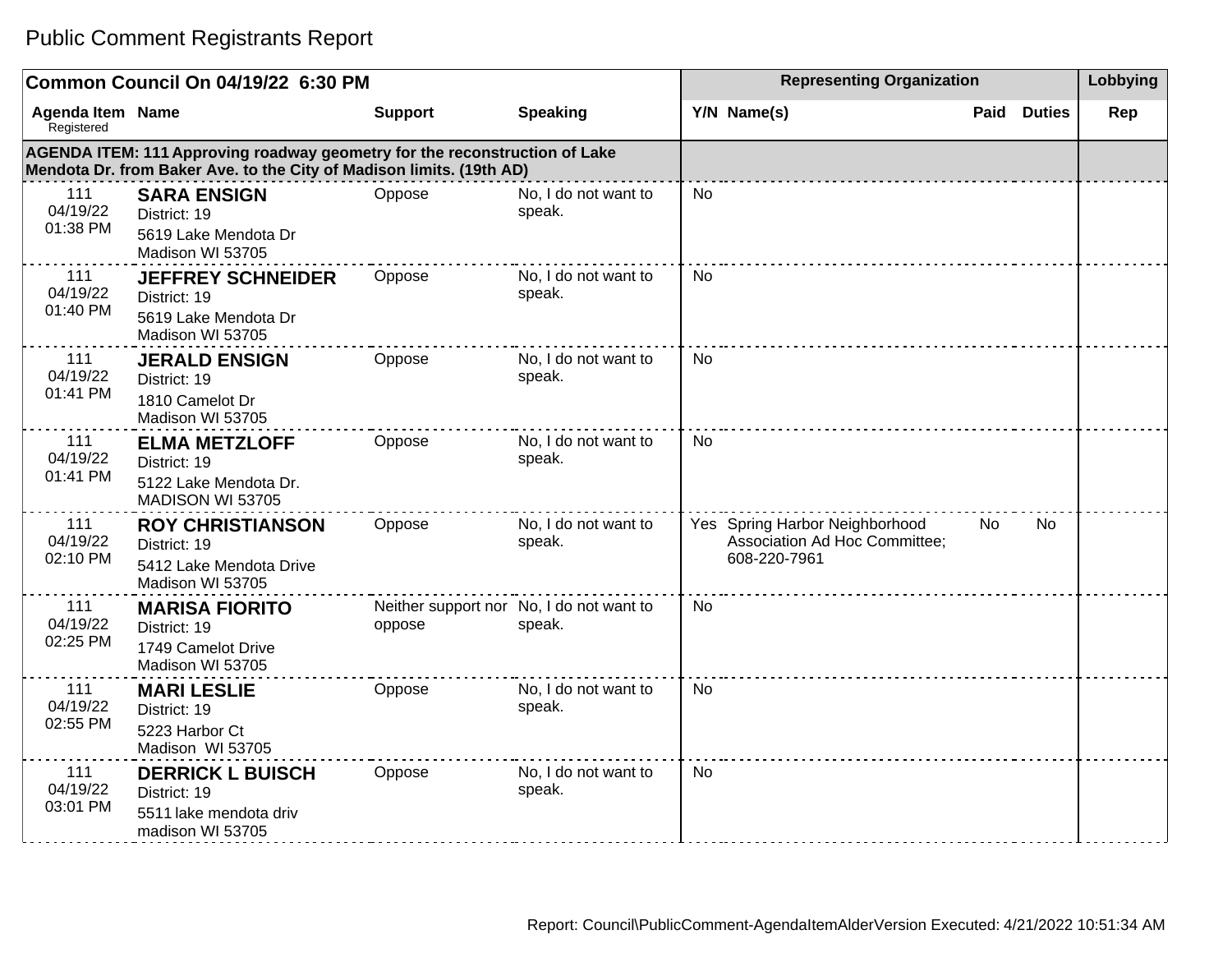|                                       | Common Council On 04/19/22 6:30 PM                                                                                                                 | <b>Representing Organization</b> | Lobbying                       |             |                       |     |
|---------------------------------------|----------------------------------------------------------------------------------------------------------------------------------------------------|----------------------------------|--------------------------------|-------------|-----------------------|-----|
| <b>Agenda Item Name</b><br>Registered |                                                                                                                                                    | <b>Support</b>                   | <b>Speaking</b>                | Y/N Name(s) | <b>Duties</b><br>Paid | Rep |
|                                       | AGENDA ITEM: 111 Approving roadway geometry for the reconstruction of Lake<br>Mendota Dr. from Baker Ave. to the City of Madison limits. (19th AD) |                                  |                                |             |                       |     |
| 111<br>04/19/22<br>03:22 PM           | <b>MARY ANN MCBRIDE</b><br>District: 6<br>1310 Spaight St<br>Madison WI 53703                                                                      | Oppose                           | No, I do not want to<br>speak. | <b>No</b>   |                       |     |
| 111<br>04/19/22<br>04:17 PM           | <b>THOMAS A WALKER</b><br>District: 19<br>1838 Camelot Dr<br>Madison WI 53705                                                                      | Oppose                           | No, I do not want to<br>speak. | No          |                       |     |
| 111<br>04/19/22<br>04:55 PM           | <b>PLEMA@WISC.EDU</b><br>District: 3<br>26 Meadowlark Dr.<br>Madison WI 53714                                                                      | Oppose                           | No, I do not want to<br>speak. | No          |                       |     |
| 111<br>04/19/22<br>05:26 PM           | <b>PAM ORR</b><br>District: 13<br>1005 Colby Street Apt 2<br>Madison WI 53715                                                                      | Support                          | No, I do not want to<br>speak. | <b>No</b>   |                       |     |
| 111<br>04/19/22<br>05:38 PM           | <b>RYAN SHILTS</b><br>District: 13<br>1201 mound sts:1:2<br>Madison WI 53765                                                                       | Oppose                           | No, I do not want to<br>speak. | <b>No</b>   |                       |     |
| 111<br>04/19/22<br>05:51 PM           | <b>SALLY BOWERS</b><br>District: 18<br>1118 Glendale Ln<br>Madison WI 53704                                                                        | Oppose                           | No, I do not want to<br>speak. | <b>No</b>   |                       |     |
| 111<br>04/19/22<br>05:55 PM           | <b>JENNA ROESLER</b><br>District: Unknown<br>7838 black river road<br>verona WI 53593                                                              | Oppose                           | No, I do not want to<br>speak. | No.         |                       |     |
| 111<br>04/19/22<br>05:55 PM           | <b>TERESA HYMAN</b><br>District: 19<br>1111 Merrill Springs Road<br>Madison WI 53705                                                               | Oppose                           | No, I do not want to<br>speak. | <b>No</b>   |                       |     |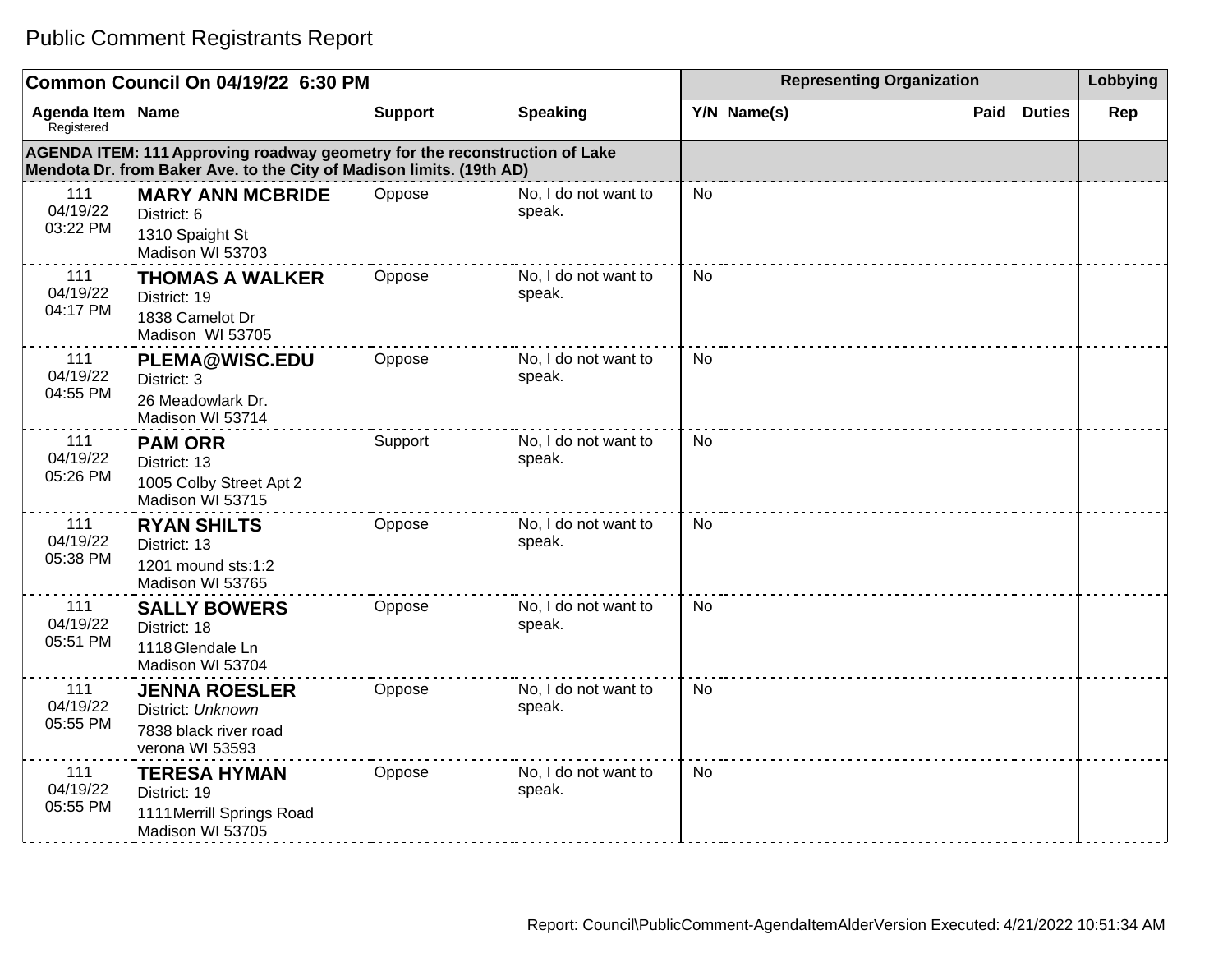|                                | Common Council On 04/19/22 6:30 PM                                                                                                                 |                | <b>Representing Organization</b> | Lobbying    |                       |     |
|--------------------------------|----------------------------------------------------------------------------------------------------------------------------------------------------|----------------|----------------------------------|-------------|-----------------------|-----|
| Agenda Item Name<br>Registered |                                                                                                                                                    | <b>Support</b> | <b>Speaking</b>                  | Y/N Name(s) | <b>Duties</b><br>Paid | Rep |
|                                | AGENDA ITEM: 111 Approving roadway geometry for the reconstruction of Lake<br>Mendota Dr. from Baker Ave. to the City of Madison limits. (19th AD) |                |                                  |             |                       |     |
| 111<br>04/19/22<br>05:56 PM    | <b>JOSHUA HYMAN</b><br>District: 19<br>1111 Merrill Springs Road<br>Madison WI 53705                                                               | Oppose         | No, I do not want to<br>speak.   | <b>No</b>   |                       |     |
| 111<br>04/19/22<br>06:23 PM    | <b>HANNAH HOPWOOD</b><br>District: 6<br>1881 E Main Sts:1:1<br>Madison WI 53704                                                                    | Oppose         | No, I do not want to<br>speak.   | <b>No</b>   |                       |     |
| 111<br>04/19/22<br>06:24 PM    | <b>AYNI BORIS SERRANO</b><br><b>CACHIGUANGO</b><br>District: 6<br>1881 E Main Sts:1:1<br>Madison WI 53704                                          | Oppose         | No, I do not want to<br>speak.   | <b>No</b>   |                       |     |
| 111<br>04/19/22<br>06:33 PM    | <b>MAX MCMEEKEN</b><br>District: 2<br>124 N Hancock Street<br>Madison WI 53703                                                                     | Oppose         | No, I do not want to<br>speak.   | <b>No</b>   |                       |     |
| 111<br>04/19/22<br>06:49 PM    | <b>CAYANA AMAGUANA</b><br>District: 6<br>1132 E Johnson Sts:1:7<br>Madison WI 53703                                                                | Oppose         | No, I do not want to<br>speak.   | <b>No</b>   |                       |     |
| 111<br>04/19/22<br>06:51 PM    | <b>MELIA MARKHAM</b><br>District: Unknown<br>5404 N Haight Ave<br>Portland OR 97217                                                                | Oppose         | No, I do not want to<br>speak.   | <b>No</b>   |                       |     |
| 111<br>04/19/22<br>07:37 PM    | <b>JULIE MELTON</b><br>District: 15<br>2138 La Follette Ave<br>Madison WI 53704                                                                    | Oppose         | No, I do not want to<br>speak.   | <b>No</b>   |                       |     |
| 111<br>04/19/22<br>07:46 PM    | <b>JAY LEMA</b><br>District: 3<br>26 meadowlark dr<br>Madison WI 53714                                                                             | Oppose         | No, I do not want to<br>speak.   | <b>No</b>   |                       |     |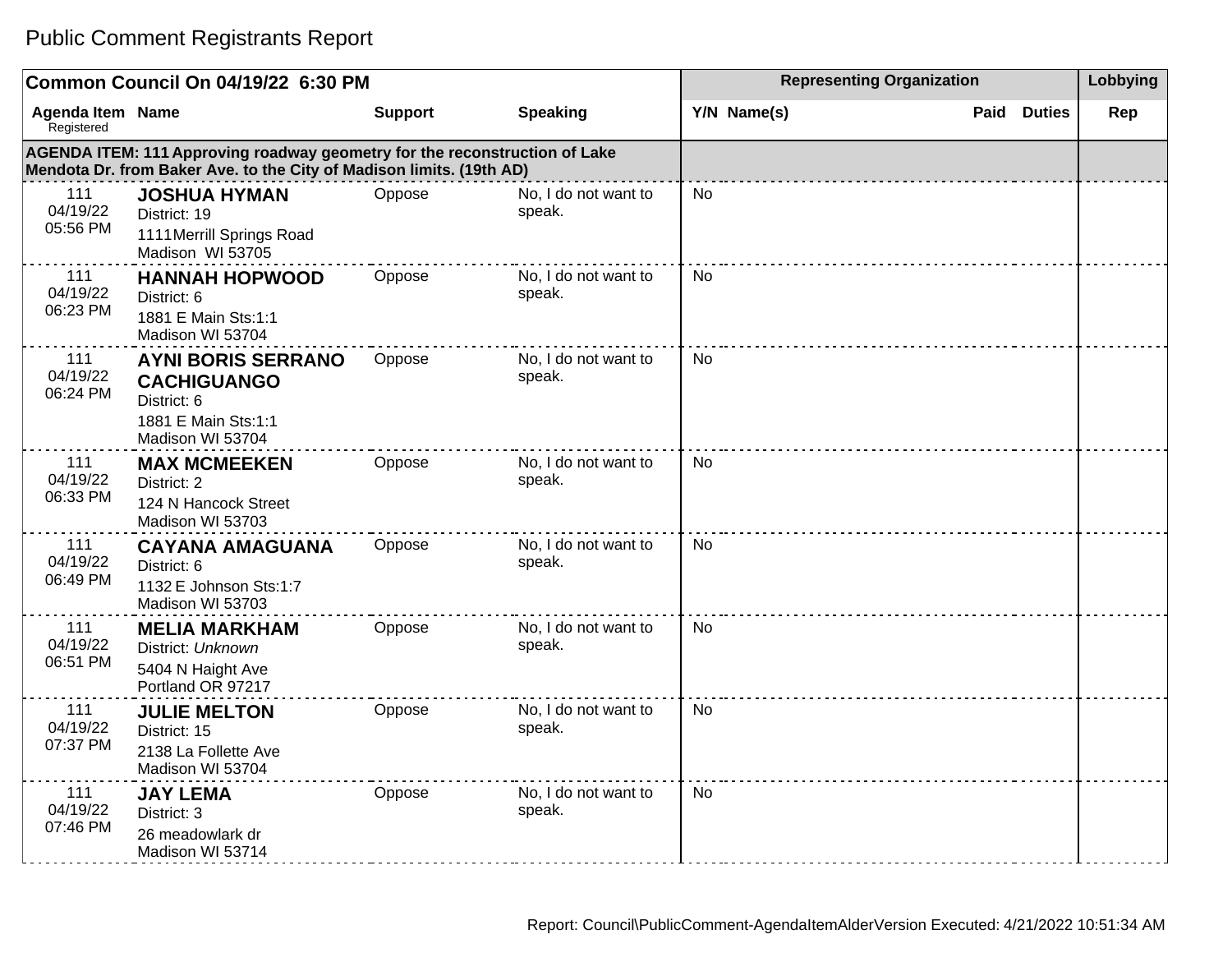#### **Common Council On 04/19/22 6:30 PM Representing Organization Representing Organization Representing Organization Agenda Item** Registered **Name Support Speaking Y/N Name(s) Paid Duties Rep AGENDA ITEM: 111 Approving roadway geometry for the reconstruction of Lake Mendota Dr. from Baker Ave. to the City of Madison limits. (19th AD)** 111 04/19/22 07:56 PM **DAVID N ERICKSON** District: 19 5109 Spring Cts:1: Madison WI 53705 Oppose No, I do not want to speak. No 111 04/19/22 08:03 PM **CAMRYN CORNING** District: 8 45 N Randall Ave 302 Madison WI 53715 Oppose No, I do not want to speak. No 111 04/19/22 08:04 PM **JOSH MOSER** District: 13 1628 Adams Street Madison WI 53711 Oppose No, I do not want to speak. No 111 04/19/22 08:14 PM **SARAYANA AMAGUANA CACHIGUANGO** District: 6 1132 East Johnson Streets:1:7 Madison WI 53704 Oppose No, I do not want to speak. No 111 04/19/22 08:47 PM **EMMA BRODERICK**  District: 2 22 Langdon Street 209 Oppose No, I do not want to speak. No Public Comment Registrants Report

| union included a sense<br>Registered |                                                                                                                                                    | σαρροπ                                                                                           | ορεανιιιγ                      | $1/1$ $N$ $N$ $n \rightarrow$ | Duucs | <b>IZGh</b> |
|--------------------------------------|----------------------------------------------------------------------------------------------------------------------------------------------------|--------------------------------------------------------------------------------------------------|--------------------------------|-------------------------------|-------|-------------|
|                                      | AGENDA ITEM: 111 Approving roadway geometry for the reconstruction of Lake<br>Mendota Dr. from Baker Ave. to the City of Madison limits. (19th AD) |                                                                                                  |                                |                               |       |             |
| 111<br>04/19/22<br>07:56 PM          | <b>DAVID N ERICKSON</b><br>District: 19<br>5109 Spring Cts:1:<br>Madison WI 53705                                                                  | Oppose                                                                                           | No, I do not want to<br>speak. | <b>No</b>                     |       |             |
| 111<br>04/19/22<br>08:03 PM          | <b>CAMRYN CORNING</b><br>District: 8<br>45 N Randall Ave 302<br>Madison WI 53715                                                                   | Oppose                                                                                           | No, I do not want to<br>speak. | No                            |       |             |
| 111<br>04/19/22<br>08:04 PM          | <b>JOSH MOSER</b><br>District: 13<br>1628 Adams Street<br>Madison WI 53711                                                                         | Oppose                                                                                           | No, I do not want to<br>speak. | <b>No</b>                     |       |             |
| 111<br>04/19/22<br>08:14 PM          | <b>SARAYANA AMAGUANA</b> Oppose<br><b>CACHIGUANGO</b><br>District: 6<br>1132 East Johnson Streets:1:7<br>Madison WI 53704                          |                                                                                                  | No, I do not want to<br>speak. | <b>No</b>                     |       |             |
| 111<br>04/19/22<br>08:47 PM          | <b>EMMA BRODERICK</b><br>District: 2<br>22 Langdon Street 209<br>Madison WI 53703                                                                  | Oppose                                                                                           | No, I do not want to<br>speak. | <b>No</b>                     |       |             |
| 111<br>04/19/22<br>11:37 PM          | <b>MAGGIE BRAATZ</b><br>District: 4<br>641 W Main St 210<br>Madison WI 53703                                                                       | Oppose                                                                                           | No, I do not want to<br>speak. | <b>No</b>                     |       |             |
| 111<br>04/20/22<br>01:57 AM          | <b>CHRISTOPHER</b><br><b>BARTHOLOMEW</b><br>District: 10<br>3613 odana rd<br>Madison WI 53711                                                      | Oppose                                                                                           | No, I do not want to<br>speak. | No                            |       |             |
|                                      |                                                                                                                                                    | Support: 9 Opposed: 101 Neither: 3<br>Counts distinct registrants and removes duplicate<br>votes |                                |                               |       |             |
|                                      |                                                                                                                                                    |                                                                                                  |                                |                               |       |             |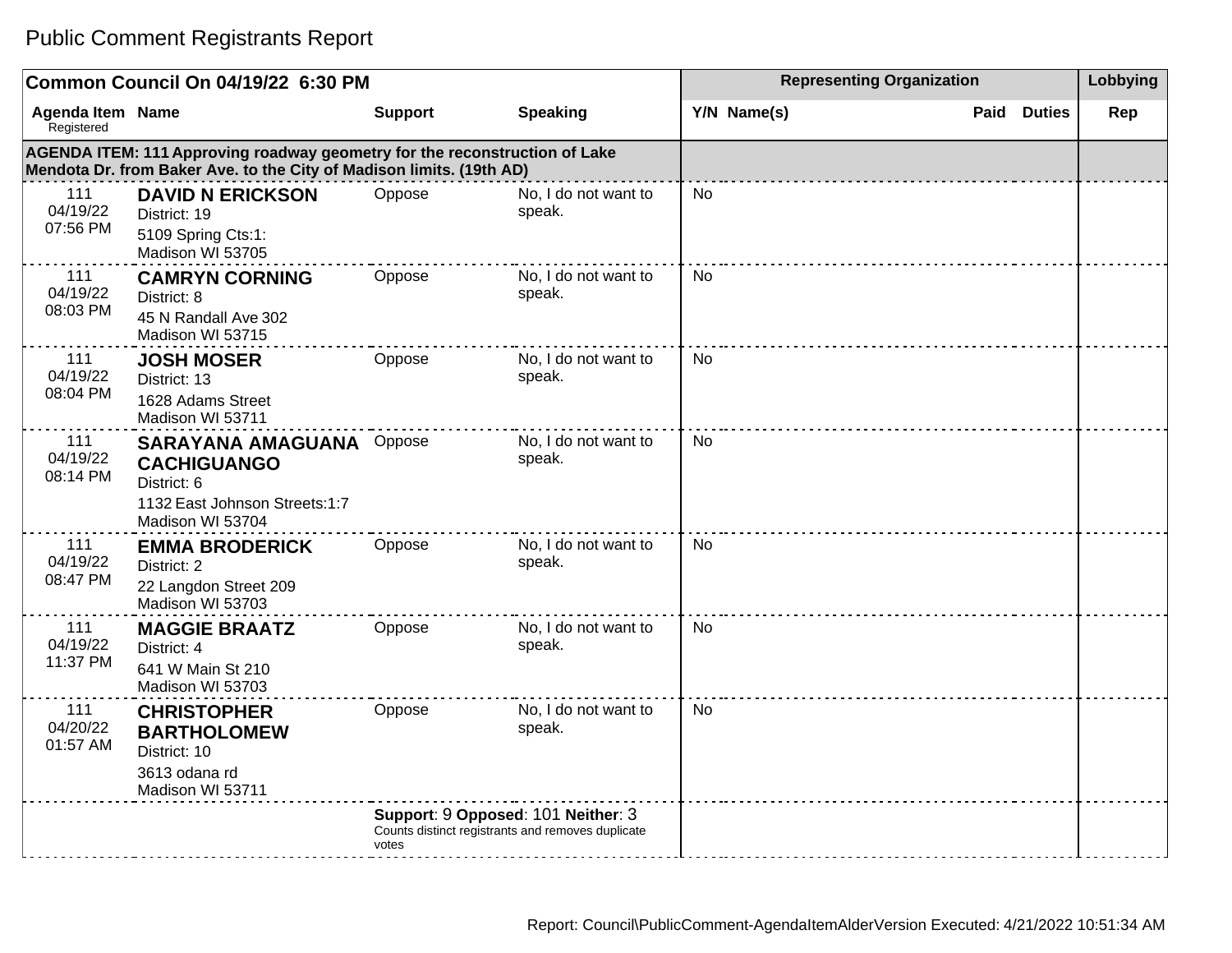|                                       | Common Council On 04/19/22 6:30 PM                                                  | <b>Representing Organization</b> | Lobbying              |             |                       |     |
|---------------------------------------|-------------------------------------------------------------------------------------|----------------------------------|-----------------------|-------------|-----------------------|-----|
| <b>Agenda Item Name</b><br>Registered |                                                                                     | <b>Support</b>                   | <b>Speaking</b>       | Y/N Name(s) | <b>Duties</b><br>Paid | Rep |
|                                       | AGENDA ITEM: 114 SUBSTITUTE. Implementing Body-Worn Camera Pilot Program            |                                  |                       |             |                       |     |
| 114<br>04/15/22<br>03:42 PM           | <b>WENDY REICHEL</b><br>District: 11<br>4909 Tokay Blvd<br>Madison WI 53711         | Support                          | Yes, I want to speak. | <b>No</b>   |                       |     |
| 114<br>04/15/22<br>03:52 PM           | <b>ALIX SHABAZZ</b><br>District: 14<br>2232 W Broadway<br>Madison WI 53713          | Oppose                           | Yes, I want to speak. | <b>No</b>   |                       |     |
| 114<br>04/15/22<br>04:50 PM           | <b>KEITH FINDLEY</b><br>District: 9<br>11 Oak Creek Trl<br>Madison WI 53717         | Support                          | Yes, I want to speak. | <b>No</b>   |                       |     |
| 114<br>04/15/22<br>07:21 PM           | <b>KIM RICHMAN</b><br>District: 16<br>1313 Droster Road<br>Madison WI 53716         | Support                          | Yes, I want to speak. | No          |                       |     |
| 114<br>04/15/22<br>07:35 PM           | <b>JACOB WINKLER</b><br>District: 10<br>5306 Barton Rd<br>Madison WI 53711          | Oppose                           | Yes, I want to speak. | No          |                       |     |
| 114<br>04/16/22<br>03:46 PM           | <b>CHARLES JAMES</b><br>District: 11<br>4018 St. Clair<br>Madison WI 53711          | Support                          | Yes, I want to speak. | <b>No</b>   |                       |     |
| 114<br>04/16/22<br>05:03 PM           | <b>SALLY MANSHARDT</b><br>District: Unknown<br>228 S 8th St<br>Mount Horeb WI 53572 | Support                          | Yes, I want to speak. | <b>No</b>   |                       |     |
| 114<br>04/16/22<br>05:52 PM           | <b>JOSEPH R. KEYES</b><br>District: 11<br>5117 Regent Street<br>Madison WI 53705    | Support                          | Yes, I want to speak. | <b>No</b>   |                       |     |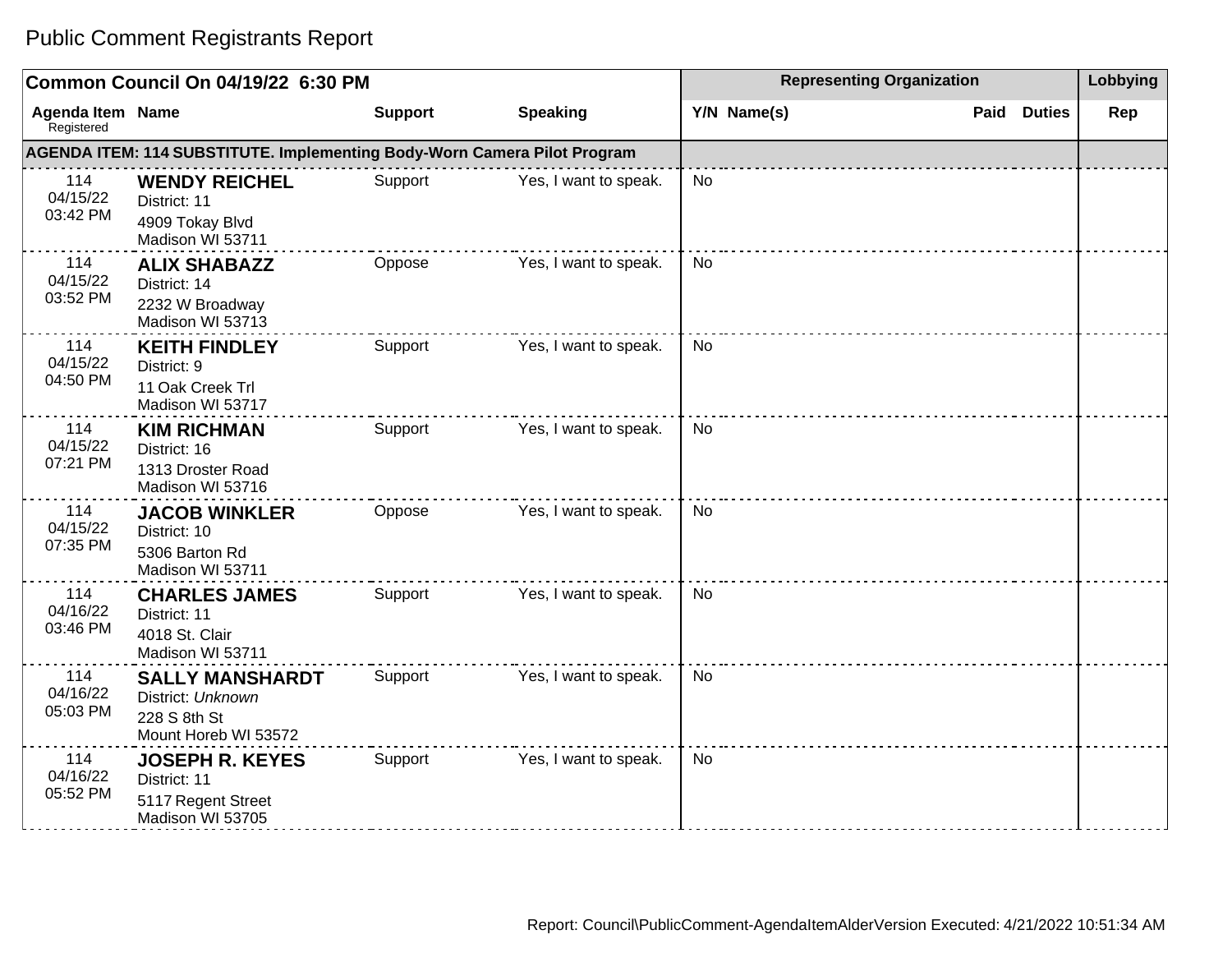|                                       | Common Council On 04/19/22 6:30 PM                                                        |                |                       | <b>Representing Organization</b> | Lobbying              |     |
|---------------------------------------|-------------------------------------------------------------------------------------------|----------------|-----------------------|----------------------------------|-----------------------|-----|
| <b>Agenda Item Name</b><br>Registered |                                                                                           | <b>Support</b> | <b>Speaking</b>       | Y/N Name(s)                      | <b>Duties</b><br>Paid | Rep |
|                                       | AGENDA ITEM: 114 SUBSTITUTE. Implementing Body-Worn Camera Pilot Program                  |                |                       |                                  |                       |     |
| 114<br>04/17/22<br>06:37 PM           | <b>SHANNON KENNEDY</b><br>District: 16<br>4810 Eldorado Ln<br>Madison WI 53716            | Support        | Yes, I want to speak. | <b>No</b>                        |                       |     |
| 114<br>04/17/22<br>10:26 PM           | <b>NICK DAVIES</b><br>District: 15<br>3717 Richard St<br>Madison WI 53714                 | Oppose         | Yes, I want to speak. | <b>No</b>                        |                       |     |
| 114<br>04/17/22<br>10:56 PM           | <b>COLIN BURRESON</b><br>District: 3<br>5801 Gemini Dr Apt 209<br>Madison WI 53718        | Support        | Yes, I want to speak. | <b>No</b>                        |                       |     |
| 114<br>04/18/22<br>11:38 AM           | <b>DAN FITCH</b><br>District: 6<br>1032 E Gorham St<br>Madison WI 53703                   | Oppose         | Yes, I want to speak. | <b>No</b>                        |                       |     |
| 114<br>04/18/22<br>12:10 PM           | <b>DEVIN BRESSER</b><br>District: 13<br>1203 Vilas Avenue Apartment 1<br>Madison WI 53715 | Support        | Yes, I want to speak. | <b>No</b>                        |                       |     |
| 114<br>04/18/22<br>03:02 PM           | <b>TYSON VITALE</b><br>District: 15<br>2630 S Stoughton Rd<br>Madison WI 53716            | Oppose         | Yes, I want to speak. | <b>No</b>                        |                       |     |
| 114<br>04/18/22<br>03:05 PM           | <b>TYSON VITALE</b><br>District: 12<br>518 McCormick Ave<br>Madison WI 53704              | Oppose         | Yes, I want to speak. | <b>No</b>                        |                       |     |
| 114<br>04/18/22<br>06:23 PM           | <b>SHERRIE AXTELL</b><br>District: 16<br>309 Wyalusing Dr<br>Madison WI 53718             | Support        | Yes, I want to speak. | <b>No</b>                        |                       |     |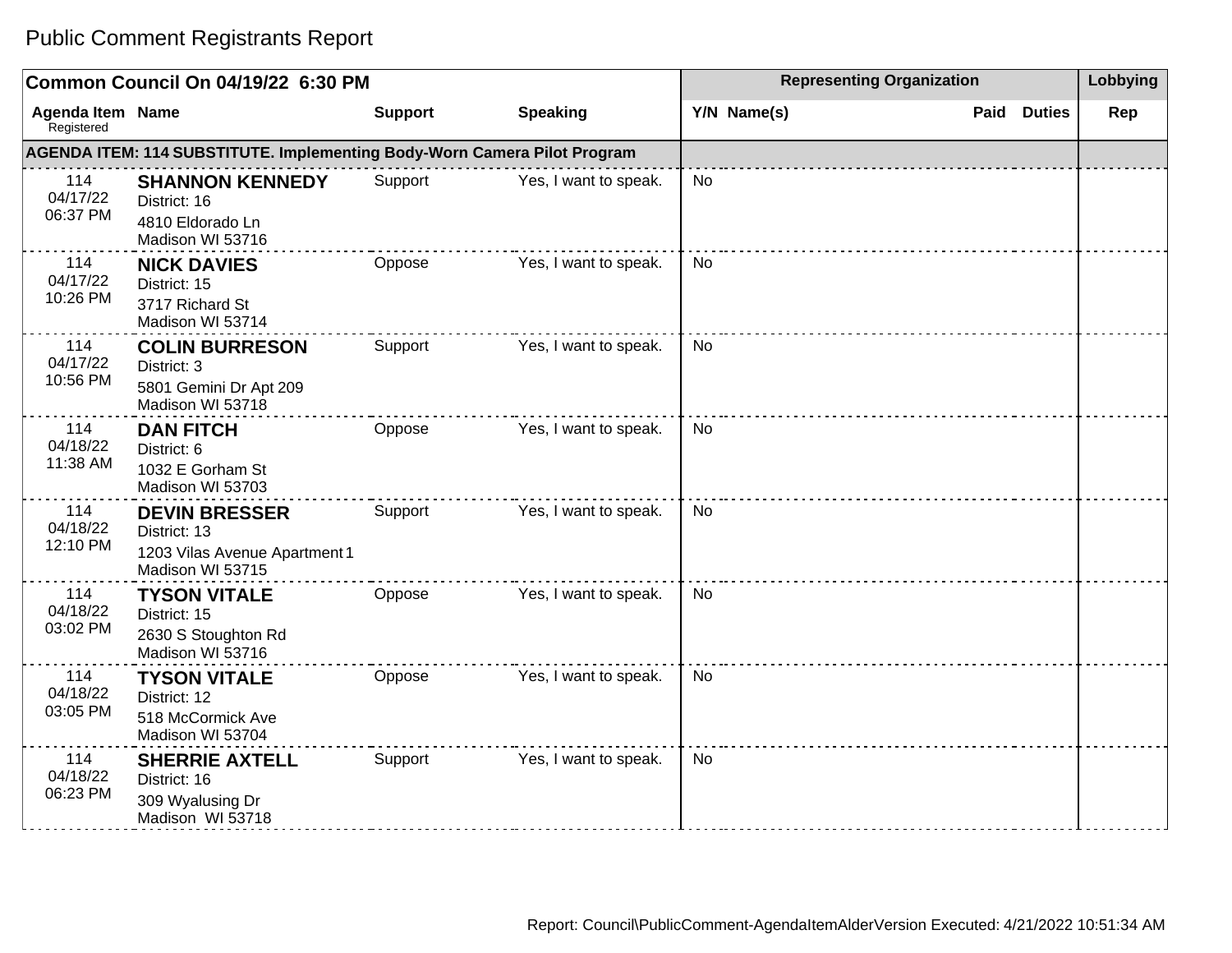|                                       | Common Council On 04/19/22 6:30 PM                                                               |                |                       |             | <b>Representing Organization</b> |     |  |
|---------------------------------------|--------------------------------------------------------------------------------------------------|----------------|-----------------------|-------------|----------------------------------|-----|--|
| <b>Agenda Item Name</b><br>Registered |                                                                                                  | <b>Support</b> | <b>Speaking</b>       | Y/N Name(s) | Paid<br><b>Duties</b>            | Rep |  |
|                                       | AGENDA ITEM: 114 SUBSTITUTE. Implementing Body-Worn Camera Pilot Program                         |                |                       |             |                                  |     |  |
| 114<br>04/18/22<br>06:44 PM           | <b>JUDY BLUEL</b><br>District: 9<br>26 Oak Creek Trl<br>Madison WI 53717                         | Support        | Yes, I want to speak. | No.         |                                  |     |  |
| 114<br>04/18/22<br>08:23 PM           | <b>RACHEL NIESEN</b><br>District: Unknown<br>10 south lakewood garden lane<br>Madison WI 53704   | Oppose         | Yes, I want to speak. | <b>No</b>   |                                  |     |  |
| 114<br>04/19/22<br>10:16 AM           | <b>DR MARA EISCH</b><br>District: 10<br>918 pontiac trail<br>Madison WI 53711                    | Support        | Yes, I want to speak. | <b>No</b>   |                                  |     |  |
| 114<br>04/19/22<br>10:24 AM           | <b>GREGORY GELEMBIUK</b><br>District: 6<br>1207 Jenifer St. Apt 2<br>Madison WI 53703            | Oppose         | Yes, I want to speak. | <b>No</b>   |                                  |     |  |
| 114<br>04/19/22<br>11:37 AM           | <b>ALEXANDRA WILBURN</b><br>District: 2<br>25 e gorham st<br>Madison WI 53703                    | Oppose         | Yes, I want to speak. | <b>No</b>   |                                  |     |  |
| 114<br>04/19/22<br>01:23 PM           | <b>AMELIA ROYKO</b><br><b>MAURER</b><br>District: Unknown<br>Amacher Hollow Rd<br>Arena WI 53503 | Oppose         | Yes, I want to speak. | No          |                                  |     |  |
| 114<br>04/19/22<br>02:41 PM           | <b>JESSE RANSOM</b><br>District: Unknown<br>1214 sweeney drs:1:1<br>Middleton WI 53562           | Oppose         | Yes, I want to speak. | No          |                                  |     |  |
| 114<br>04/19/22<br>03:26 PM           | <b>STEVE VERBURG</b><br>District: 16<br>Wendy Lane<br>Madison WI 53716                           | Oppose         | Yes, I want to speak. | <b>No</b>   |                                  |     |  |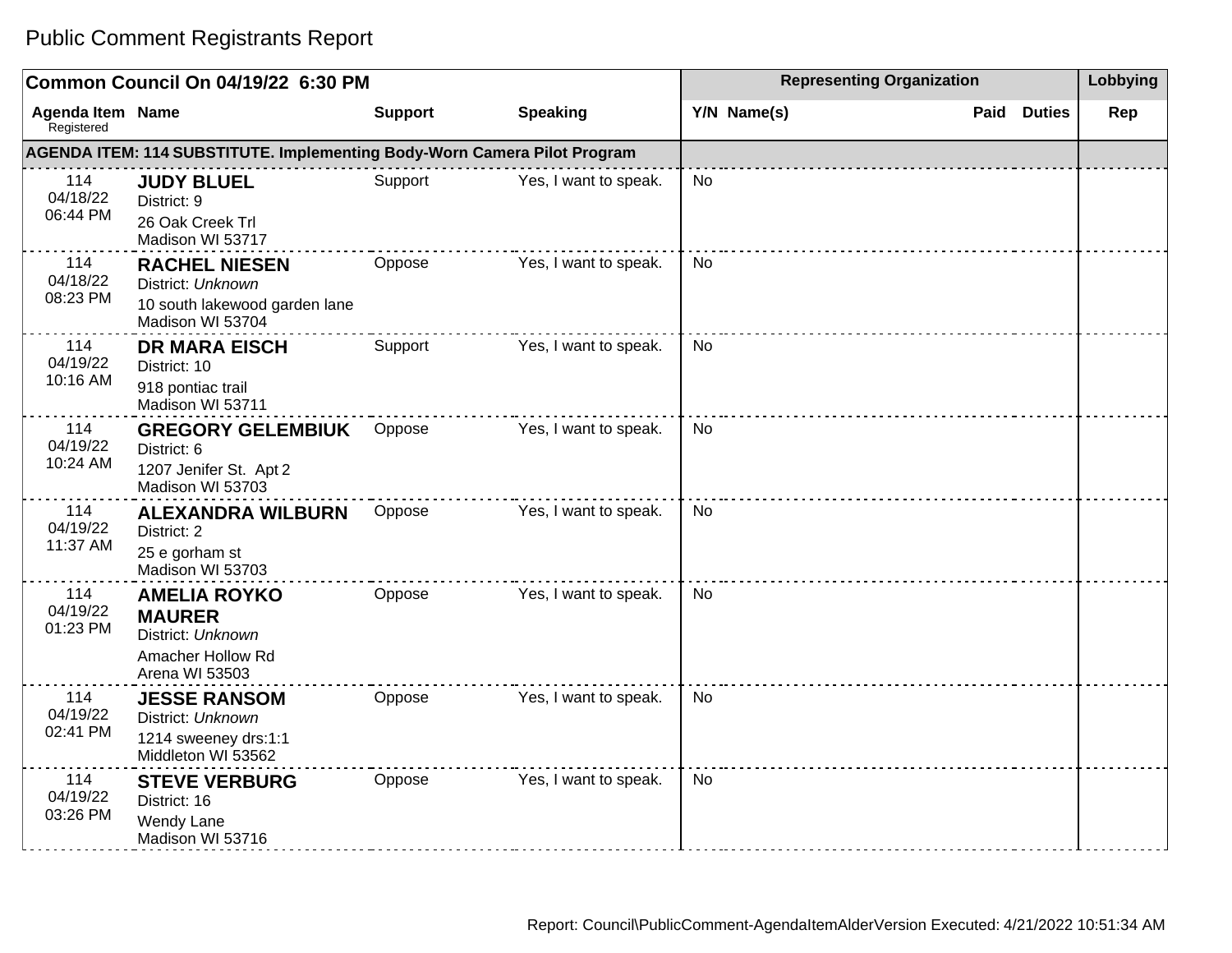#### **Common Council On 04/19/22 6:30 PM Representing Organization Representing Organization Representing Organization Agenda Item** Registered **Name Support Speaking Y/N Name(s) Paid Duties Rep AGENDA ITEM: 114 SUBSTITUTE. Implementing Body-Worn Camera Pilot Program** 114 04/19/22 03:58 PM **BENJI RAMIREZ GOMEZ** District: 6 916 E Gorham St Madison WI 53703 Yes, I want to speak.  $\Box$  No 114 04/19/22 04:16 PM **LARISSA JOANNA** District: 2 206 N Blair Madison WI 53704 Oppose Yes, I want to speak. No 114 04/19/22 04:29 PM **GREGG JAMES** District: 6 1125 williamson st Madison WI 53704 Support Yes, I want to speak. No 114 04/19/22 04:32 PM **GREG GEBOSKI** District: Unknown 3629 Napoli Lanes:1:8 Middleton WI 53562 Oppose Yes, I want to speak. No 114 04/19/22 05:17 PM **BOB SCHAEFER** District: 17 6 Cottonwood Circle Madison WI 53704 Support Yes, I want to speak. No 114 04/19/22 05:20 PM **ERIKA BACH** District: 7 7237 Tempe Dr Madison WI 53719 Oppose Yes, I want to speak. No 114 04/19/22 05:34 PM **JOHN MILTON JR** District: 9 9206 Settlers Rd Madison WI 53717 Support Yes, I want to speak. No 114 04/19/22 05:59 PM **EMILY MERRITT** District: Unknown Creekwood Lane Madison WI 53704 Oppose Yes, I want to speak. No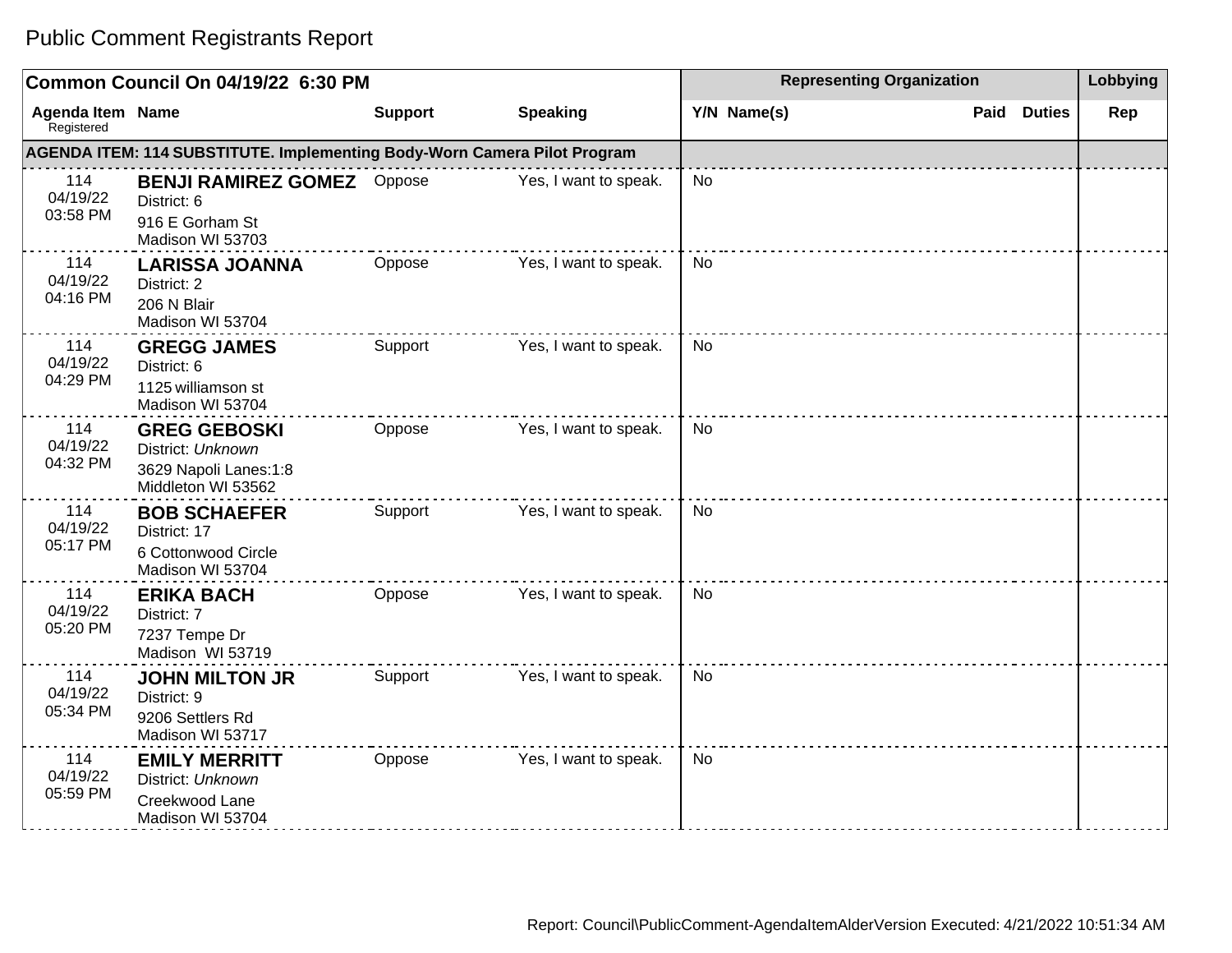|                                       | Common Council On 04/19/22 6:30 PM                                                                                   | <b>Representing Organization</b> | Lobbying                                                              |             |                       |     |
|---------------------------------------|----------------------------------------------------------------------------------------------------------------------|----------------------------------|-----------------------------------------------------------------------|-------------|-----------------------|-----|
| <b>Agenda Item Name</b><br>Registered |                                                                                                                      | <b>Support</b>                   | <b>Speaking</b>                                                       | Y/N Name(s) | Paid<br><b>Duties</b> | Rep |
|                                       | AGENDA ITEM: 114 SUBSTITUTE. Implementing Body-Worn Camera Pilot Program                                             |                                  |                                                                       |             |                       |     |
| 114<br>04/19/22<br>06:04 PM           | <b>KATHERINE JOHNSON</b><br>District: 4<br>526 w Wilson st<br>Madison WI 53703                                       | Oppose                           | Yes, I want to speak.                                                 | <b>No</b>   |                       |     |
| 114<br>04/19/22<br>06:09 PM           | <b>BONNIE ROE</b><br>District: 11<br>4410 Somerset Lane<br>Madison WI 53711                                          | Support                          | Yes, I want to speak.                                                 | No          |                       |     |
| 114<br>04/19/22<br>07:12 PM           | <b>MEGAN SPIELBAUER</b><br><b>SANDATE</b><br>District: 4<br>527 w wilson st<br>Madison WI 53703                      | Oppose                           | Yes, I want to speak.                                                 | No          |                       |     |
| 114<br>04/19/22<br>09:36 PM           | <b>SHADAYRA KILFOY-</b><br><b>FLORES</b><br>District: 6<br>1115 E. Wilson St 100<br>Madison WI 53703                 | Oppose                           | Yes, I want to speak.                                                 | No          |                       |     |
| 114<br>04/19/22<br>09:45 PM           | <b>MIA MAYSACK</b><br>District: 6<br>1125 Williamson St<br>Madison WI 53704                                          | oppose                           | Neither support nor Yes, I want to speak.                             | No          |                       |     |
| 114<br>04/19/22<br>11:45 PM           | DR. BRODERCK TURNER Neither support nor Yes, I want to speak.<br>District: 4<br>132 E. Wilson St<br>Madison WI 53703 | oppose                           |                                                                       | No          |                       |     |
| 114<br>04/19/22<br>11:52 PM           | <b>OONA MACKESEY-</b><br><b>GREEN</b><br>District: 15<br>4010 Rockwell Drive<br>Madison WI 53714                     | Oppose                           | Yes, I want to speak.                                                 | <b>No</b>   |                       |     |
| 114<br>04/16/22<br>02:15 PM           | <b>DEBORAH ELSAS</b><br>District: 11<br>207 S Whitney Way<br>Madison WI 53705                                        | Oppose                           | I do not want to speak,<br>but I am available to<br>answer questions. | <b>No</b>   |                       |     |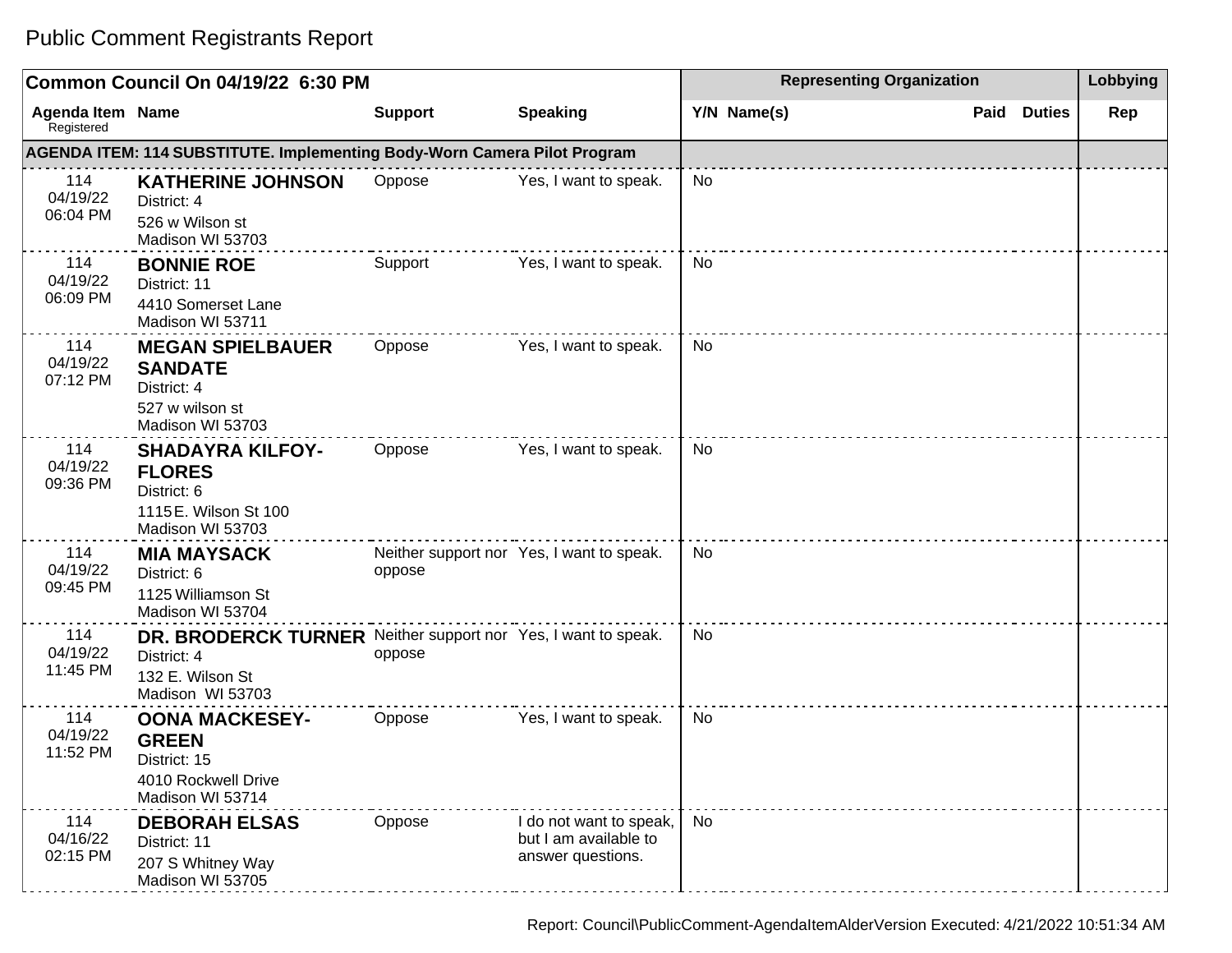|                                       | Common Council On 04/19/22 6:30 PM                                                               |                |                                                                       | <b>Representing Organization</b> | Lobbying              |     |
|---------------------------------------|--------------------------------------------------------------------------------------------------|----------------|-----------------------------------------------------------------------|----------------------------------|-----------------------|-----|
| <b>Agenda Item Name</b><br>Registered |                                                                                                  | <b>Support</b> | <b>Speaking</b>                                                       | Y/N Name(s)                      | <b>Duties</b><br>Paid | Rep |
|                                       | AGENDA ITEM: 114 SUBSTITUTE. Implementing Body-Worn Camera Pilot Program                         |                |                                                                       |                                  |                       |     |
| 114<br>04/17/22<br>09:21 PM           | <b>KAREN ONEIL</b><br>District: 15<br>11 Harding Street<br>Madison WI 53714                      | Support        | I do not want to speak,<br>but I am available to<br>answer questions. | <b>No</b>                        |                       |     |
| 114<br>04/18/22<br>12:46 PM           | <b>BRIAN STEPHENS</b><br>District: 15<br>1313 Tompkins Drives:1:E<br>Madison WI 53716            | Support        | I do not want to speak,<br>but I am available to<br>answer questions. | No                               |                       |     |
| 114<br>04/18/22<br>06:49 PM           | <b>ERIC BAIN</b><br>District: 8<br>439 east campus mall 101B<br>Madison WI 53703                 | Support        | I do not want to speak,<br>but I am available to<br>answer questions. | <b>No</b>                        |                       |     |
| 114<br>04/18/22<br>08:21 PM           | <b>BECKY HAUG</b><br>District: 3<br>101 Kurt Dr<br>Madison WI 53704                              | Support        | I do not want to speak,<br>but I am available to<br>answer questions. | <b>No</b>                        |                       |     |
| 114<br>04/19/22<br>12:02 AM           | <b>SHAWN MACKAY</b><br>District: Unknown<br>3469 palace rd<br>madison WI 53718                   | Support        | I do not want to speak,<br>but I am available to<br>answer questions. | <b>No</b>                        |                       |     |
| 114<br>04/19/22<br>02:56 PM           | <b>RICHARD W IHLENFELD</b><br>District: 19<br>7613 Sawmill Road<br>Madison WI 53717-2208         | Support        | I do not want to speak,<br>but I am available to<br>answer questions. | <b>No</b>                        |                       |     |
| 114<br>04/15/22<br>03:42 PM           | <b>MICHELLE ELLINGER</b><br><b>LINLEY</b><br>District: 18<br>4209 Hanover St<br>Madison WI 53704 | Oppose         | No, I do not want to<br>speak.                                        | <b>No</b>                        |                       |     |
| 114<br>04/15/22<br>07:25 PM           | <b>DIANE BURGBACHER</b><br>District: 13<br>1351 South St Apt 21<br>Madison WI 53715              | Support        | No, I do not want to<br>speak.                                        | <b>No</b>                        |                       |     |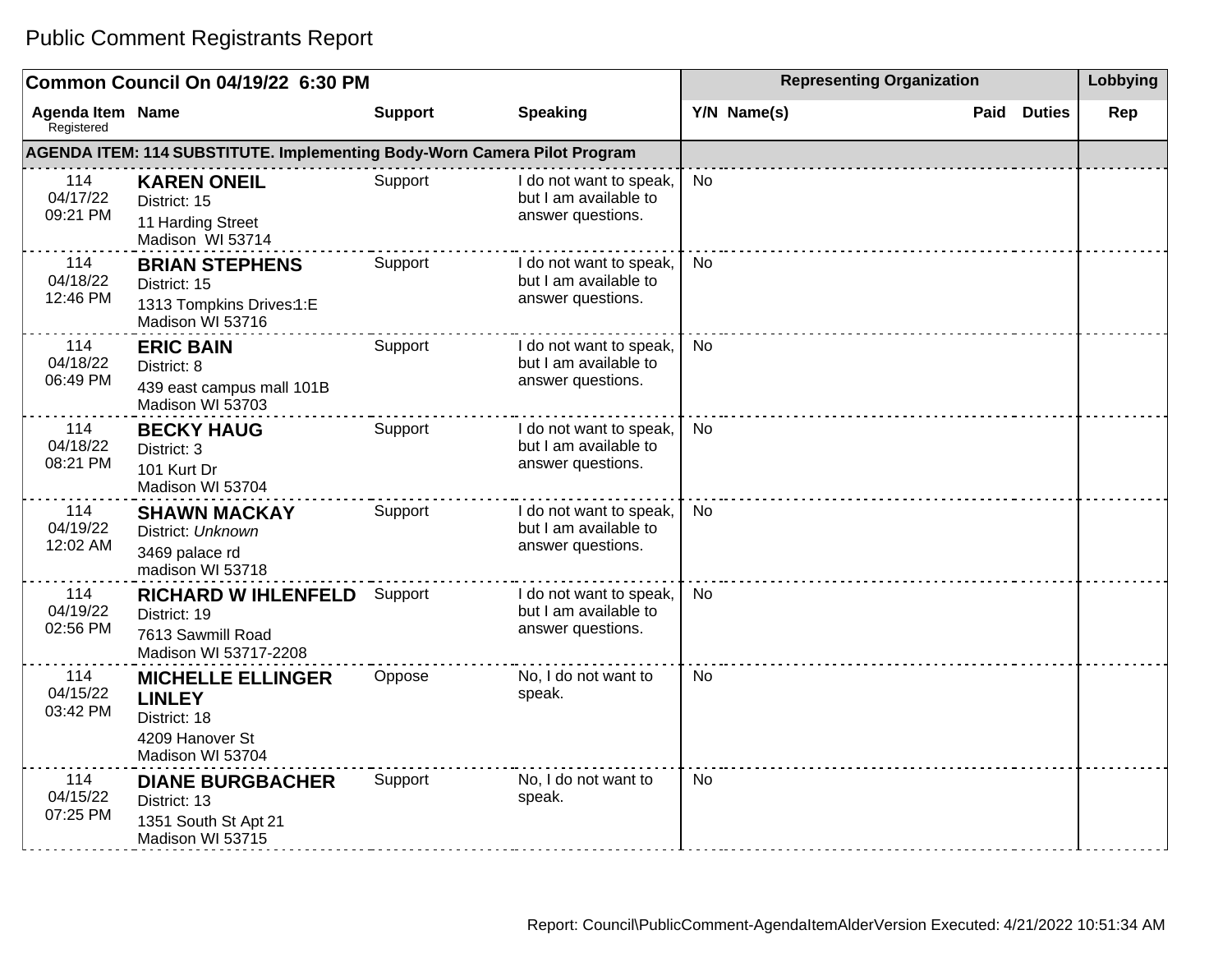|                                       | Common Council On 04/19/22 6:30 PM                                                                    |                | <b>Representing Organization</b> | Lobbying                    |                       |     |
|---------------------------------------|-------------------------------------------------------------------------------------------------------|----------------|----------------------------------|-----------------------------|-----------------------|-----|
| <b>Agenda Item Name</b><br>Registered |                                                                                                       | <b>Support</b> | <b>Speaking</b>                  | Y/N Name(s)                 | Paid<br><b>Duties</b> | Rep |
|                                       | AGENDA ITEM: 114 SUBSTITUTE. Implementing Body-Worn Camera Pilot Program                              |                |                                  |                             |                       |     |
| 114<br>04/15/22<br>08:39 PM           | <b>ALICE ROPELLA</b><br>District: 3<br>4525 Boynton Pl<br>Madison WI 53714                            | Support        | No, I do not want to<br>speak.   | <b>No</b>                   |                       |     |
| 114<br>04/16/22<br>10:11 AM           | <b>KATHLEEN VIETS</b><br>District: 16<br>6 Brookins Court<br>Madison WI 53716                         | Support        | No, I do not want to<br>speak.   | <b>No</b>                   |                       |     |
| 114<br>04/16/22<br>06:47 PM           | <b>SUSAN J CAULUM</b><br>District: 10<br>710 Ottawa Trl<br>Madison WI 53711                           | Support        | No, I do not want to<br>speak.   | <b>No</b>                   |                       |     |
| 114<br>04/17/22<br>09:40 AM           | <b>KRISTIN MATHEWS</b><br>District: 18<br>1133 Northland Dr<br>Madison WI 53704                       | Oppose         | No, I do not want to<br>speak.   | Yes Community Response Team | No<br>No.             |     |
| 114<br>04/17/22<br>06:59 PM           | <b>LARRY JENSEN</b><br>District: 6<br>1618 Jenifer St Madison WI<br>53704<br>Madison WI 53704         | Support        | No, I do not want to<br>speak.   | <b>No</b>                   |                       |     |
| 114<br>04/17/22<br>08:53 PM           | <b>MICHAEL S GOODMAN</b><br>District: 12<br>21 Maple Wood Ln #205<br>Madison WI 53704-3974            | Support        | No, I do not want to<br>speak.   | No                          |                       |     |
| 114<br>04/18/22<br>08:25 AM           | <b>KIRA MILANICH</b><br>District: 15<br>3741 Johns St<br>Madison WI 53714                             | Oppose         | No, I do not want to<br>speak.   | <b>No</b>                   |                       |     |
| 114<br>04/18/22<br>09:03 AM           | <b>SAMANTHA CLAUSEN-</b><br><b>RUPPERT</b><br>District: 15<br>3732 Sargent Street<br>Madison WI 53714 | Oppose         | No, I do not want to<br>speak.   | <b>No</b>                   |                       |     |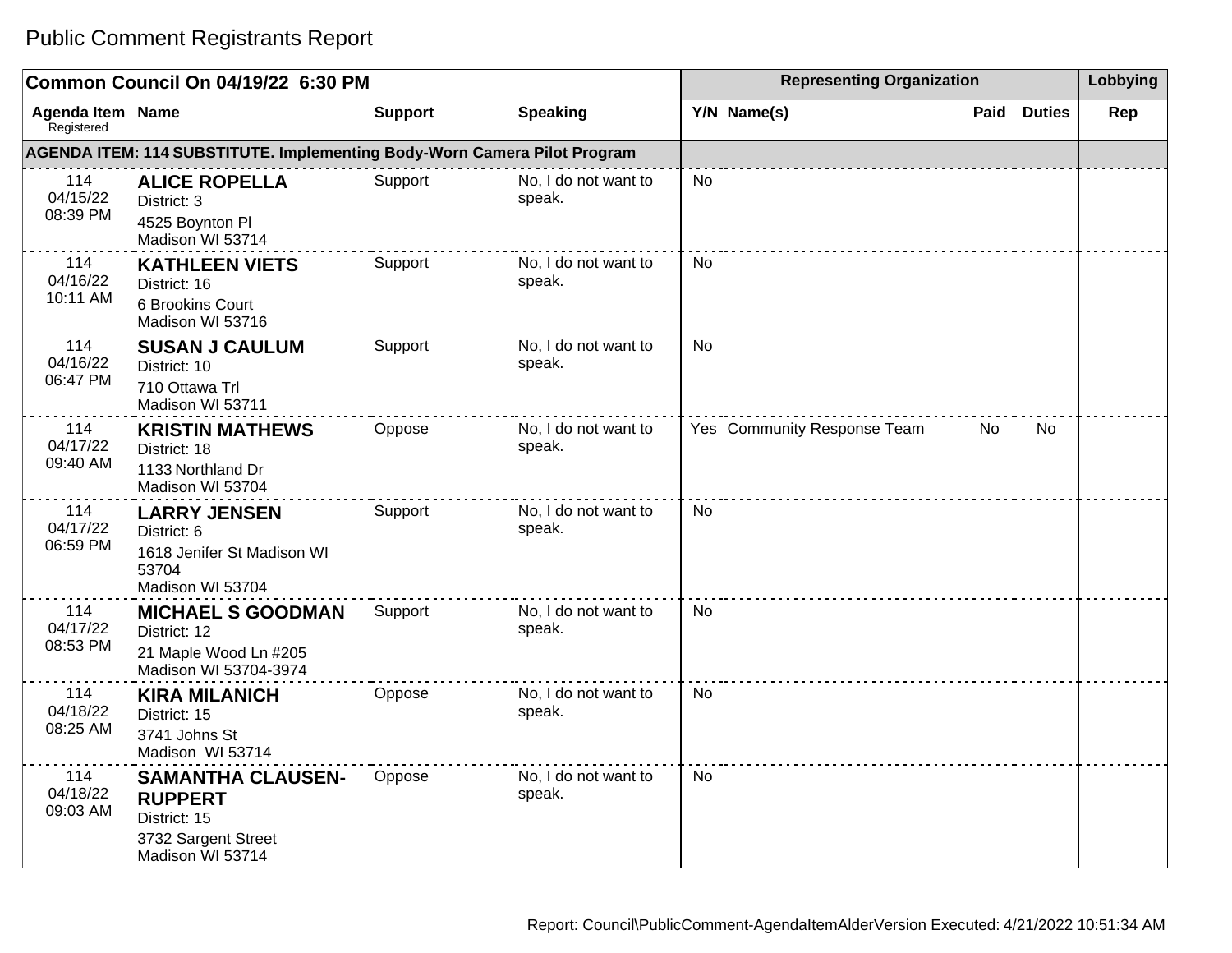|                                       | Common Council On 04/19/22 6:30 PM                                                         |                |                                |           | <b>Representing Organization</b> |      |               |     |
|---------------------------------------|--------------------------------------------------------------------------------------------|----------------|--------------------------------|-----------|----------------------------------|------|---------------|-----|
| <b>Agenda Item Name</b><br>Registered |                                                                                            | <b>Support</b> | <b>Speaking</b>                |           | Y/N Name(s)                      | Paid | <b>Duties</b> | Rep |
|                                       | AGENDA ITEM: 114 SUBSTITUTE. Implementing Body-Worn Camera Pilot Program                   |                |                                |           |                                  |      |               |     |
| 114<br>04/18/22<br>09:29 AM           | <b>JANET HIRSCH</b><br>District: 9<br>7311 Cedar Creek Trail<br>Madison WI 53717           | Support        | No, I do not want to<br>speak. | <b>No</b> |                                  |      |               |     |
| 114<br>04/18/22<br>10:10 AM           | <b>VICTOR TONIOLO</b><br>District: 4<br>111 N Hamilton St # 201<br>Madison WI 53703        | Support        | No, I do not want to<br>speak. | <b>No</b> |                                  |      |               |     |
| 114<br>04/18/22<br>10:25 AM           | <b>SAM PETRICCA</b><br>District: 12<br>29 N 5th Street<br>Madison WI 53704                 | Support        | No, I do not want to<br>speak. | <b>No</b> |                                  |      |               |     |
| 114<br>04/18/22<br>10:30 AM           | <b>COLIN GLEASON</b><br>District: Unknown<br>4787 VERNON RD<br>MADISON WI 53704            | Support        | No, I do not want to<br>speak. | No        |                                  |      |               |     |
| 114<br>04/18/22<br>10:43 AM           | <b>JASON DANIEL ZUKE</b><br>District: 5<br>3009 University Ave Apt 405<br>Madison WI 53705 | Support        | No, I do not want to<br>speak. | <b>No</b> |                                  |      |               |     |
| 114<br>04/18/22<br>10:56 AM           | <b>BETH FALKOS</b><br>District: 19<br>6218 COUNTRYSIDE LN<br>MADISON WI 53705-1026         | Support        | No, I do not want to<br>speak. | No        |                                  |      |               |     |
| 114<br>04/18/22<br>11:03 AM           | <b>GUILLERMO ENDRIGA</b><br>District: 7<br>6910 Chelsea St<br>Madison WI 53719             | Support        | No, I do not want to<br>speak. | No        |                                  |      |               |     |
| 114<br>04/18/22<br>11:09 AM           | <b>MELISSA PIERICK</b><br>District: 5<br>321 S Midvale Blvd<br>Madison WI 53705            | Support        | No, I do not want to<br>speak. | No        |                                  |      |               |     |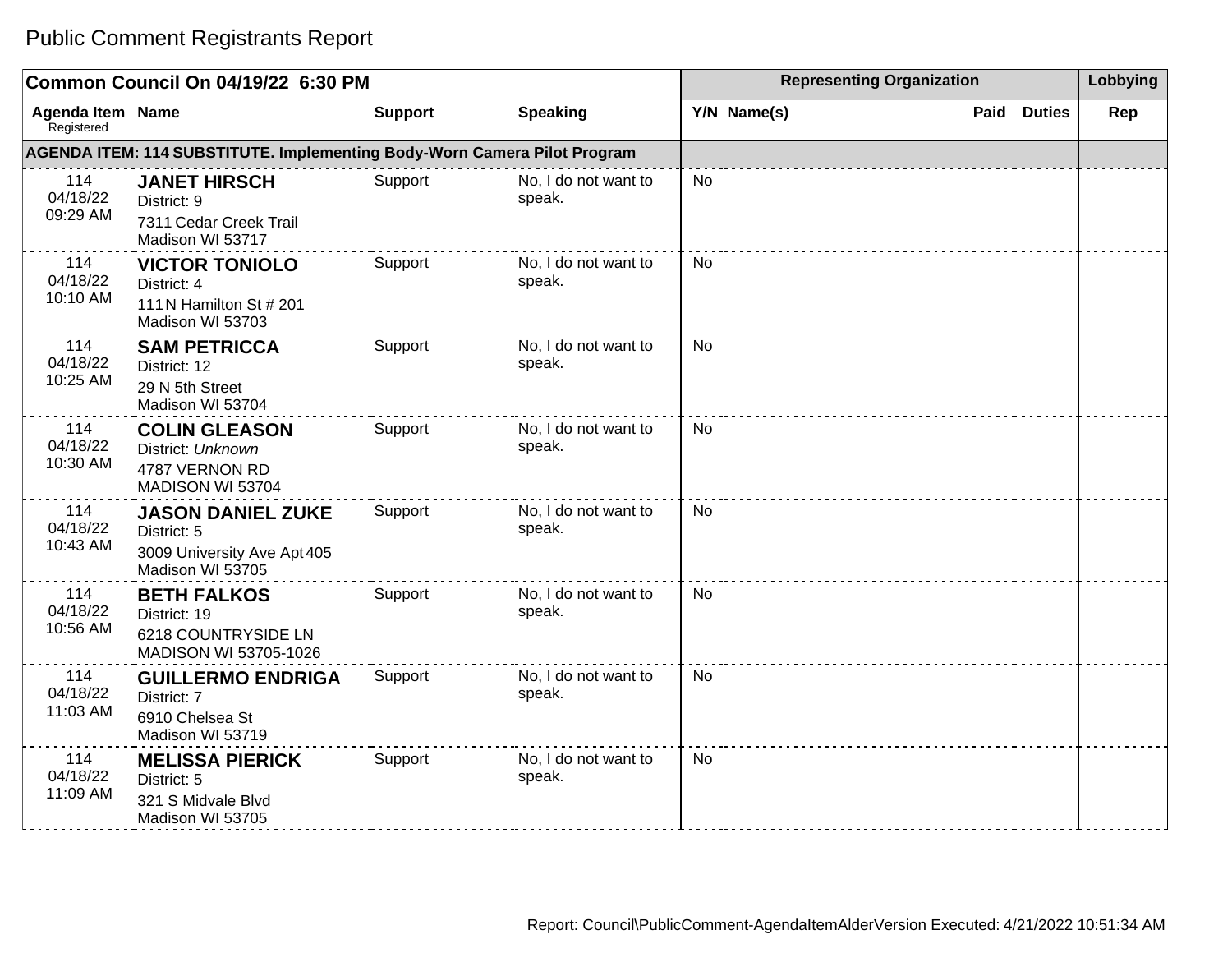|                                       | Common Council On 04/19/22 6:30 PM                                                    |                |                                |           | <b>Representing Organization</b> |      |               |     |
|---------------------------------------|---------------------------------------------------------------------------------------|----------------|--------------------------------|-----------|----------------------------------|------|---------------|-----|
| <b>Agenda Item Name</b><br>Registered |                                                                                       | <b>Support</b> | <b>Speaking</b>                |           | Y/N Name(s)                      | Paid | <b>Duties</b> | Rep |
|                                       | AGENDA ITEM: 114 SUBSTITUTE. Implementing Body-Worn Camera Pilot Program              |                |                                |           |                                  |      |               |     |
| 114<br>04/18/22<br>11:13 AM           | <b>CHRISTINE NEWBEGIN</b><br>District: 15<br>2817 Atwood Aves:1:2<br>Madison WI 53704 | Support        | No, I do not want to<br>speak. | <b>No</b> |                                  |      |               |     |
| 114<br>04/18/22<br>11:44 AM           | <b>PHILIP GASPER</b><br>District: 19<br>6917 Colony Dr<br>Madison WI 53717            | Oppose         | No, I do not want to<br>speak. | <b>No</b> |                                  |      |               |     |
| 114<br>04/18/22<br>11:50 AM           | <b>JOANNA LAIN</b><br>District: 10<br>4318 Lilac Ln<br>Madison WI 53711               | Support        | No, I do not want to<br>speak. | <b>No</b> |                                  |      |               |     |
| 114<br>04/18/22<br>12:04 PM           | <b>KEITH YEFCHAK</b><br>District: 10<br>1713 Lynndale Road<br>Madison WI 53711        | Support        | No, I do not want to<br>speak. | <b>No</b> |                                  |      |               |     |
| 114<br>04/18/22<br>12:06 PM           | <b>KEVIN MEAGHER</b><br>District: 5<br>813 Eagle Heights s:1:D<br>Madison WI 53705    | Oppose         | No, I do not want to<br>speak. | <b>No</b> |                                  |      |               |     |
| 114<br>04/18/22<br>12:28 PM           | <b>JAYNE MEYER</b><br>District: 9<br>201 Randolph Dr Dane<br>Madison WI 53717         | Support        | No, I do not want to<br>speak. | No        |                                  |      |               |     |
| 114<br>04/18/22<br>12:40 PM           | <b>CHRIS MEYER</b><br>District: 15<br>56 Corry St 200<br>Madison WI 53704             | Support        | No, I do not want to<br>speak. | <b>No</b> |                                  |      |               |     |
| 114<br>04/18/22<br>12:47 PM           | <b>CHASE MILLER</b><br>District: 6<br>225 Buell Sts:1:1<br>Madison WI 53704           | Support        | No, I do not want to<br>speak. | No        |                                  |      |               |     |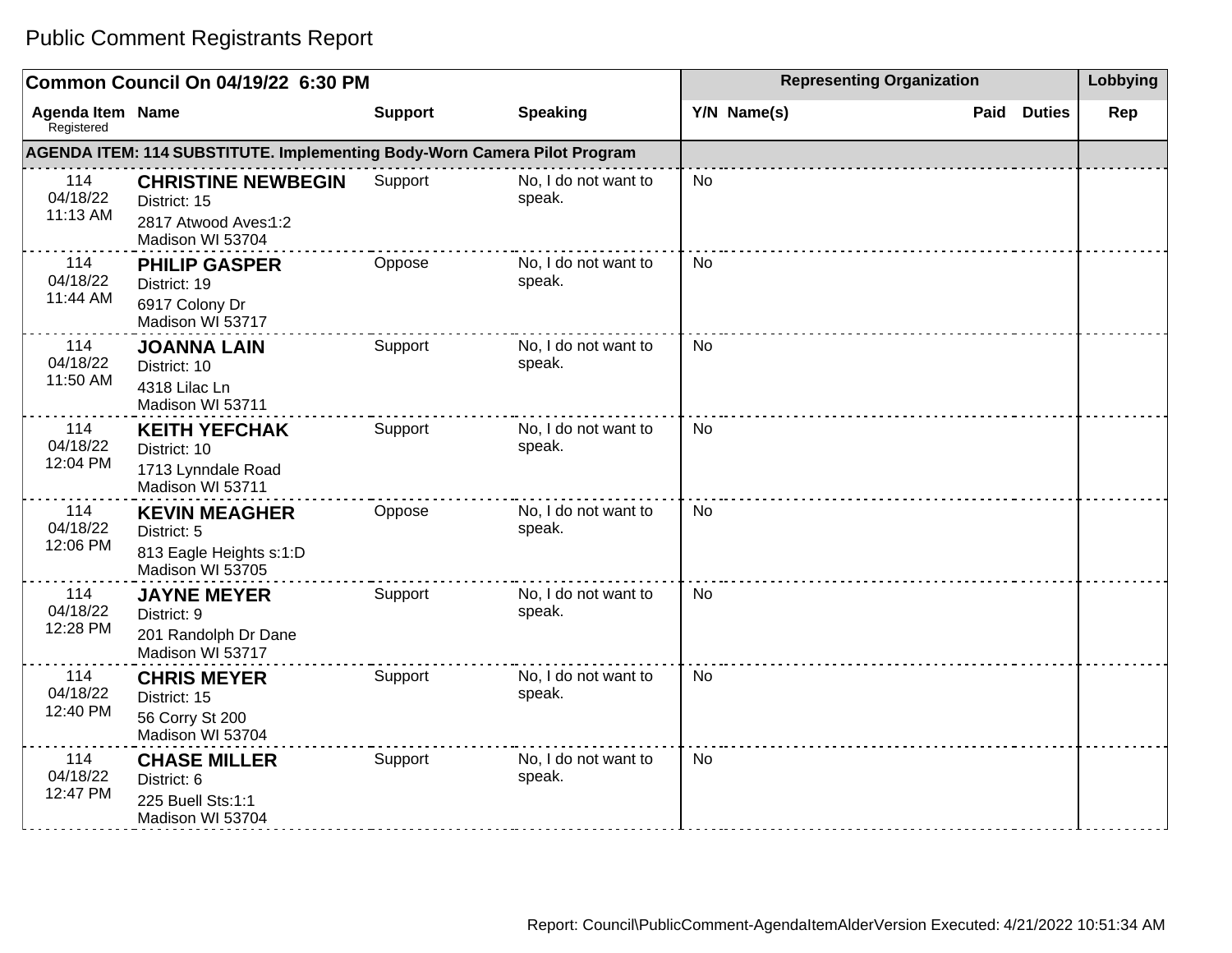|                                       | Common Council On 04/19/22 6:30 PM                                                        | <b>Representing Organization</b> | Lobbying                       |             |                    |     |
|---------------------------------------|-------------------------------------------------------------------------------------------|----------------------------------|--------------------------------|-------------|--------------------|-----|
| <b>Agenda Item Name</b><br>Registered |                                                                                           | <b>Support</b>                   | <b>Speaking</b>                | Y/N Name(s) | <b>Paid Duties</b> | Rep |
|                                       | <b>AGENDA ITEM: 114 SUBSTITUTE. Implementing Body-Worn Camera Pilot Program</b>           |                                  |                                |             |                    |     |
| 114<br>04/18/22<br>12:48 PM           | <b>GREGORY NIVA</b><br>District: 11<br>33 S Eau Claire Ave<br>Madison WI 53705            | Support                          | No, I do not want to<br>speak. | No          |                    |     |
| 114<br>04/18/22<br>12:53 PM           | <b>OWEN LANGMAN</b><br>District: 5<br>206 N Owen Dr<br>Madison WI 53705                   | Support                          | No, I do not want to<br>speak. | No          |                    |     |
| 114<br>04/18/22<br>01:00 PM           | <b>MICHAEL DELONG</b><br>District: 1<br>22 N Lincoln Ridge Dr Apt 726<br>MADISON WI 53719 | Support                          | No, I do not want to<br>speak. | No          |                    |     |
| 114<br>04/18/22<br>01:11 PM           | <b>ANNE C LUEBKE</b><br>District: Unknown<br>5673 Rankin Ln<br>Waunakee WI 53597          | Support                          | No, I do not want to<br>speak. | <b>No</b>   |                    |     |
| 114<br>04/18/22<br>01:14 PM           | <b>JAYMES BURNS</b><br>District: Unknown<br>190 Washington st<br>Oregon WI 53575          | Support                          | No, I do not want to<br>speak. | No          |                    |     |
| 114<br>04/18/22<br>01:15 PM           | <b>ZACHARY HENDERSON</b><br>District: 4<br>615 W Main St 305<br>Madison WI 53703          | Support                          | No, I do not want to<br>speak. | <b>No</b>   |                    |     |
| 114<br>04/18/22<br>01:23 PM           | <b>DAN REGALADO</b><br>District: 18<br>1937 Shelley Lane<br>Madison WI 53704              | Support                          | No, I do not want to<br>speak. | No          |                    |     |
| 114<br>04/18/22<br>01:32 PM           | <b>BRENDAN CONWAY</b><br>District: 18<br>913 Nobel Ln<br>Madison WI 53704                 | Support                          | No, I do not want to<br>speak. | No          |                    |     |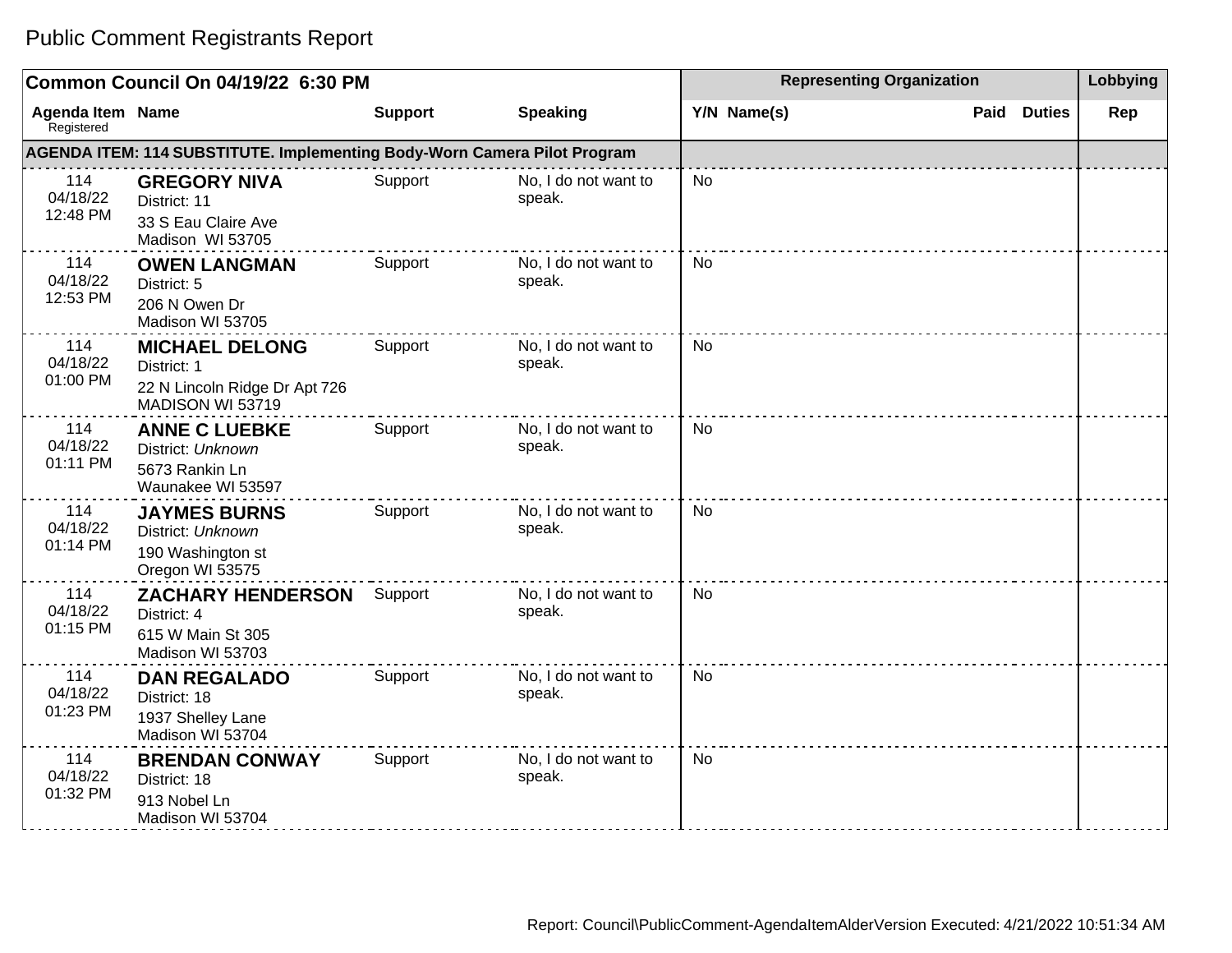#### **Common Council On 04/19/22 6:30 PM Representing Organization Representing Organization Representing Organization Agenda Item** Registered **Name Support Speaking Y/N Name(s) Paid Duties Rep AGENDA ITEM: 114 SUBSTITUTE. Implementing Body-Worn Camera Pilot Program** 114 04/18/22 01:40 PM **JACOB VALOV** District: 12 1826 Fordem Ave 18 Madison WI 53704 Support No, I do not want to speak. No 114 04/18/22 01:44 PM **ERIC WALTH** District: 2 12 N Butler St. 301 Madison WI 53703 Support No, I do not want to speak. No 114 04/18/22 01:52 PM **ELLA NOWICKI** District: 6 1015 Sherman Ave Madison WI 53703 Oppose No, I do not want to speak. No 114 04/18/22 01:58 PM **ZACH WESTER** District: 7 5 Bradbury Ct Madison WI 53719 Support No, I do not want to speak. No 114 04/18/22 02:01 PM **JAMES DRISCOLL** District: 7 48 Waterford Circle 105 MADISON WI 53719 Support No, I do not want to speak. No 114 04/18/22 02:02 PM **HARRY RICHARDSON** District: 6 456 N Few st Madison WI 53703 Oppose No, I do not want to speak. No 114 04/18/22 02:12 PM **JAKOB RUBIN** District: 10 20 Heritage Cir s:1:3 Madison WI 53711 Support No, I do not want to speak. No 114 04/18/22 02:25 PM **BRANDON MACHINA** District: Unknown 2012 Parmenter St 17 Middleton WI 53562 Support No, I do not want to speak. No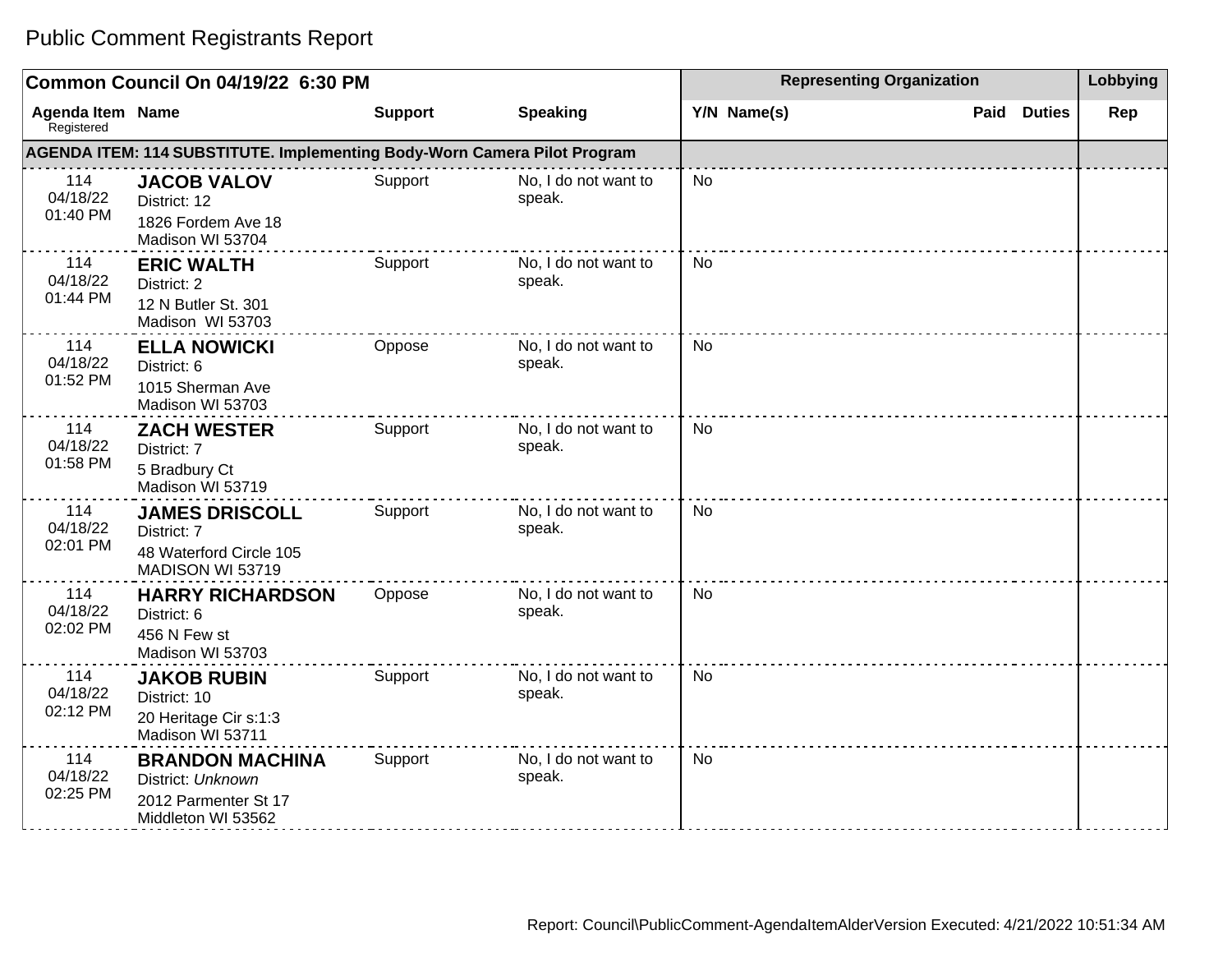| Common Council On 04/19/22 6:30 PM    |                                                                                          |                |                                | <b>Representing Organization</b> | Lobbying              |     |
|---------------------------------------|------------------------------------------------------------------------------------------|----------------|--------------------------------|----------------------------------|-----------------------|-----|
| <b>Agenda Item Name</b><br>Registered |                                                                                          | <b>Support</b> | <b>Speaking</b>                | Y/N Name(s)                      | <b>Duties</b><br>Paid | Rep |
|                                       | <b>AGENDA ITEM: 114 SUBSTITUTE. Implementing Body-Worn Camera Pilot Program</b>          |                |                                |                                  |                       |     |
| 114<br>04/18/22<br>02:30 PM           | <b>KATARINA BORLAUG</b><br>District: 16<br>7001 Reston Heights Dr<br>Madison WI 53718    | Support        | No, I do not want to<br>speak. | <b>No</b>                        |                       |     |
| 114<br>04/18/22<br>03:09 PM           | <b>BRIAN GAST</b><br>District: Unknown<br>2776 jasmine dr<br>Fitchburg WI 53711          | Support        | No, I do not want to<br>speak. | <b>No</b>                        |                       |     |
| 114<br>04/18/22<br>03:16 PM           | <b>LEZLIE BLANTON</b><br>District: 12<br>2450 East Mifflin Street<br>Madison WI 53704    | Oppose         | No, I do not want to<br>speak. | <b>No</b>                        |                       |     |
| 114<br>04/18/22<br>03:17 PM           | <b>MICHAEL MARTIN</b><br>District: Unknown<br>1021 Acker Lane APT 205<br>Verona WI 53593 | Support        | No, I do not want to<br>speak. | No                               |                       |     |
| 114<br>04/18/22<br>03:20 PM           | <b>KRISTA BURTCH</b><br>District: 16<br>4705 Dustin Lane<br>Madison WI 53718             | Support        | No, I do not want to<br>speak. | <b>No</b>                        |                       |     |
| 114<br>04/18/22<br>03:39 PM           | <b>EDITH BELTRAN</b><br>District: 15<br>3902 Milwaukee St., #W159<br>Madison WI 53707    | Support        | No, I do not want to<br>speak. | <b>No</b>                        |                       |     |
| 114<br>04/18/22<br>03:42 PM           | <b>COLIN O'BRIEN</b><br>District: 13<br>1136 Vilas Avenue 2E<br>Madison WI 53715         | Support        | No, I do not want to<br>speak. | <b>No</b>                        |                       |     |
| 114<br>04/18/22<br>03:57 PM           | <b>JOHN FREEMAN</b><br>District: Unknown<br>105 River Bend Road<br>Madison WI 53713      | Support        | No, I do not want to<br>speak. | <b>No</b>                        |                       |     |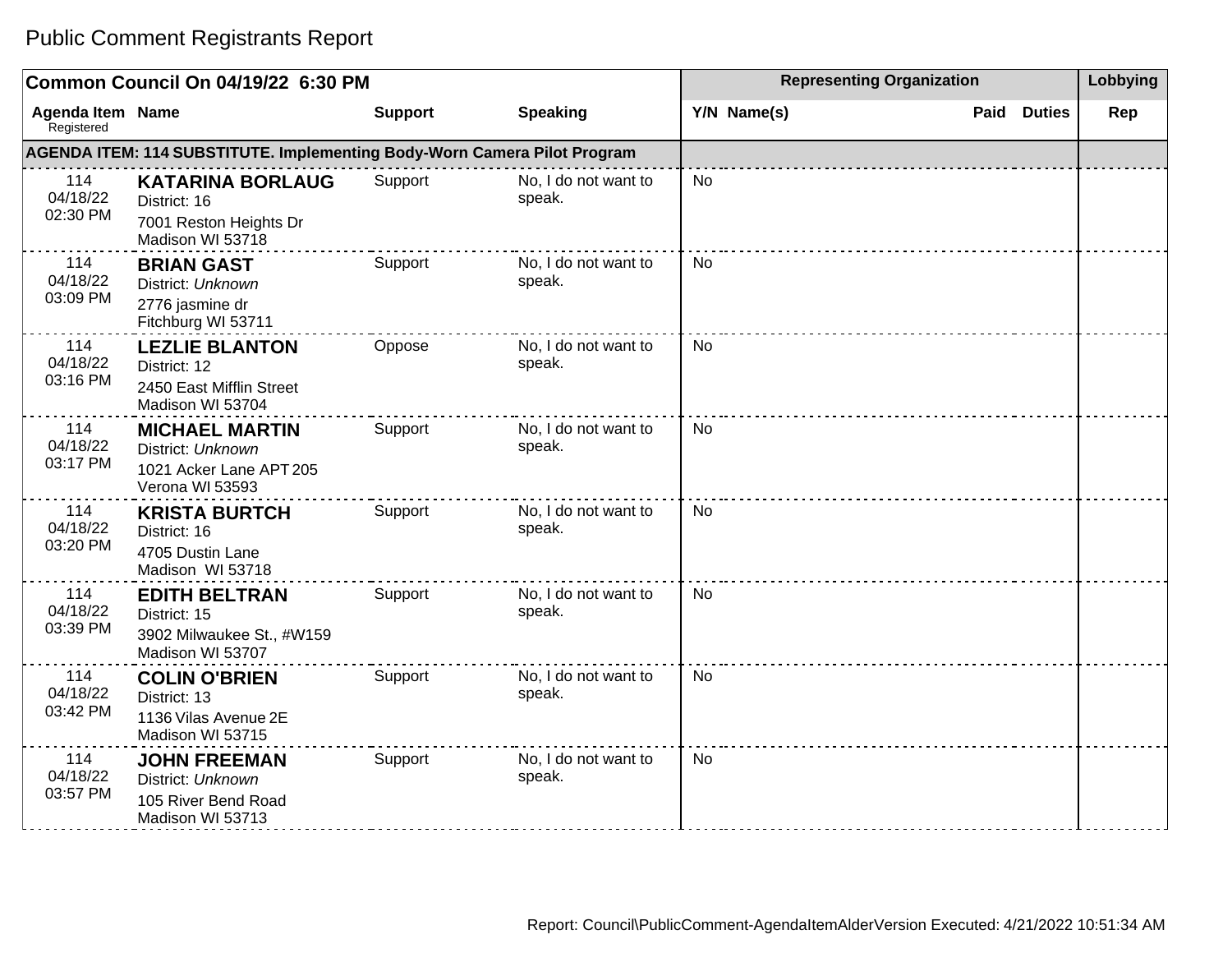#### **Common Council On 04/19/22 6:30 PM Representing Organization Representing Organization Representing Organization Agenda Item Registered Name Support Speaking Y/N Name(s) Paid Duties Rep AGENDA ITEM: 114 SUBSTITUTE. Implementing Body-Worn Camera Pilot Program** 114 04/18/22 04:31 PM **JESS DRAWS** District: 12 1630 Fordem Ave 110 Madison WI 53704 Oppose No, I do not want to speak. No 114 04/18/22 04:52 PM **MICHELLE ADAMS** District: 15 149 Judd St Madison WI 53714 Support No, I do not want to speak. No 114 04/18/22 04:52 PM **JOE CAVANAUGH** District: 4 360 w Washington ave. #303 Madison WI 53703 Support No, I do not want to speak. No 114 04/18/22 05:01 PM **MAX VAN INWEGEN** District: 14 1819 Waunona Way Madison WI 53713 Support No, I do not want to speak. No 114 04/18/22 05:49 PM **MS. PIA KJ** District: 13 820 W. Wingra Dr. #9975 Madison WI 53715 Support No, I do not want to speak. No 114 04/18/22 06:29 PM **SARAH EMHARDT** District: Unknown 5427 Lacy Road Fitchburg WI 53711 Support No, I do not want to speak. No 114 04/18/22 06:48 PM **MICHAEL A. O'CONNELL** District: 17 5038 Autumn Leaf Ln 306 Madison WI 53704 No. I do not want to speak. No 114 04/18/22 07:07 PM **OLIVER TROUSDALE** District: 12 1624 Fordem Ave APT 212 Madison WI 53704 Oppose No, I do not want to speak. No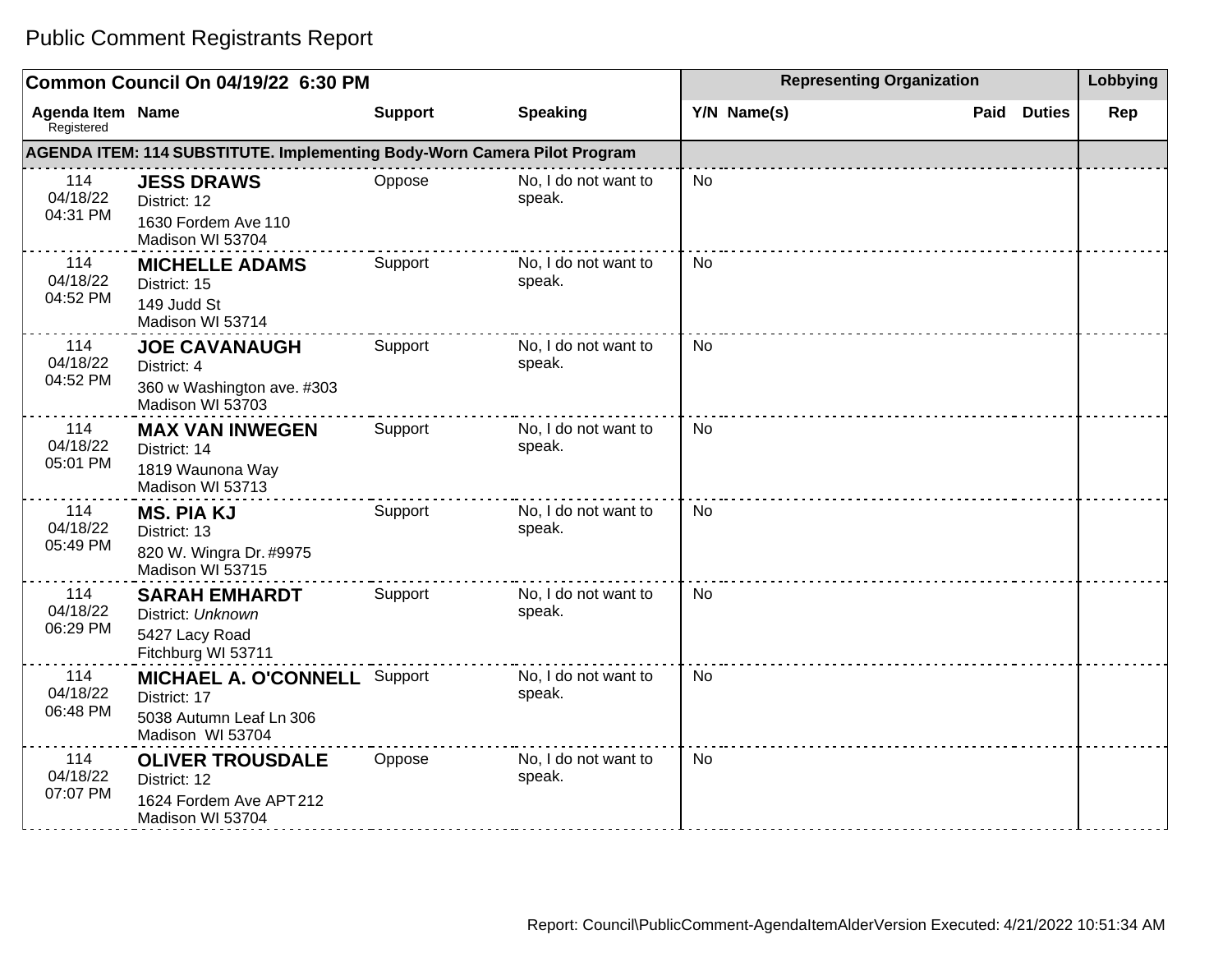#### **Common Council On 04/19/22 6:30 PM Representing Organization Representing Organization Representing Organization Agenda Item Registered Name Support Speaking Y/N Name(s) Paid Duties Rep AGENDA ITEM: 114 SUBSTITUTE. Implementing Body-Worn Camera Pilot Program** 114 04/18/22 07:14 PM **LYNN BROTHER** District: 15 5 Bradford Ln Madison WI 53714 Support No, I do not want to speak. No 114 04/18/22 07:34 PM **CHRISTIAN LAMBERTY** District: 6 1340 E Dayton sts:1:2 Madison WI 53704 Support No, I do not want to speak. No 114 04/18/22 07:37 PM **ERIC WILSON LENSER** District: 7 2921 Tucson Trl Madison WI 53719 Support No, I do not want to speak. No 114 04/18/22 07:38 PM **MATTHEW ONEILL** District: 13 625 crandall st Madison WI 53711 Support No, I do not want to speak. No 114 04/18/22 07:46 PM **CLAIRE WEGERT** District: 13 701 Knickerbocker St #401 Madison WI 53711 Support No, I do not want to speak. No 114 04/18/22 08:08 PM **KAY REYNOLDS** District: 2 520 East Washington Ave Apt 304 Madison WI 53703 Oppose No, I do not want to speak. No 114 04/18/22 08:18 PM **TYLER W PFEIFER** District: 19 725 University Row Apt 302 Apt 302 Madison WI 53705 Support No, I do not want to speak. No 114 04/18/22 08:50 PM **AMANDA STOLTZ** District: Unknown 5009 GORDON AVE MONONA WI 53716 Support No, I do not want to speak. No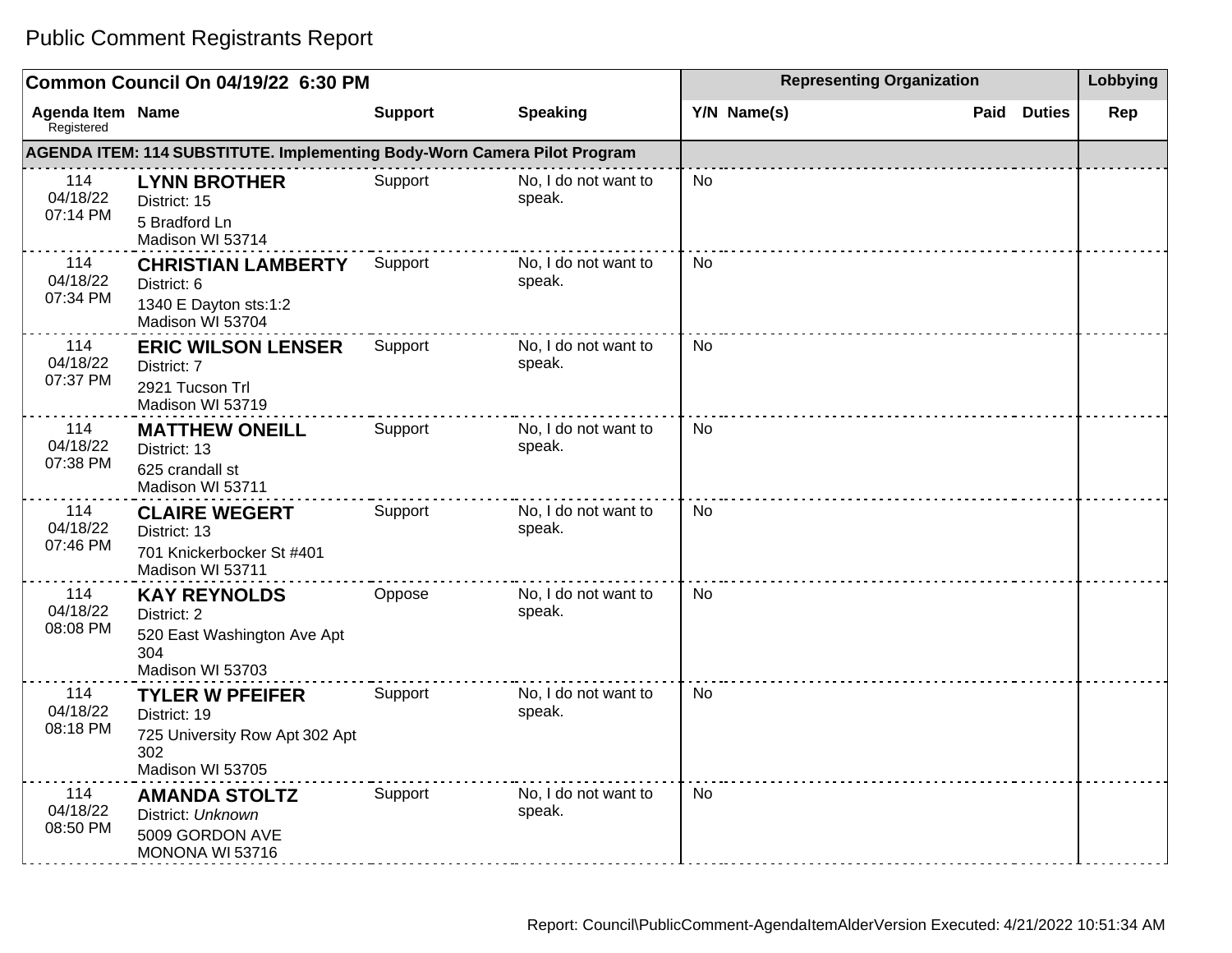| Common Council On 04/19/22 6:30 PM |                                                                                                   |                |                                | <b>Representing Organization</b> | Lobbying              |     |
|------------------------------------|---------------------------------------------------------------------------------------------------|----------------|--------------------------------|----------------------------------|-----------------------|-----|
| Agenda Item Name<br>Registered     |                                                                                                   | <b>Support</b> | <b>Speaking</b>                | Y/N Name(s)                      | Paid<br><b>Duties</b> | Rep |
|                                    | AGENDA ITEM: 114 SUBSTITUTE. Implementing Body-Worn Camera Pilot Program                          |                |                                |                                  |                       |     |
| 114<br>04/18/22<br>09:05 PM        | <b>MARIA VALENZA</b><br>District: Unknown<br>615 spring street 112<br>Sun prairie WI 53590        | Support        | No, I do not want to<br>speak. | <b>No</b>                        |                       |     |
| 114<br>04/18/22<br>09:18 PM        | <b>ERIC GENTZ</b><br>District: 11<br>4301 Rolla Ln<br>Madison WI 53711                            | Support        | No, I do not want to<br>speak. | <b>No</b>                        |                       |     |
| 114<br>04/18/22<br>09:20 PM        | <b>HANNAH ELDRIDGE</b><br>District: 5<br>2626 Park Place<br>Madison WI 53705                      | Oppose         | No, I do not want to<br>speak. | No                               |                       |     |
| 114<br>04/18/22<br>09:22 PM        | <b>CHRISTOPHER</b><br><b>HUFFMAN</b><br>District: Unknown<br>175 amber tr<br>Sun Prairie WI 53590 | Support        | No, I do not want to<br>speak. | <b>No</b>                        |                       |     |
| 114<br>04/18/22<br>09:25 PM        | <b>NANCY BATTIST</b><br>District: 16<br>1114 Amsterdam Ave.<br>Madison WI 53716                   | Support        | No, I do not want to<br>speak. | <b>No</b>                        |                       |     |
| 114<br>04/18/22<br>09:50 PM        | <b>SEAN P GRIFFIN</b><br>District: 8<br>209 Bernard Ct Apt 1<br>Madison WI 53715                  | Support        | No, I do not want to<br>speak. | <b>No</b>                        |                       |     |
| 114<br>04/18/22<br>10:13 PM        | <b>BRIAN HANNEMAN</b><br>District: 10<br>4901 Altem Cir<br>Madison WI 53711                       | Support        | No, I do not want to<br>speak. | No                               |                       |     |
| 114<br>04/18/22<br>10:26 PM        | DA GOO<br>District: 12<br>2543 Upham<br>Madison WI 53704                                          | Support        | No, I do not want to<br>speak. | <b>No</b>                        |                       |     |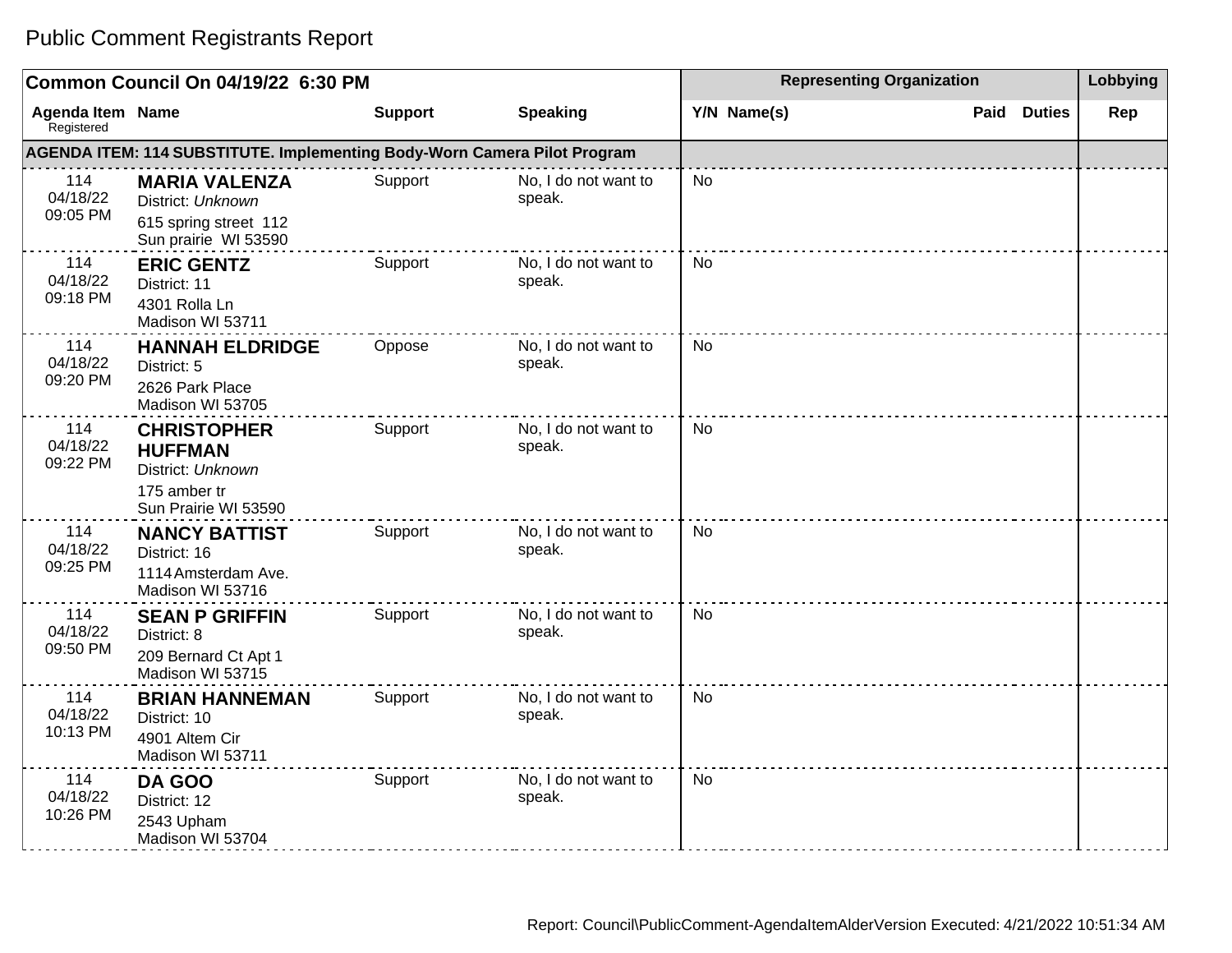| Common Council On 04/19/22 6:30 PM    |                                                                                                 |                |                                | <b>Representing Organization</b> | Lobbying              |     |
|---------------------------------------|-------------------------------------------------------------------------------------------------|----------------|--------------------------------|----------------------------------|-----------------------|-----|
| <b>Agenda Item Name</b><br>Registered |                                                                                                 | <b>Support</b> | <b>Speaking</b>                | Y/N Name(s)                      | Paid<br><b>Duties</b> | Rep |
|                                       | <b>AGENDA ITEM: 114 SUBSTITUTE. Implementing Body-Worn Camera Pilot Program</b>                 |                |                                |                                  |                       |     |
| 114<br>04/18/22<br>10:34 PM           | <b>ADITHYA PUGAZHENDHI Oppose</b><br>District: 19<br>129 Quarterdeck Dr<br>Madison WI 53705     |                | No, I do not want to<br>speak. | No                               |                       |     |
| 114<br>04/18/22<br>10:50 PM           | <b>ERIN JOHNSON</b><br>District: 17<br>25 Sage Circle<br>Madison WI 53704                       | Support        | No, I do not want to<br>speak. | No.                              |                       |     |
| 114<br>04/18/22<br>10:59 PM           | <b>LEANNE C BRITTON</b><br>District: 13<br>518 Cedar Street<br>Madison WI 53715                 | Support        | No, I do not want to<br>speak. | No.                              |                       |     |
| 114<br>04/19/22<br>12:05 AM           | <b>JORDAN ROBERTS</b><br>District: Unknown<br>3469 palace rd<br>Madison WI 53718                | Support        | No, I do not want to<br>speak. | No                               |                       |     |
| 114<br>04/19/22<br>01:06 AM           | <b>TRACY DOREEN</b><br><b>DIETZEL</b><br>District: 6<br>515 s. Paterson<br>Madison WI 53703     | Oppose         | No, I do not want to<br>speak. | No                               |                       |     |
| 114<br>04/19/22<br>01:15 AM           | <b>TRACY DOREEN</b><br><b>DIETZEL</b><br>District: 6<br>515 s. Paterson<br>Madison WI 53703     | Oppose         | No, I do not want to<br>speak. | No                               |                       |     |
| 114<br>04/19/22<br>05:29 AM           | <b>KERI REININGER</b><br>District: Unknown<br>133 Capitol View Terrace Apt3<br>Madison WI 53713 | Support        | No, I do not want to<br>speak. | <b>No</b>                        |                       |     |
| 114<br>04/19/22<br>06:23 AM           | <b>NATHAN MUCHOW</b><br>District: 9<br>9109 Settlers Rd<br>Madison WI 53717                     | Support        | No, I do not want to<br>speak. | <b>No</b>                        |                       |     |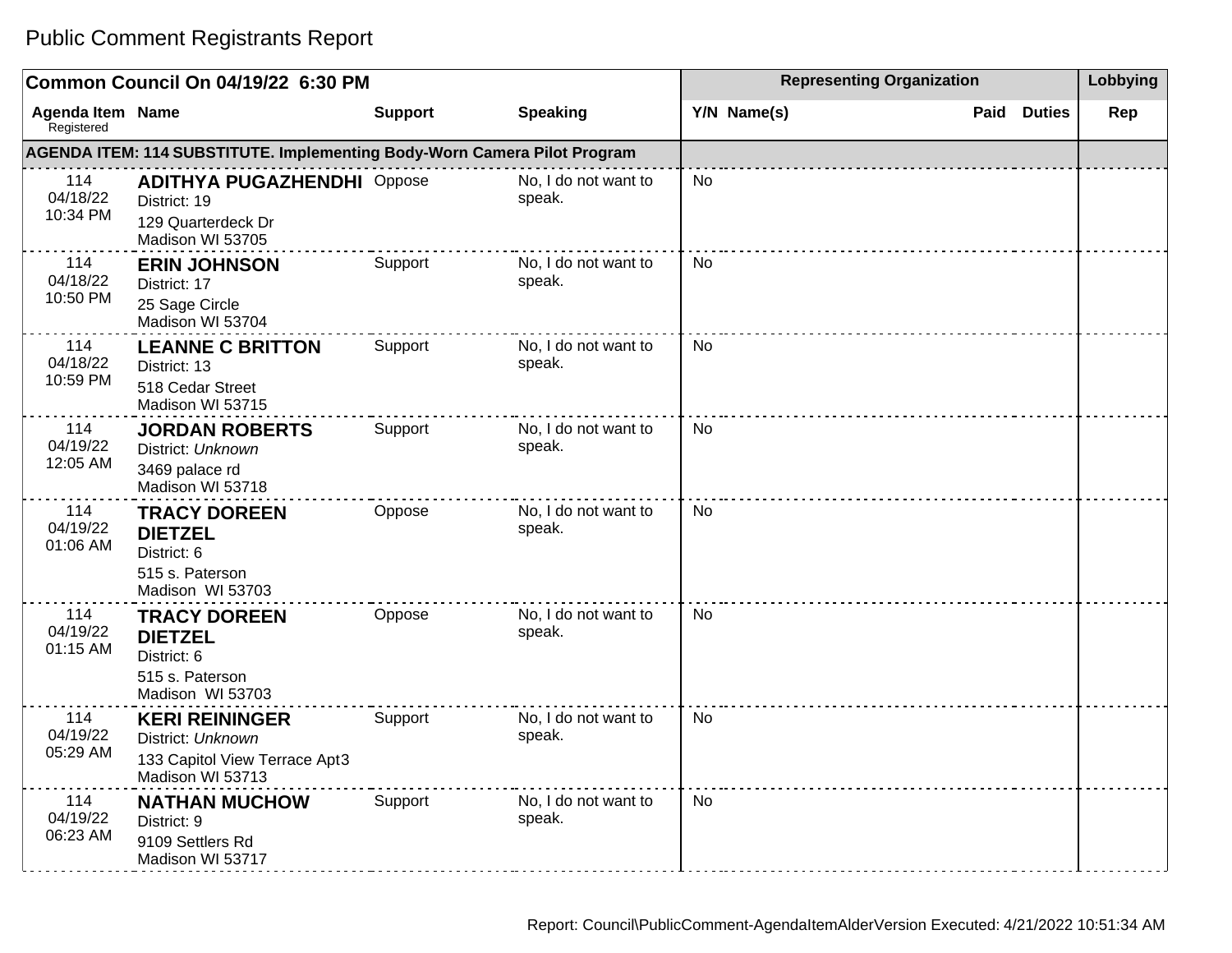| Common Council On 04/19/22 6:30 PM |                                                                                                     |                |                                | <b>Representing Organization</b> | Lobbying              |     |
|------------------------------------|-----------------------------------------------------------------------------------------------------|----------------|--------------------------------|----------------------------------|-----------------------|-----|
| Agenda Item Name<br>Registered     |                                                                                                     | <b>Support</b> | <b>Speaking</b>                | Y/N Name(s)                      | <b>Duties</b><br>Paid | Rep |
|                                    | AGENDA ITEM: 114 SUBSTITUTE. Implementing Body-Worn Camera Pilot Program                            |                |                                |                                  |                       |     |
| 114<br>04/19/22<br>06:38 AM        | <b>HARALD KLIEMS</b><br>District: 5<br>6 N Allen St<br>Madison WI 53726                             | Oppose         | No, I do not want to<br>speak. | <b>No</b>                        |                       |     |
| 114<br>04/19/22<br>06:46 AM        | <b>JAKE RODENBECK</b><br>District: Unknown<br>824 E Holum St<br>DeForest WI 53532                   | Support        | No, I do not want to<br>speak. | <b>No</b>                        |                       |     |
| 114<br>04/19/22<br>07:13 AM        | <b>COLLEEN BRAKMANIS</b><br>District: 15<br>802 Woodlawn Dr<br>Madison WI 53716                     | Support        | No, I do not want to<br>speak. | No                               |                       |     |
| 114<br>04/19/22<br>08:17 AM        | <b>LAUREN JANINE</b><br><b>OESTERLE</b><br>District: 6<br>1008 JENIFER ST APT 2<br>Madison WI 53703 | Support        | No, I do not want to<br>speak. | <b>No</b>                        |                       |     |
| 114<br>04/19/22<br>08:20 AM        | <b>KAILEA SAPLAN</b><br>District: 13<br>200 S Mills Streets:1:1<br>Madison WI 53715                 | Oppose         | No, I do not want to<br>speak. | No.                              |                       |     |
| 114<br>04/19/22<br>08:33 AM        | <b>CHRISTOPHER SIMON</b><br>District: 7<br>3049 Maple Valley Dr 203<br>Madison WI 53719             | Support        | No, I do not want to<br>speak. | <b>No</b>                        |                       |     |
| 114<br>04/19/22<br>09:10 AM        | <b>BRIAN D KING</b><br>District: 20<br>2609 Westbrook Ln<br>Madison WI 53711                        | Support        | No, I do not want to<br>speak. | No                               |                       |     |
| 114<br>04/19/22<br>09:28 AM        | <b>MARTIN PFEIFFER</b><br>District: 19<br>36 Hidden Hollow Dr<br>Madison WI 53717                   | Support        | No, I do not want to<br>speak. | <b>No</b>                        |                       |     |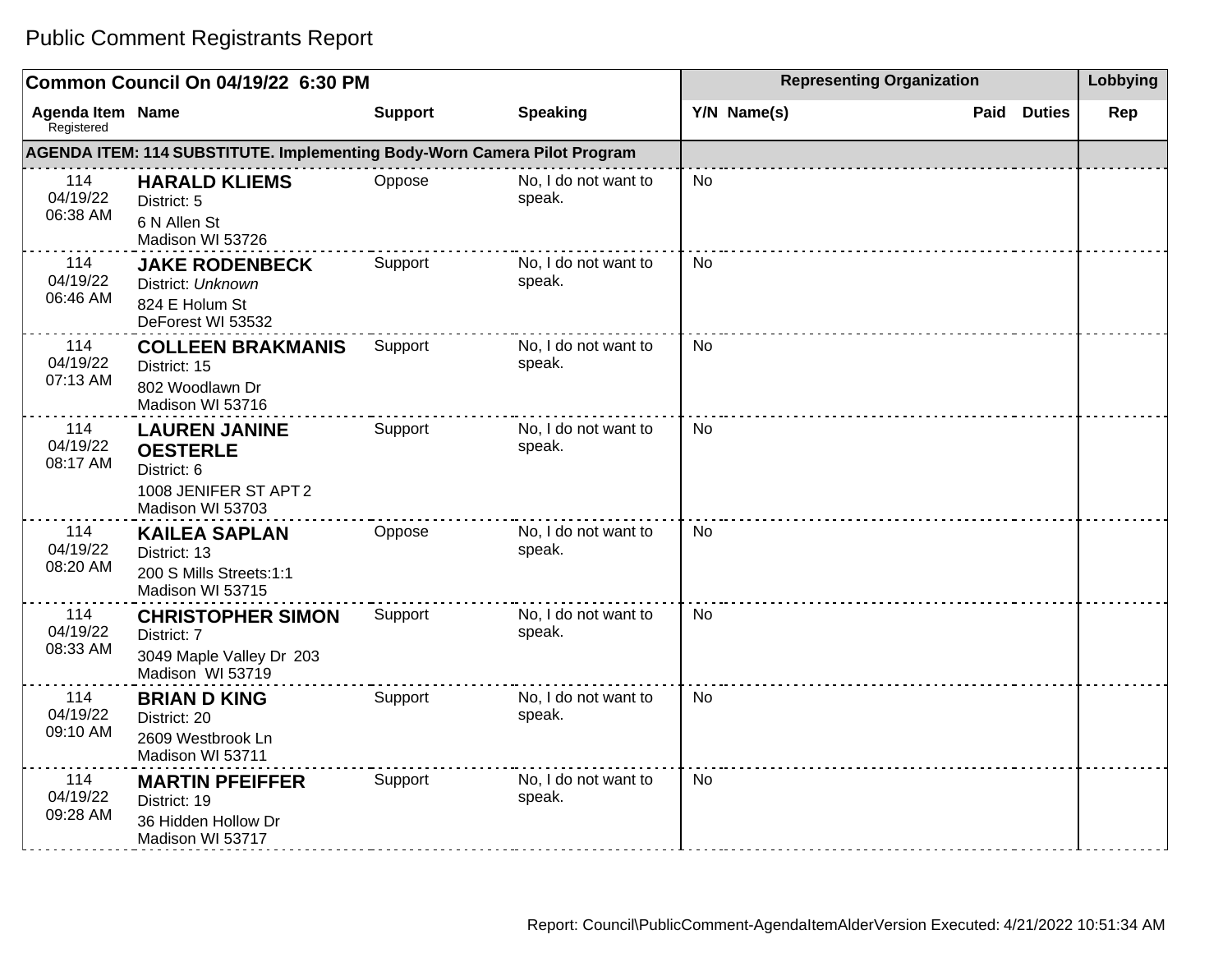| Common Council On 04/19/22 6:30 PM    |                                                                                                 |                |                                | <b>Representing Organization</b> | Lobbying              |     |
|---------------------------------------|-------------------------------------------------------------------------------------------------|----------------|--------------------------------|----------------------------------|-----------------------|-----|
| <b>Agenda Item Name</b><br>Registered |                                                                                                 | <b>Support</b> | <b>Speaking</b>                | Y/N Name(s)                      | Paid<br><b>Duties</b> | Rep |
|                                       | AGENDA ITEM: 114 SUBSTITUTE. Implementing Body-Worn Camera Pilot Program                        |                |                                |                                  |                       |     |
| 114<br>04/19/22<br>09:53 AM           | <b>EMMA KOHL</b><br>District: Unknown<br>844 Ridgewood Way<br>Madison WI 53713                  | Support        | No, I do not want to<br>speak. | <b>No</b>                        |                       |     |
| 114<br>04/19/22<br>10:02 AM           | <b>MEGAN M KENNEDY</b><br>District: 12<br>1954 East Washington Avenue<br>23<br>Madison WI 53703 | Oppose         | No, I do not want to<br>speak. | <b>No</b>                        |                       |     |
| 114<br>04/19/22<br>11:24 AM           | <b>DEBRA ROGERS</b><br>District: 6<br>1331 Jenifer Streets:1:2<br>Madison WI 53703              | Oppose         | No, I do not want to<br>speak. | <b>No</b>                        |                       |     |
| 114<br>04/19/22<br>11:31 AM           | <b>RICHARD ROPER</b><br>District: 4<br>117 S Hamilton St 507<br>Madison WI 53703                | Support        | No, I do not want to<br>speak. | <b>No</b>                        |                       |     |
| 114<br>04/19/22<br>12:06 PM           | <b>MARGARET GOSSELAR</b><br>District: 6<br>1126 East Gorham Street<br>Madison WI 53703          | Oppose         | No, I do not want to<br>speak. | <b>No</b>                        |                       |     |
| 114<br>04/19/22<br>12:10 PM           | <b>WENDY LEE</b><br>District: 13<br>115 S Mills St<br>Madison WI 53715                          | Oppose         | No, I do not want to<br>speak. | <b>No</b>                        |                       |     |
| 114<br>04/19/22<br>12:23 PM           | <b>KATHY LOSBY</b><br>District: Unknown<br>542 Charles Lm<br>Madison WI 53711                   | Support        | No, I do not want to<br>speak. | <b>No</b>                        |                       |     |
| 114<br>04/19/22<br>12:25 PM           | <b>TED LOSBY</b><br>District: 11<br>542 Charles Ln<br>Madison WI 53711                          | Support        | No, I do not want to<br>speak. | No                               |                       |     |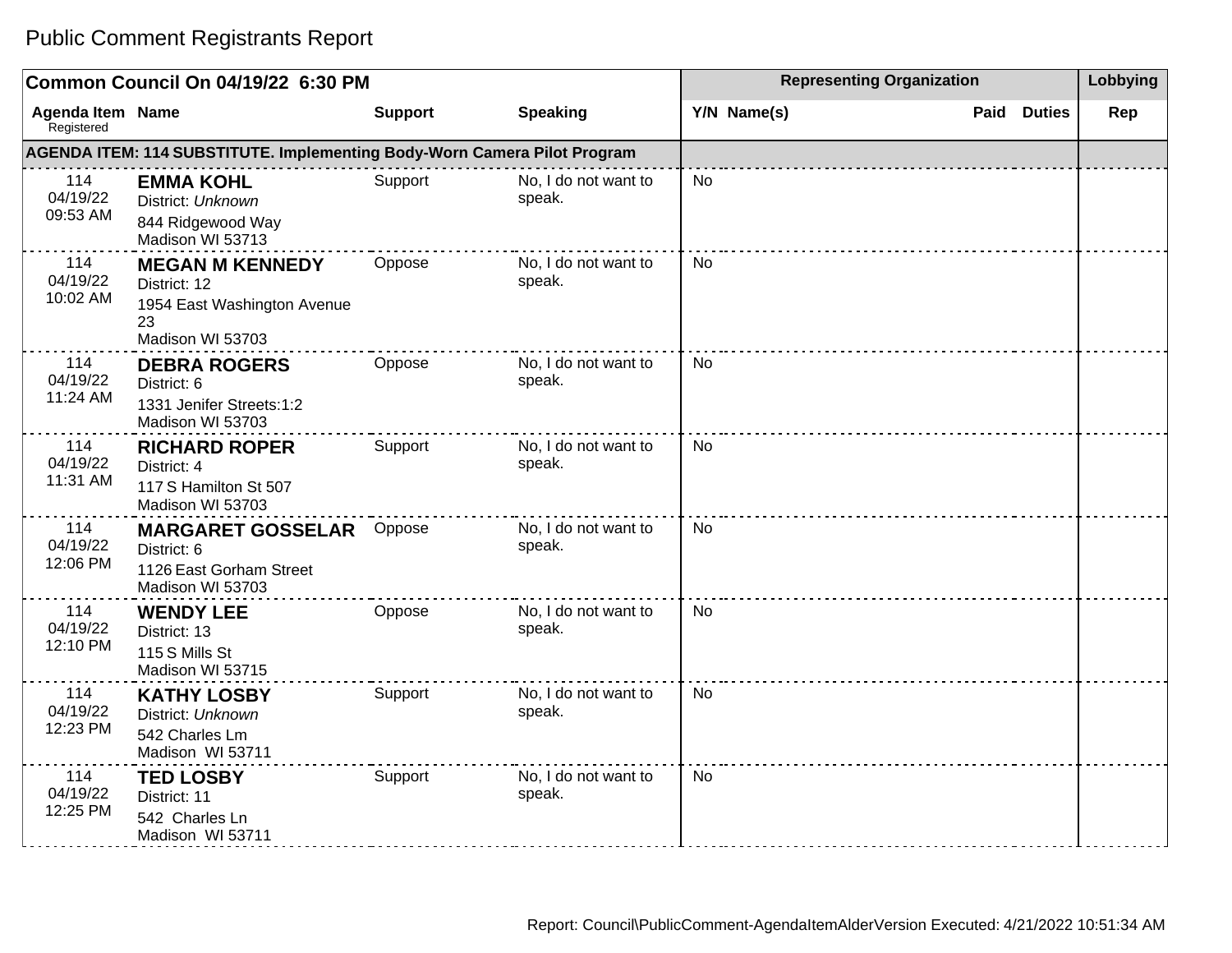| Common Council On 04/19/22 6:30 PM    |                                                                                               |                |                                | <b>Representing Organization</b> | Lobbying              |     |
|---------------------------------------|-----------------------------------------------------------------------------------------------|----------------|--------------------------------|----------------------------------|-----------------------|-----|
| <b>Agenda Item Name</b><br>Registered |                                                                                               | <b>Support</b> | <b>Speaking</b>                | Y/N Name(s)                      | <b>Duties</b><br>Paid | Rep |
|                                       | AGENDA ITEM: 114 SUBSTITUTE. Implementing Body-Worn Camera Pilot Program                      |                |                                |                                  |                       |     |
| 114<br>04/19/22<br>12:25 PM           | <b>PETER DEN HARTOG</b><br>District: 15<br>209 S Marquette St<br>Madison WI 53704             | Support        | No, I do not want to<br>speak. | <b>No</b>                        |                       |     |
| 114<br>04/19/22<br>12:34 PM           | <b>JENNIFER L</b><br><b>ARGELANDER</b><br>District: 12<br>1715 ERIE COURT<br>MADISON WI 53704 | Support        | No, I do not want to<br>speak. | <b>No</b>                        |                       |     |
| 114<br>04/19/22<br>12:59 PM           | <b>WILLIAM MASCADONO</b><br>District: 14<br>1804 South Park Sts:1:8<br>Madison WI 53713       | Support        | No, I do not want to<br>speak. | <b>No</b>                        |                       |     |
| 114<br>04/19/22<br>01:05 PM           | <b>XERXES MINOCHER</b><br>District: Unknown<br>10 lakewood gardens<br>madison WI 53704        | Oppose         | No, I do not want to<br>speak. | <b>No</b>                        |                       |     |
| 114<br>04/19/22<br>01:07 PM           | <b>CLAIRE HEUCKEROTH</b><br>District: 11<br>4714 Ames St<br>Madison WI 53711                  | Oppose         | No, I do not want to<br>speak. | No                               |                       |     |
| 114<br>04/19/22<br>02:16 PM           | <b>BARBARA SMITH</b><br>District: 6<br>456 N FEW ST<br>MADISON WI 53703                       | Oppose         | No, I do not want to<br>speak. | <b>No</b>                        |                       |     |
| 114<br>04/19/22<br>02:32 PM           | <b>JANE A RENNEBERG</b><br>District: 20<br>5734 Suffolk Rd<br>Madison WI 53711                | Support        | No, I do not want to<br>speak. | No                               |                       |     |
| 114<br>04/19/22<br>02:35 PM           | <b>JANE A RENNEBERG</b><br>District: 20<br>5834 Suffolk Rd<br>Madison WI 53712                | Support        | No, I do not want to<br>speak. | <b>No</b>                        |                       |     |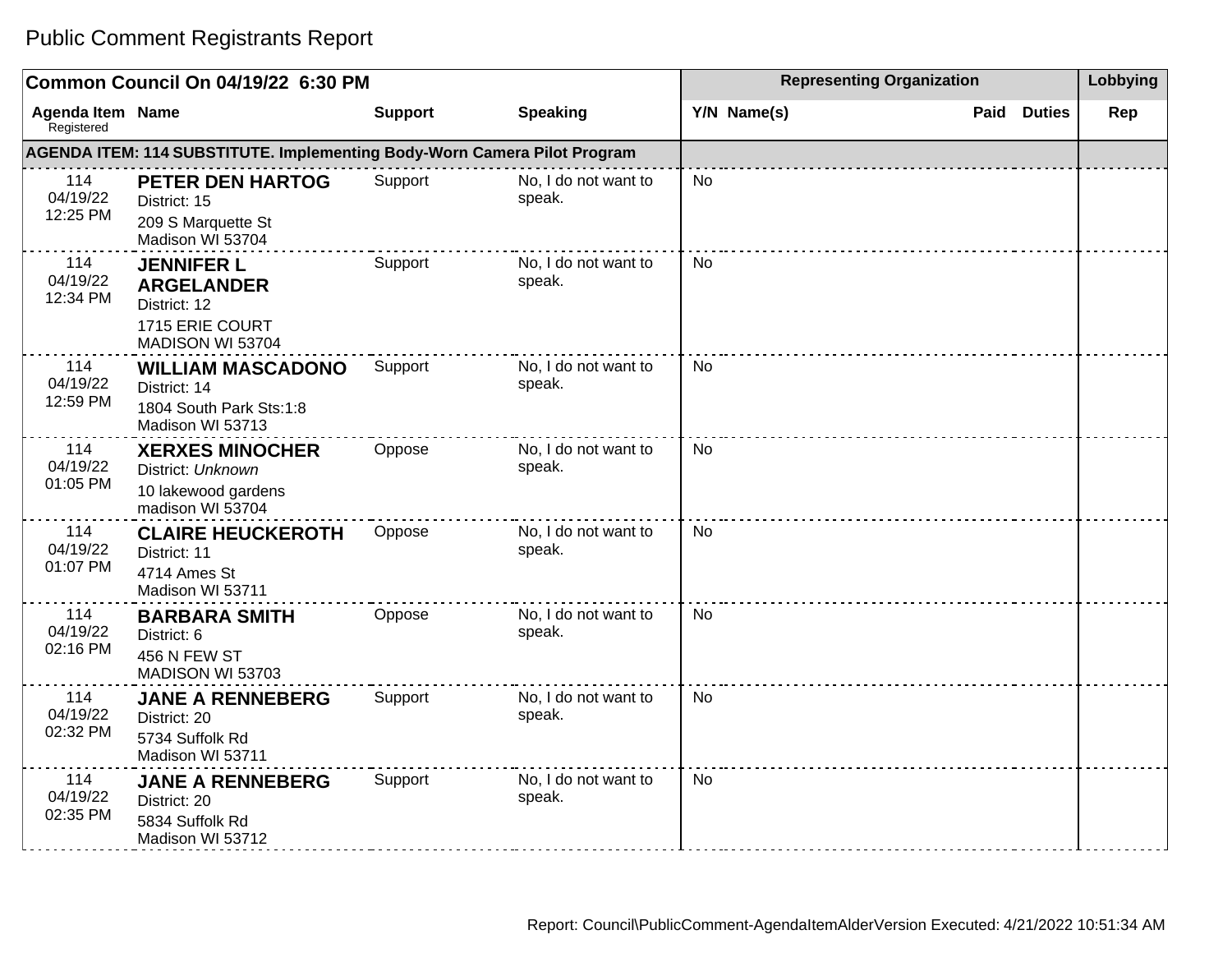| Common Council On 04/19/22 6:30 PM    |                                                                                                |                |                                | <b>Representing Organization</b> | Lobbying              |     |
|---------------------------------------|------------------------------------------------------------------------------------------------|----------------|--------------------------------|----------------------------------|-----------------------|-----|
| <b>Agenda Item Name</b><br>Registered |                                                                                                | <b>Support</b> | <b>Speaking</b>                | Y/N Name(s)                      | Paid<br><b>Duties</b> | Rep |
|                                       | AGENDA ITEM: 114 SUBSTITUTE. Implementing Body-Worn Camera Pilot Program                       |                |                                |                                  |                       |     |
| 114<br>04/19/22<br>02:57 PM           | <b>KATHRYN MCCOM</b><br>District: 9<br>14 Winterset Circle<br>Madison WI 53717                 | Support        | No, I do not want to<br>speak. | No                               |                       |     |
| 114<br>04/19/22<br>03:00 PM           | <b>BONNIE WILLISON</b><br>District: 6<br>909 SPAIGHT ST, APT3 APT3<br>MADISON WI 53703         | Oppose         | No, I do not want to<br>speak. | <b>No</b>                        |                       |     |
| 114<br>04/19/22<br>03:02 PM           | <b>LISA HANSEN</b><br>District: 1<br>1302 Dewberry Dr<br>Madison WI 53719                      | Oppose         | No, I do not want to<br>speak. | No                               |                       |     |
| 114<br>04/19/22<br>03:03 PM           | <b>JASON MURCKO</b><br>District: 13<br>601 Wingra St.<br>Madison WI 53715                      | Oppose         | No, I do not want to<br>speak. | <b>No</b>                        |                       |     |
| 114<br>04/19/22<br>03:04 PM           | <b>MIKE THOMSEN</b><br>District: 10<br>5402 Raymond Rd<br>Madison WI 53711                     | Support        | No, I do not want to<br>speak. | <b>No</b>                        |                       |     |
| 114<br>04/19/22<br>03:11 PM           | <b>ELISE COMELLO</b><br>District: Unknown<br>5240 Frisco Court<br>Middleton WI 53562           | Oppose         | No, I do not want to<br>speak. | No                               |                       |     |
| 114<br>04/19/22<br>03:12 PM           | <b>MARYANNE</b><br><b>HUTTLESTON</b><br>District: 9<br>7 Honeylocust Trail<br>Madison WI 53717 | Support        | No, I do not want to<br>speak. | No                               |                       |     |
| 114<br>04/19/22<br>03:22 PM           | <b>JEREMY GARTZKE</b><br>District: 12<br>1614 Sheridan Dr<br>Madison WI 53704                  | Oppose         | No. I do not want to<br>speak. | <b>No</b>                        |                       |     |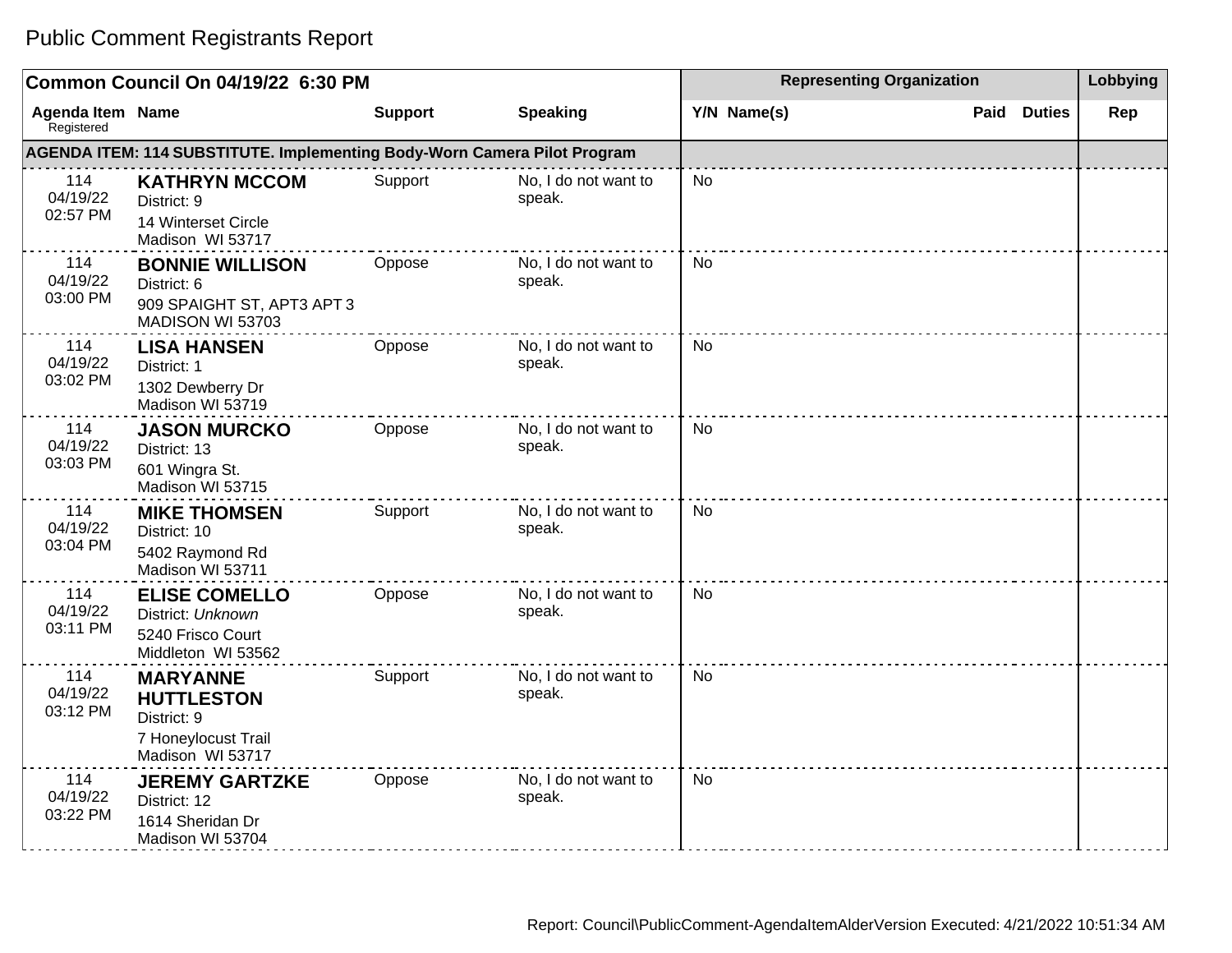#### **Common Council On 04/19/22 6:30 PM Representing Organization Representing Organization Representing Organization Agenda Item** Registered **Name Support Speaking Y/N Name(s) Paid Duties Rep AGENDA ITEM: 114 SUBSTITUTE. Implementing Body-Worn Camera Pilot Program** 114 04/19/22 03:37 PM **RICHARD CHAPMAN** District: Unknown 7806 Cobblestone Cir Middleton WI 53562 Oppose No, I do not want to speak. No 114 04/19/22 03:47 PM **JOHN ZILLMER** District: 10 1009 Starlight Drive Madison WI 53711 Support No, I do not want to speak. No 114 04/19/22 03:48 PM **DYLAN HACKLER** District: 6 10 N Livingston St MADISON WI 53703 Oppose No, I do not want to speak. No 114 04/19/22 03:57 PM **MARISSA PINNOLA**  District: 11 5302 odana Rd 308 Madison WI 53711 Oppose No, I do not want to speak. No 114 04/19/22 03:59 PM **RACHEL MORTENSEN**  District: 3 586 Apollo Way Madison WI 53718 Oppose No, I do not want to speak. No 114 04/19/22 04:19 PM **TONY ROBINSON** District: 6 1125 Williamson St Madison WI 53704 Oppose No, I do not want to speak. No 114 04/19/22 04:29 PM **YASMIN SCHAMILOGLU** District: 11 619 N Segoe Rd Madison WI 53705 Oppose No, I do not want to speak. No 114 04/19/22 04:39 PM **CHRISTOPHER YOUNG** District: 14 Oppose No, I do not want to speak. No

#### Public Comment Registrants Report

2609 Mission Circle Madison WI 53713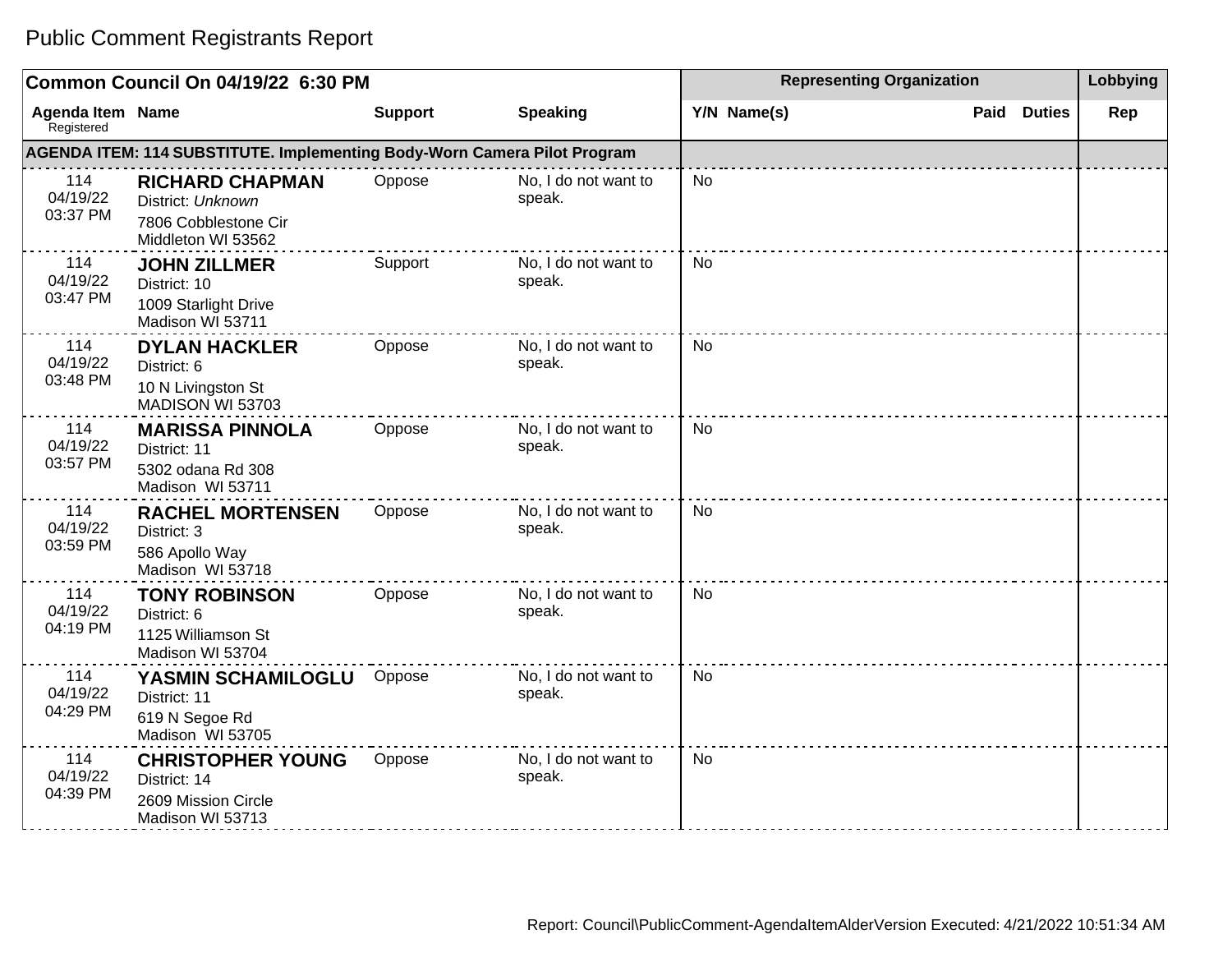#### **Common Council On 04/19/22 6:30 PM Representing Organization Representing Organization Representing Organization Agenda Item Registered Name Support Speaking Y/N Name(s) Paid Duties Rep AGENDA ITEM: 114 SUBSTITUTE. Implementing Body-Worn Camera Pilot Program** 114 04/19/22 04:59 PM **ALEC ESTHER** District: 12 1601 N Sherman Ave Madison WI 53704 Oppose No, I do not want to speak. No 114 04/19/22 05:11 PM **JAMES F MAND** District: 18 49 Golf Course Rd Unit C Madison WI 53704 Support No, I do not want to speak. No 114 04/19/22 05:12 PM **LISA VELDRAN** District: 10 5738 Kroncke Drive Madison WI 53711 Support No, I do not want to speak. No 114 04/19/22 05:21 PM **CHRISTIAN ZIELINSKI** District: 4 123 East Mifflin Street, 200 200 Madison WI 53703 Oppose No, I do not want to speak. No 114 04/19/22 05:23 PM **ASHLEY ADAMS** District: Unknown 521 9th Ave Baraboo WI 53913 Oppose No, I do not want to speak. No 114 04/19/22 06:13 PM **EILEEN H THOMPSON** District: 13 311 Campbell Street Madison WI 53711 Oppose No, I do not want to speak. No 114 04/19/22 06:20 PM **SCOTT ROE** District: 11 4410 Somerset Lane Madison WI 53711 Support No, I do not want to speak. No 114 04/19/22 06:21 PM **SCOTT ROE** District: 11 4410 Somerset Lane Madison WI 53711 Support No, I do not want to speak. No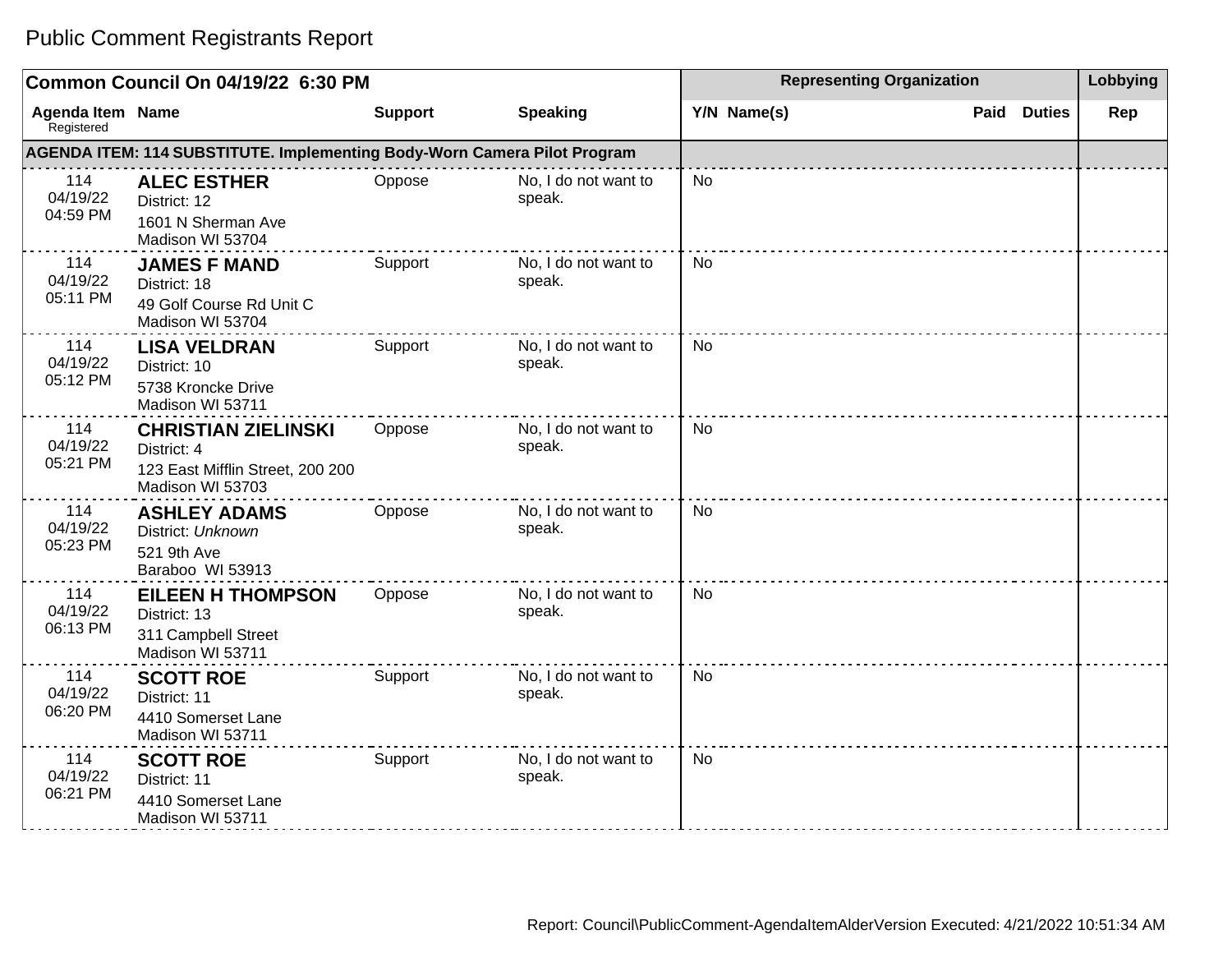|                                       | Common Council On 04/19/22 6:30 PM                                                   |                |                                                                                          |             | <b>Representing Organization</b> |               |     |  |
|---------------------------------------|--------------------------------------------------------------------------------------|----------------|------------------------------------------------------------------------------------------|-------------|----------------------------------|---------------|-----|--|
| <b>Agenda Item Name</b><br>Registered |                                                                                      | <b>Support</b> | <b>Speaking</b>                                                                          | Y/N Name(s) | Paid                             | <b>Duties</b> | Rep |  |
|                                       | AGENDA ITEM: 114 SUBSTITUTE. Implementing Body-Worn Camera Pilot Program             |                |                                                                                          |             |                                  |               |     |  |
| 114<br>04/19/22<br>06:22 PM           | <b>SCOTT ROE</b><br>District: 11<br>4410 Somerset Lane<br>Madison WI 53711           | Support        | No, I do not want to<br>speak.                                                           | <b>No</b>   |                                  |               |     |  |
| 114<br>04/19/22<br>06:30 PM           | <b>KAILEY</b><br>District: Unknown<br>100 w limestone pass<br>Cottage Grove WI 53527 | Oppose         | No, I do not want to<br>speak.                                                           | <b>No</b>   |                                  |               |     |  |
| 114<br>04/19/22<br>06:32 PM           | <b>ABIGAIL CLEMONS</b><br>District: 6<br>134 hancock st<br>Madison WI 53703          | Support        | No, I do not want to<br>speak.                                                           | No          |                                  |               |     |  |
| 114<br>04/19/22<br>07:08 PM           | <b>TASHA GJESDAHL</b><br>District: 2<br>315 n franklin sts:1:3<br>Madison WI 53703   | Oppose         | No, I do not want to<br>speak.                                                           | No          |                                  |               |     |  |
| 114<br>04/19/22<br>08:25 PM           | <b>B RICHMAN</b><br>District: 15<br>54 bradford<br>Madison WI 53714                  | Support        | No, I do not want to<br>speak.                                                           | <b>No</b>   |                                  |               |     |  |
| 114<br>04/19/22<br>11:44 PM           | <b>DANIELLE LECLAIR</b><br>District: 14<br>2609 Mission Cir<br>Madison WI 53713      | Support        | No, I do not want to<br>speak.                                                           | No          |                                  |               |     |  |
|                                       |                                                                                      | votes          | Support: 113 Opposed: 64 Neither: 2<br>Counts distinct registrants and removes duplicate |             |                                  |               |     |  |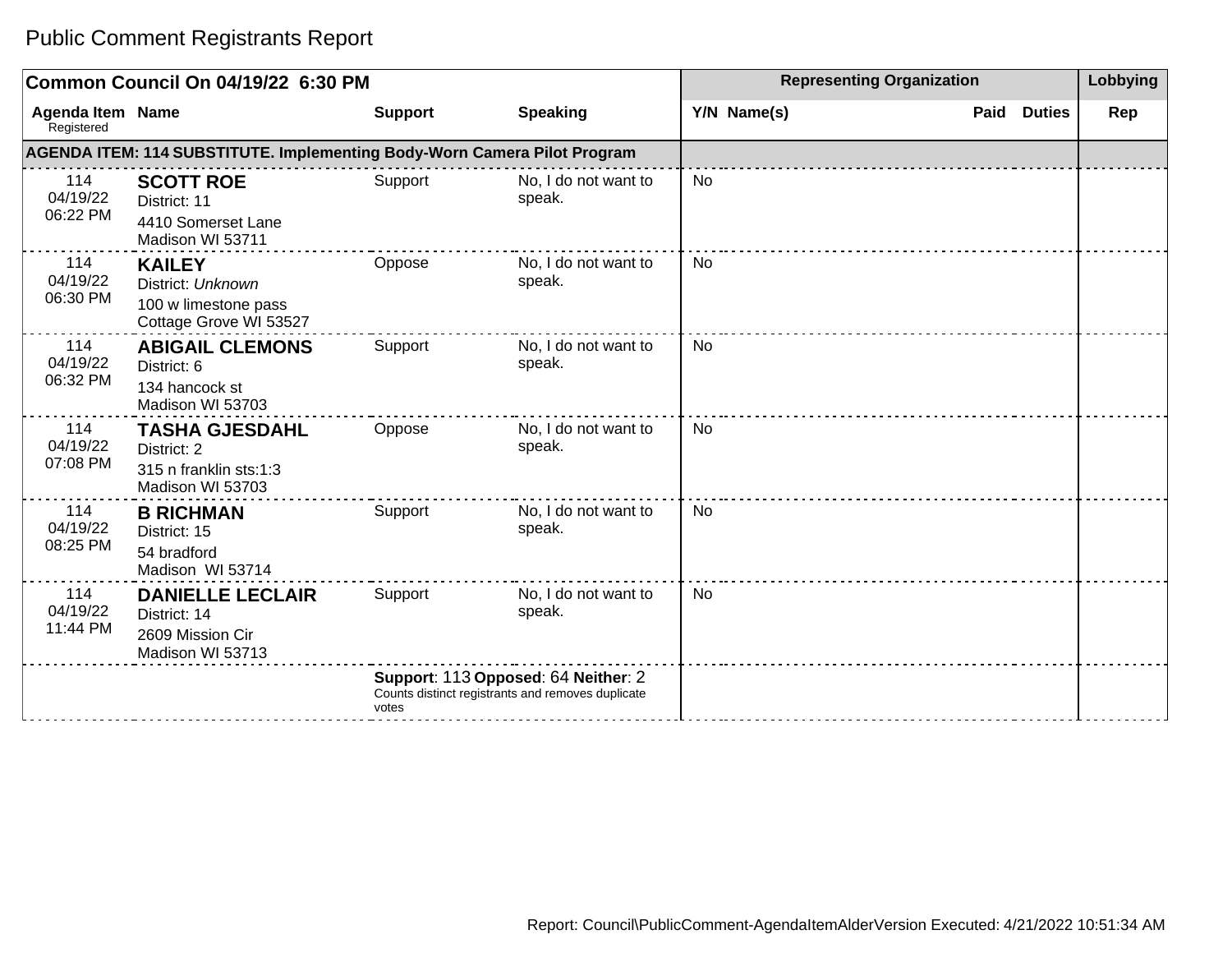| Common Council On 04/19/22 6:30 PM                                                                                                                                                                                                                                                                                                                                                                                                                                                                                               |                                                                                              |                |                                                                       | <b>Representing Organization</b> |                                          |      |               | Lobbying |
|----------------------------------------------------------------------------------------------------------------------------------------------------------------------------------------------------------------------------------------------------------------------------------------------------------------------------------------------------------------------------------------------------------------------------------------------------------------------------------------------------------------------------------|----------------------------------------------------------------------------------------------|----------------|-----------------------------------------------------------------------|----------------------------------|------------------------------------------|------|---------------|----------|
| <b>Agenda Item Name</b><br>Registered                                                                                                                                                                                                                                                                                                                                                                                                                                                                                            |                                                                                              | <b>Support</b> | <b>Speaking</b>                                                       |                                  | Y/N Name(s)                              | Paid | <b>Duties</b> | Rep      |
| AGENDA ITEM: 161 ALTERNATE. Creating Section 28.022-00552 of the Madison General<br>Ordinances to change the zoning of property located at 702 Ruskin Street, 12th<br>Aldermanic District, from IL (Industrial-Limited) District to CC-T (Commercial Corridor-<br>Transitional) District. and creating Section 28.002-00553 of the Madison General<br>Ordinances to change the zoning of property located at 702 Ruskin Street, 12th<br>Aldermanic District, from IL (Industrial-Limited) District to CN (Conservancy) District. |                                                                                              |                |                                                                       |                                  |                                          |      |               |          |
| 161<br>04/19/22<br>03:07 PM                                                                                                                                                                                                                                                                                                                                                                                                                                                                                                      | <b>PAUL NOELDNER</b><br>District: Unknown<br>136 Kensington<br>Maple Bluff WI 53704          | oppose         | Neither support nor Yes, I want to speak.                             |                                  | Yes Friends of Hartmeyer Natural<br>Area | No   | No.           |          |
| 161<br>04/19/22<br>04:28 PM                                                                                                                                                                                                                                                                                                                                                                                                                                                                                                      | <b>DOUGLAS NELSON</b><br>District: 18<br>922 SHASTA DR<br>MADISON WI 53704                   | Oppose         | Yes, I want to speak.                                                 | <b>No</b>                        |                                          |      |               |          |
| 161<br>04/19/22<br>09:27 AM                                                                                                                                                                                                                                                                                                                                                                                                                                                                                                      | <b>SUSI HUGHES</b><br>District: Unknown<br>31876 Via Pato<br>Coto de Caza CA 92679           | Oppose         | I do not want to speak,<br>but I am available to<br>answer questions. | <b>No</b>                        |                                          |      |               |          |
| 161<br>04/19/22<br>12:29 PM                                                                                                                                                                                                                                                                                                                                                                                                                                                                                                      | <b>ALISON LINDSAY MARES Support</b><br>District: 18<br>5409 Comanche Way<br>Madison WI 53704 |                | No, I do not want to<br>speak.                                        | <b>No</b>                        |                                          |      |               |          |
| 161<br>04/19/22<br>02:00 PM                                                                                                                                                                                                                                                                                                                                                                                                                                                                                                      | <b>LYNN MARTIN</b><br>District: 17<br>3325 Ambassador Drive<br>Madison WI 53718              | oppose         | Neither support nor No, I do not want to<br>speak.                    | <b>No</b>                        |                                          |      |               |          |
| 161<br>04/19/22<br>02:50 PM                                                                                                                                                                                                                                                                                                                                                                                                                                                                                                      | <b>BETH SLUYS</b><br>District: 18<br>514 Nova Way<br>Madison WI WI 53704                     | Oppose         | No, I do not want to<br>speak.                                        | <b>No</b>                        |                                          |      |               |          |
| 161<br>04/19/22<br>03:03 PM                                                                                                                                                                                                                                                                                                                                                                                                                                                                                                      | <b>BARBARA NOELDNER</b><br>District: Unknown<br>136 Kensington Dr<br>Madison WI 53704        | Oppose         | No, I do not want to<br>speak.                                        | <b>No</b>                        |                                          |      |               |          |